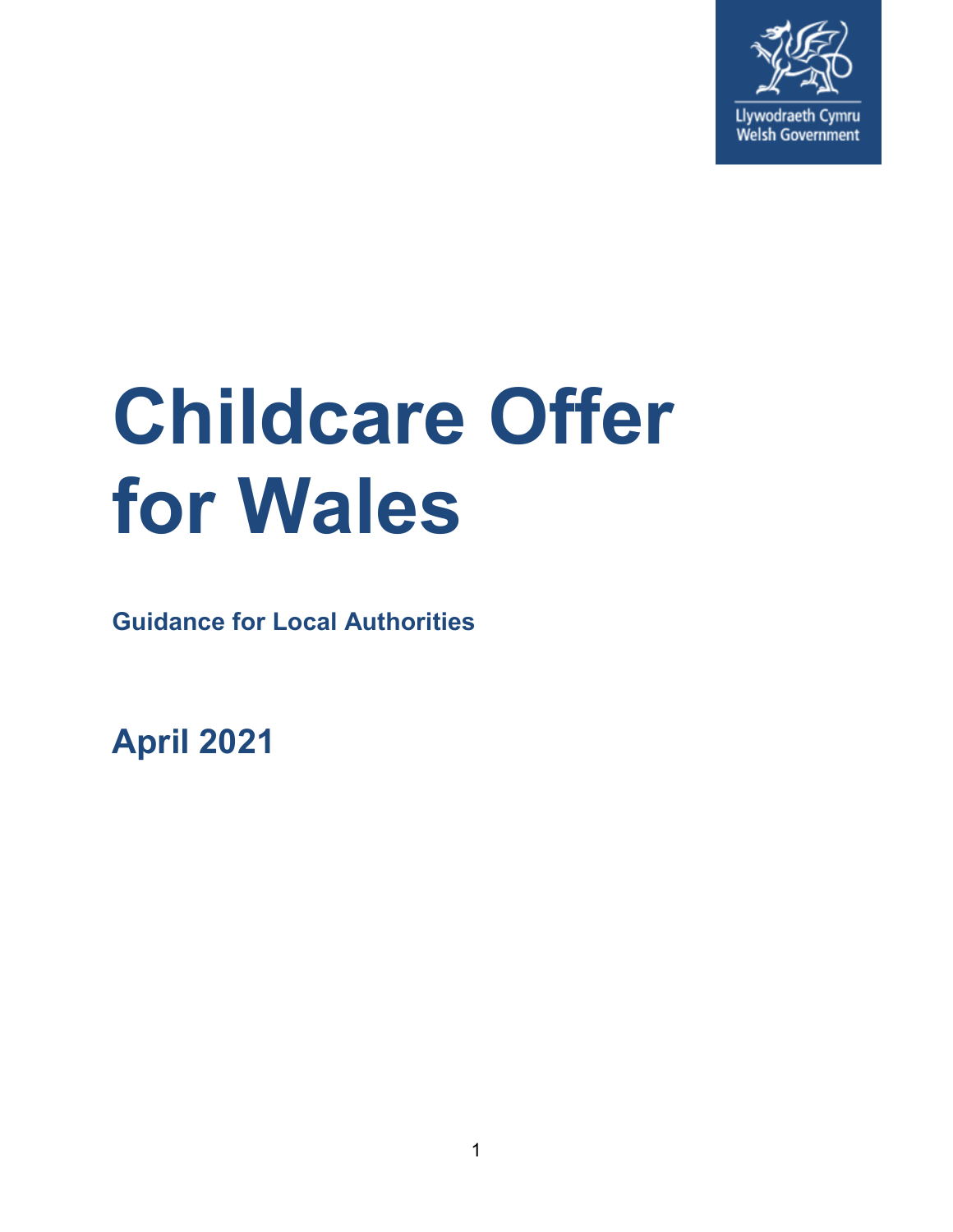| <b>SECTION 2 - EARLY IMPLEMENTATION OF THE CHILDCARE OFFER 2017-2019.5</b> |  |
|----------------------------------------------------------------------------|--|
|                                                                            |  |
|                                                                            |  |
|                                                                            |  |
|                                                                            |  |
|                                                                            |  |
|                                                                            |  |
|                                                                            |  |
| SECTION 7 - CHILDREN REQUIRING ADDITIONAL SUPPORT  18                      |  |
|                                                                            |  |
|                                                                            |  |
|                                                                            |  |
|                                                                            |  |
|                                                                            |  |
|                                                                            |  |
|                                                                            |  |
|                                                                            |  |
|                                                                            |  |
|                                                                            |  |
|                                                                            |  |
|                                                                            |  |
|                                                                            |  |
| CODE OF PRACTICE ON ETHICAL EMPLOYMENT IN THE SUPPLY CHAINS 32             |  |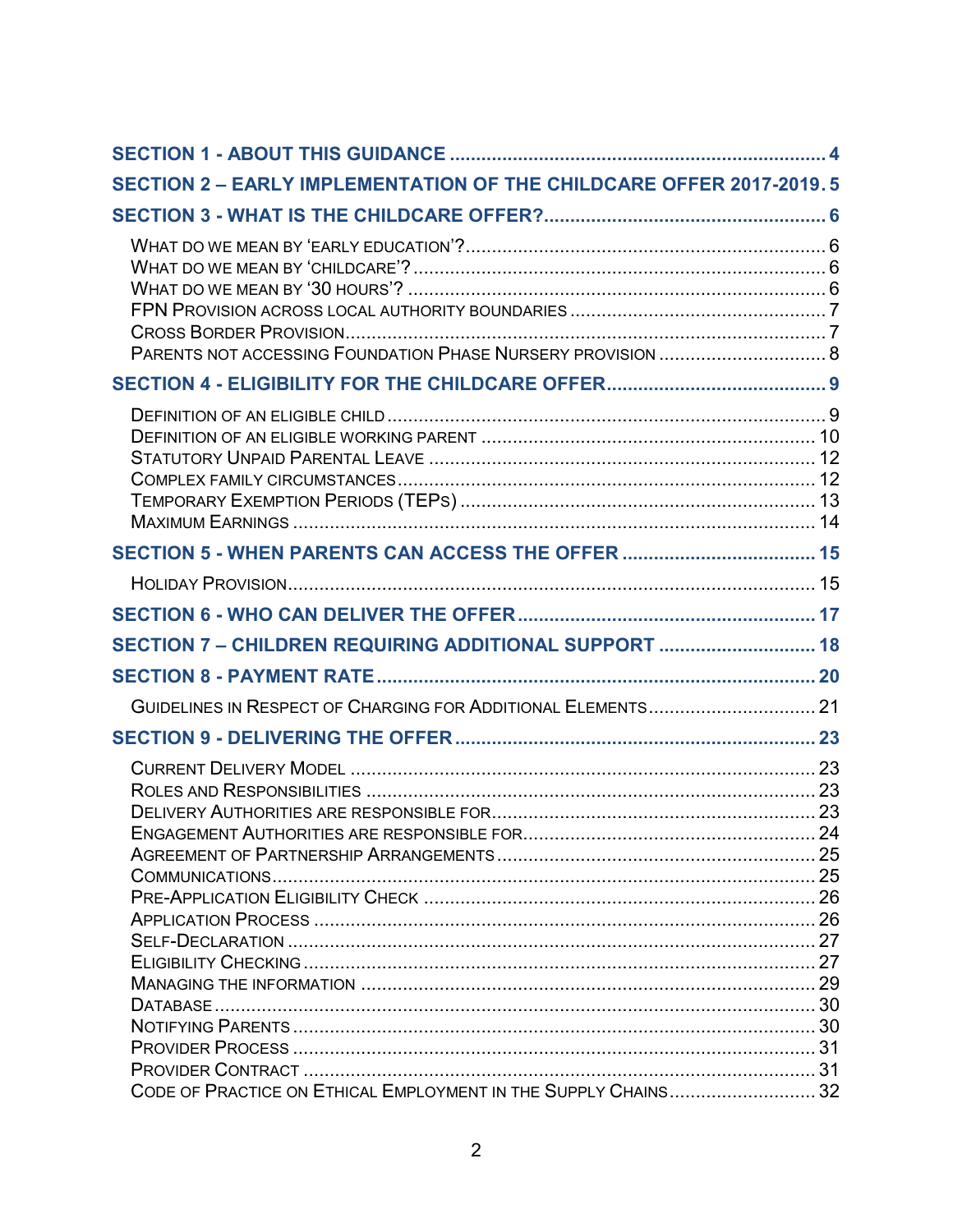| ARRANGEMENTS FOR PARENTS WHO HAVE MISSED OUT ON GOVERNMENT-FUNDING AS A  |    |
|--------------------------------------------------------------------------|----|
| RESULT OF LOCAL AUTHORITY AND/OR WELSH GOVERNMENT ERROR  35              |    |
|                                                                          |    |
|                                                                          |    |
|                                                                          |    |
|                                                                          |    |
|                                                                          |    |
|                                                                          |    |
|                                                                          |    |
|                                                                          |    |
| <b>SECTION 12 - ARRANGEMENTS FOR DELIVERING THE OFFER IN EXCEPTIONAL</b> |    |
|                                                                          |    |
|                                                                          |    |
|                                                                          | 41 |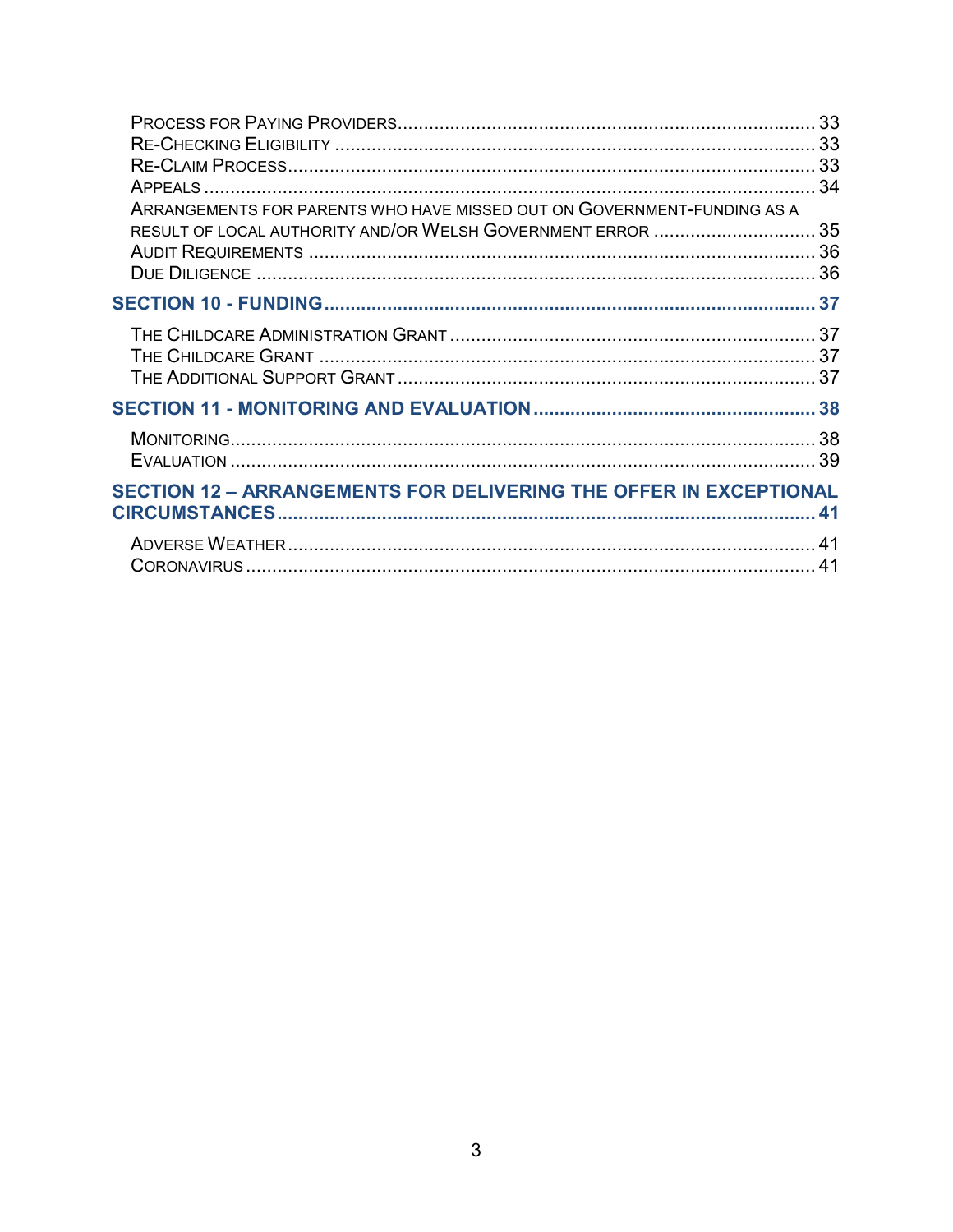# <span id="page-3-0"></span>**Section 1 - About this Guidance**

- 1. This is non-statutory guidance from the Welsh Government to support local authorities in implementing the Welsh Government's Childcare Offer ("the Offer"). The guidance will be reviewed as necessary to reflect any changes in policy or delivery arrangements.
- 2. Transitional guidance was published to cover specific and additional issues arising as part of the process of reopening of the Offer to applications following a period of temporary suspension as a result of Covid-19. Elements of that guidance which remain relevant have been subsumed within this guidance document.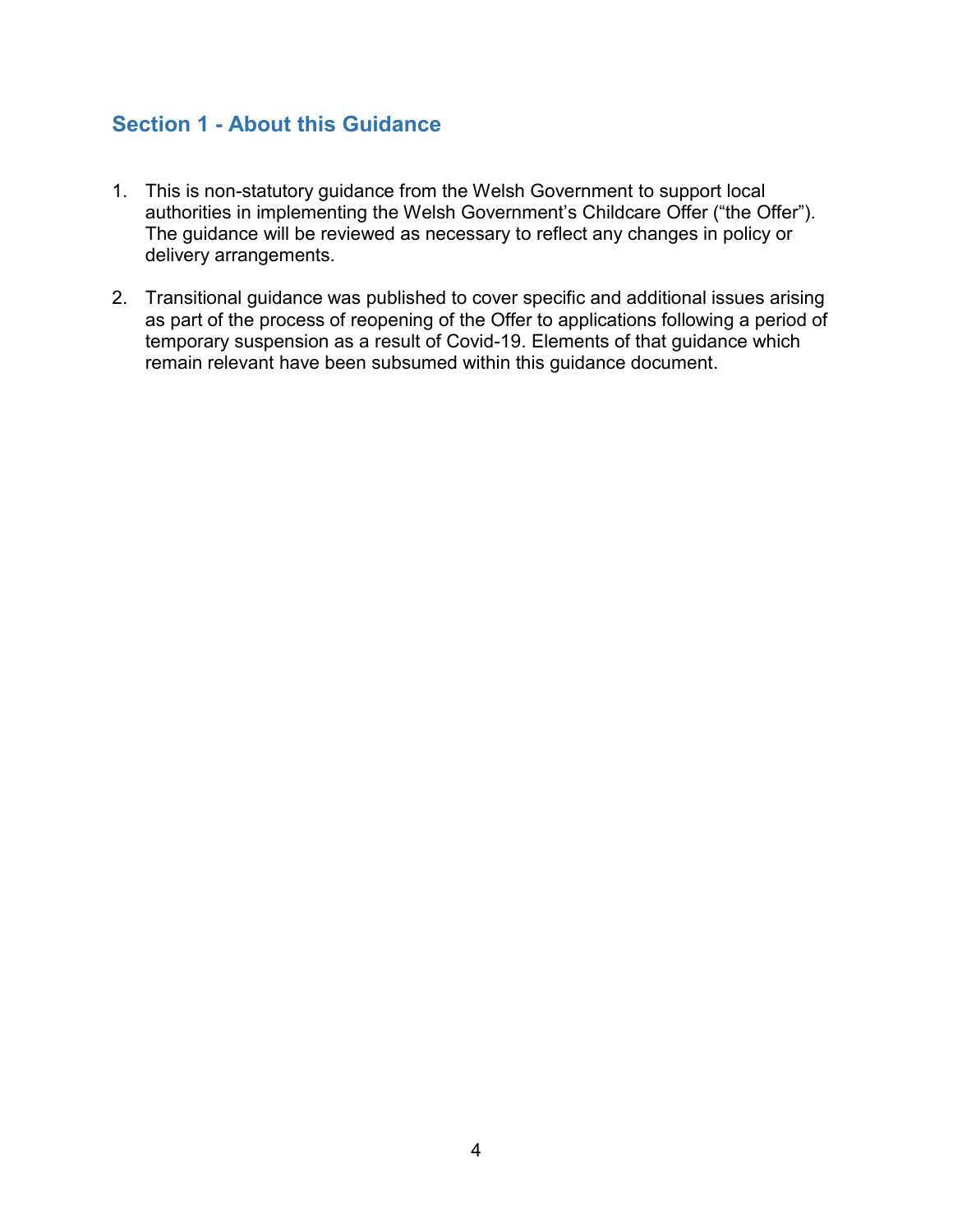# <span id="page-4-0"></span>**Section 2 – Early Implementation of the Childcare Offer 2017-2019**

- 1. We began testing the Offer in selected areas of Wales from September 2017. This testing was important to make sure the Offer works for parents, children and childcare providers and that the childcare element of the Offer can be accessed in a way which complements the early education element, delivered through the existing Foundation Phase Nursery provision (FPN). From September 2018 the early implementation programme expanded into additional local authorities and since April 2019 the Offer has been available everywhere in Wales.
- 2. Each local authority will deliver the Offer within the parameters set within this guidance but in a way that reflects local circumstances.
- 3. The local authorities who began delivery in 2017 put in place certain processes, procedures and systems to deliver the Offer within the agreed parameters, and have collected certain data to assist with the monitoring and evaluation of the delivery of the Offer. They put in place an end-to-end process allowing parents to apply for, and access, the Offer, through to payment of provider and subsequent draw down of funds from the Welsh Government. The end-to-end process took account of a number of factors as set out in Section 9 of this guidance.
- 4. From 2018, implementation of the Offer has been through a model where local authorities work in partnership to deliver the Offer. Some local authorities are acting as Delivery Authorities, taking the lead on the processing of applications and payments for the childcare element of the Offer. Those local authorities who are not acting as Delivery Authorities are considered Engagement Authorities, and are responsible for the promotion of the Offer locally. Section 9 provides more detail on the roles of Delivery and Engagement Authorities.
- 5. We now have 10 Delivery Authorities, with the local authorities who began early implementation in 2017 taking on this role in most cases. However, some of the local authorities who began delivery in 2018 are also Delivery Authorities and have established an end to end process for accessing the Offer.
- 6. The Welsh Government continues to work with local authorities, parents and providers to test the way the Offer is working on the ground in order to learn and inform future policy development in relation to the Offer.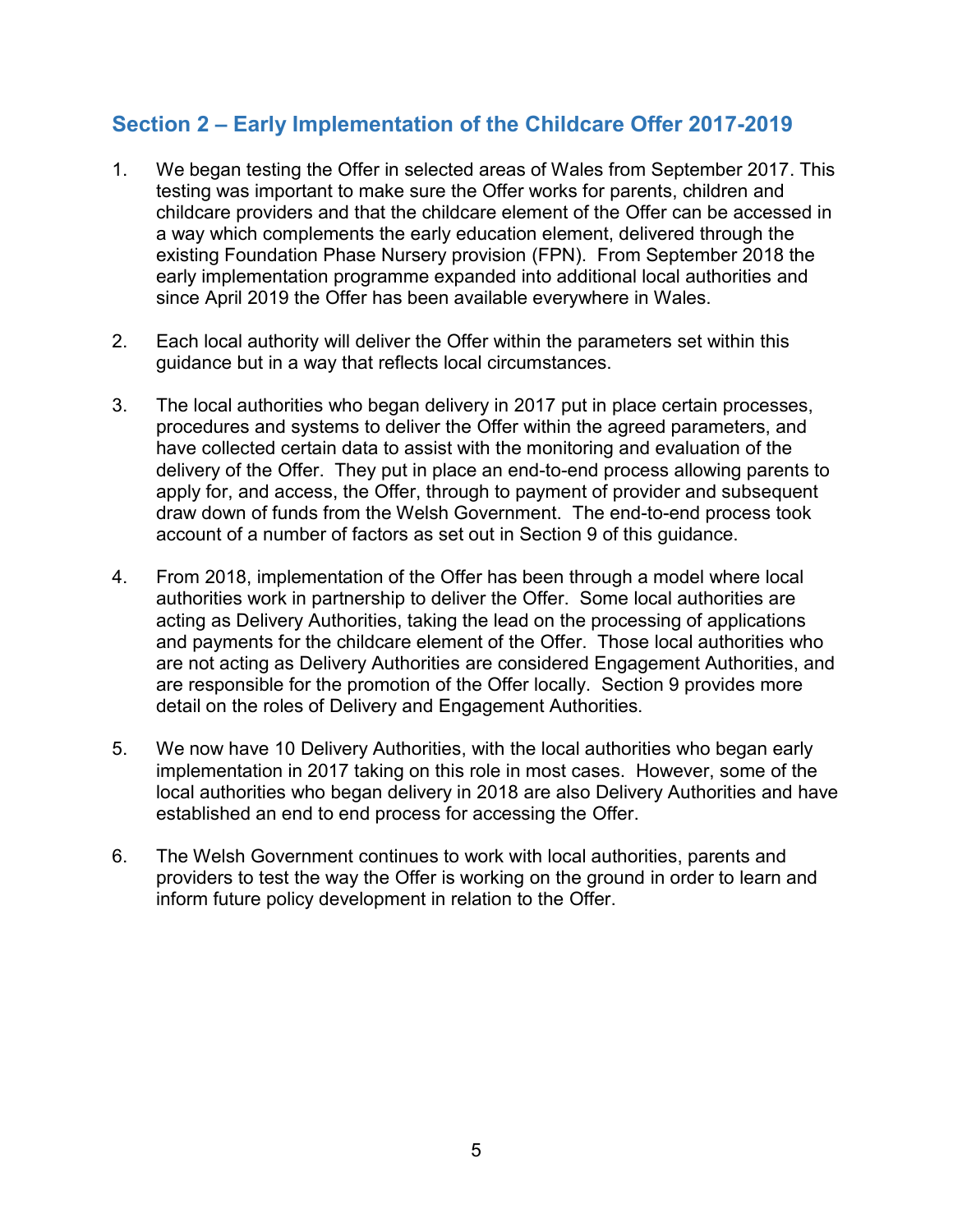# <span id="page-5-0"></span>**Section 3 - What is the Childcare Offer?**

- 7. The Welsh Government has committed to providing 30 hours of government funded early education and childcare for 3 and 4 year old children of eligible working parents for up to 48 weeks of the year. The primary policy aims of the education and childcare elements of the Offer are:
	- to enable more parents, particularly mothers to return to work;
	- to increase the disposable income of those in work and help counteract poverty for those in low-paid jobs; and
	- to encourage child development and school readiness.

#### <span id="page-5-1"></span>**What do we mean by 'early education'?**

- 8. All children are entitled to access early education through the Foundation Phase curriculum ahead of mandatory schooling, from the term after their third birthday.
- 9. For the purposes of this guidance, we will be referring to this as Foundation Phase Nursery (FPN) provision, although it might be referred to differently from one local authority to another.
- 10. All local authorities in Wales are required to provide a minimum of 10 funded hours of FPN per week for all 3 to 4 year olds; this can be in a maintained primary (nursery) school or a funded non-maintained setting.

#### <span id="page-5-2"></span>**What do we mean by 'childcare'?**

11. For the purposes of the Offer, we mean regulated childcare. This encompasses a wide range of different types of provision, which are subject to a set of national minimum standards (NMS) and are regulated and inspected by the Care Inspectorate Wales (CIW) or Ofsted if they are located in England. The NMS are intended to allow a flexible approach, allowing providers to develop quality provision tailored to the needs of children, parents and local communities. They are intended to reflect the needs of children from birth to 12 years, and to be proportional in the way in which they are applied.

<https://gov.wales/national-minimum-standards-regulated-childcare>

#### <span id="page-5-3"></span>**What do we mean by '30 hours'?**

12. During school term time (39 weeks a year), the existing early education entitlement under FPN will form part of the 30 hours of the Offer. The exact hourly split between FPN and childcare will depend on the current provision of FPN offered by the local authority, or, where relevant, the individual school, but will comprise at least 10 hours of FPN and cannot be more than a total of 30 hours of combined early education and childcare. Where a setting chooses to offer additional FPN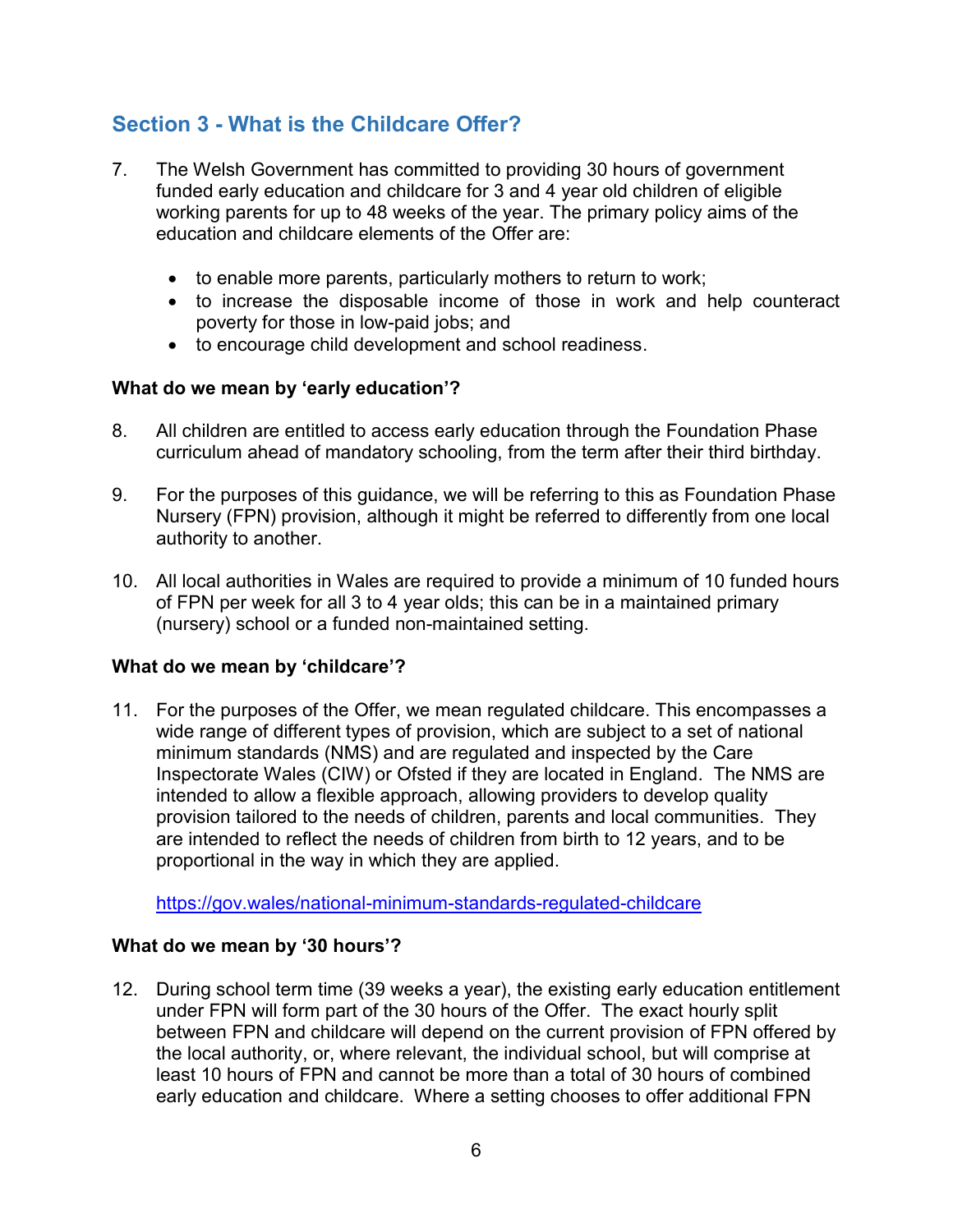hours than the number offered and funded by the local authority, the local authority will need to ensure that the total number of hours does not exceed 30 hours for any one child.

- 13. Outside term-time, the FPN will not be available and working parents will be entitled to 30 hours of childcare per week. Three weeks of holiday provision will be allocated per term. This will be delivered in registered non-maintained childcare settings only, such as private day nurseries, childminders, out of school childcare and sessional care. This will inevitably put additional pressures on these services, especially during the summer holidays.
- 14. During term-time parents are not able to 'bank' childcare hours i.e. carry over any unused hours from one week to another. Consequently the number of government-funded hours available under the Offer will not exceed 30 in any week. Parents can, however, choose to pay for additional hours of childcare, over and above the 30 hours, at their own expense.

## <span id="page-6-0"></span>**FPN Provision across local authority boundaries**

- 15. In some cases a child may be accessing their FPN entitlement in a different local authority area to the one they live in. In this situation, the number of hours of childcare the parent is entitled to would be calculated based on the number of hours of FPN available to them in the local authority where they are attending the FPN. For example, if the local authority where the child attended their FPN provided 10 hours of FPN the child would then be entitled to 20 hours of childcare. These 20 hours can be used in any setting as long as the setting is registered with CIW or the equivalent in England (Ofsted).
- 16. A child accessing FPN in the local authority area in which they reside would be expected to use their full entitlement to FPN and would not be eligible for additional childcare provision. For instance, if the local authority where the child lived provided 12.5 hours of FPN the child would be entitled to 17.5 hours of childcare. If a parent chose not to access all their FPN provision for example only access 10 hours FPN rather that the full 12.5 hours of FPN the child would still only be entitled to 17.5 hours of childcare. These 17.5 hours can be used in any setting as long as the setting is registered with CIW or the equivalent in England (Ofsted).

#### <span id="page-6-1"></span>**Cross Border Provision**

17. Under the Welsh Childcare Offer, parents who live in Wales are permitted to access the childcare element of the Offer across local authority and country borders as long as the setting is registered with CIW or the equivalent in England (Ofsted). Whether or not the FPN element of the Offer can be accessed in England will be at the discretion of the Welsh local authority funding it.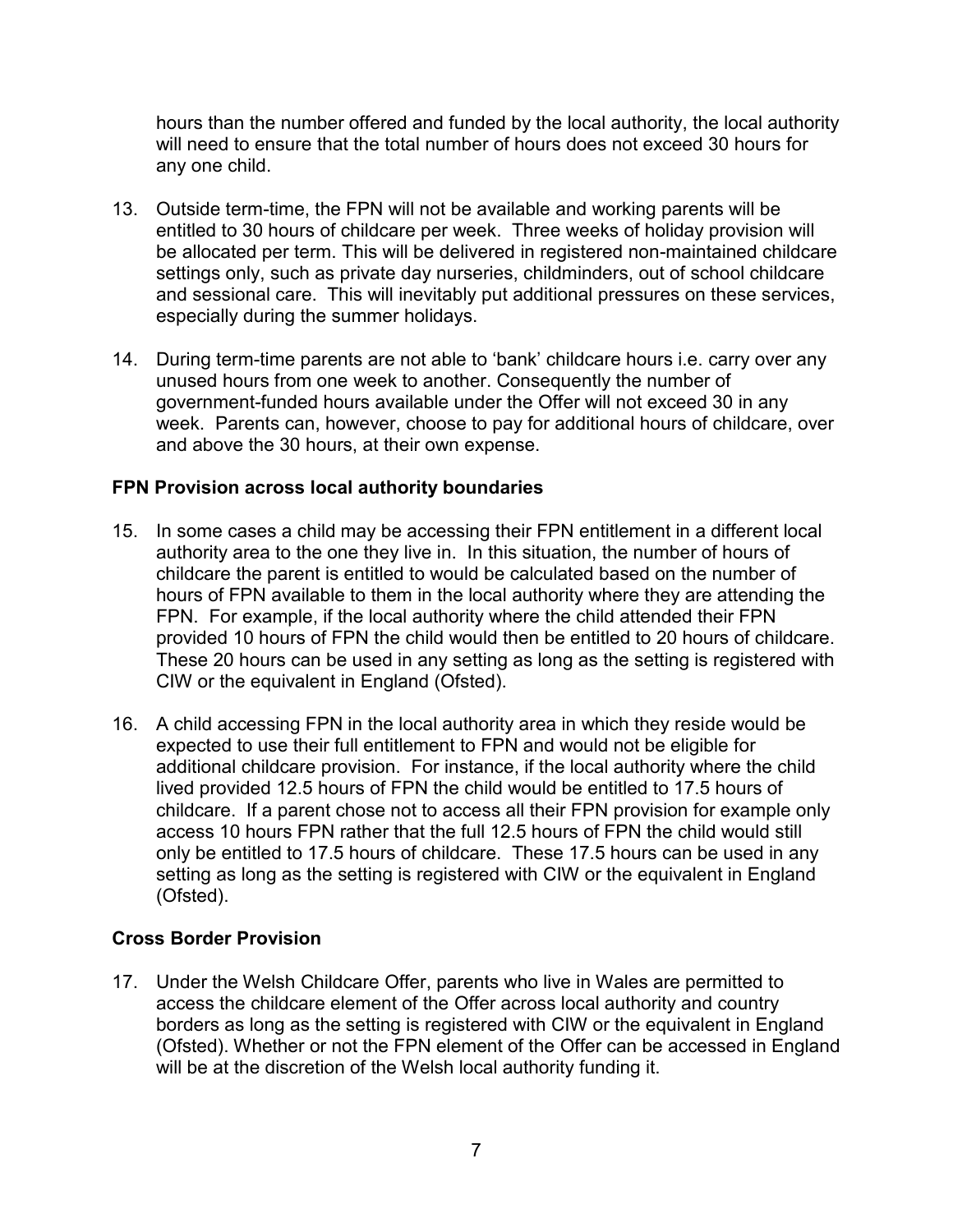18. Parents who live in England will need to apply for the Childcare Offer in England. If they then wish to take up part or all of the Offer in a setting in Wales, the parent/s will need to speak to their local authority in England about whether a similar arrangement can be put in place to allow them to use the English Offer to pay for childcare and FPN in Wales.

#### <span id="page-7-0"></span>**Parents not accessing Foundation Phase Nursery provision**

- 19. Working parents do not need to access FPN as a pre-requisite to accessing the childcare element of the Offer. However, as this is a combined Offer consisting of a minimum of 10 hours of FPN and a maximum of 20 hours of government-funded childcare, if a parent chooses not to access FPN provision then they will only be entitled to the additional hours of government-funded childcare during school term time (up to 39 weeks of the year) and up to 30 hours of government-funded childcare for the remaining pro-rata holiday entitlement.
- 20. Under no circumstances can hours of FPN be swapped for hours of childcare. Local authorities are responsible for ensuring that no child receives more than a combined total of 30 hours early education and childcare per week over 39 weeks of the year (term-time weeks).
- 21. At the start of the school term when a child is eligible to receive a full time education place, the child will no longer be eligible to access the Offer. In the majority of local authorities, children will be offered a full time education place from the September after they turn 4. Where a school offers a staggered start to the term, parents will not be eligible to use the Offer for these term-time day(s)/week(s) when their child is not actually in the school.
- 22. In local authorities where children are eligible to receive a full time education place earlier than the September after which they turn 4 (for example the day or term after a child turns 4), these children will still be able to access the holiday provision element of the Offer until the September after they have turned 4. This is to ensure some consistency in the Offer and to prevent parents being penalised for taking up a full time education place for their child.
- 23. Parents will not be able to turn down a full time early education place at the point it is offered across their local authority in favour of continuing to access the Offer during term time (see Section 4 – Eligibility for the Childcare Offer for further details).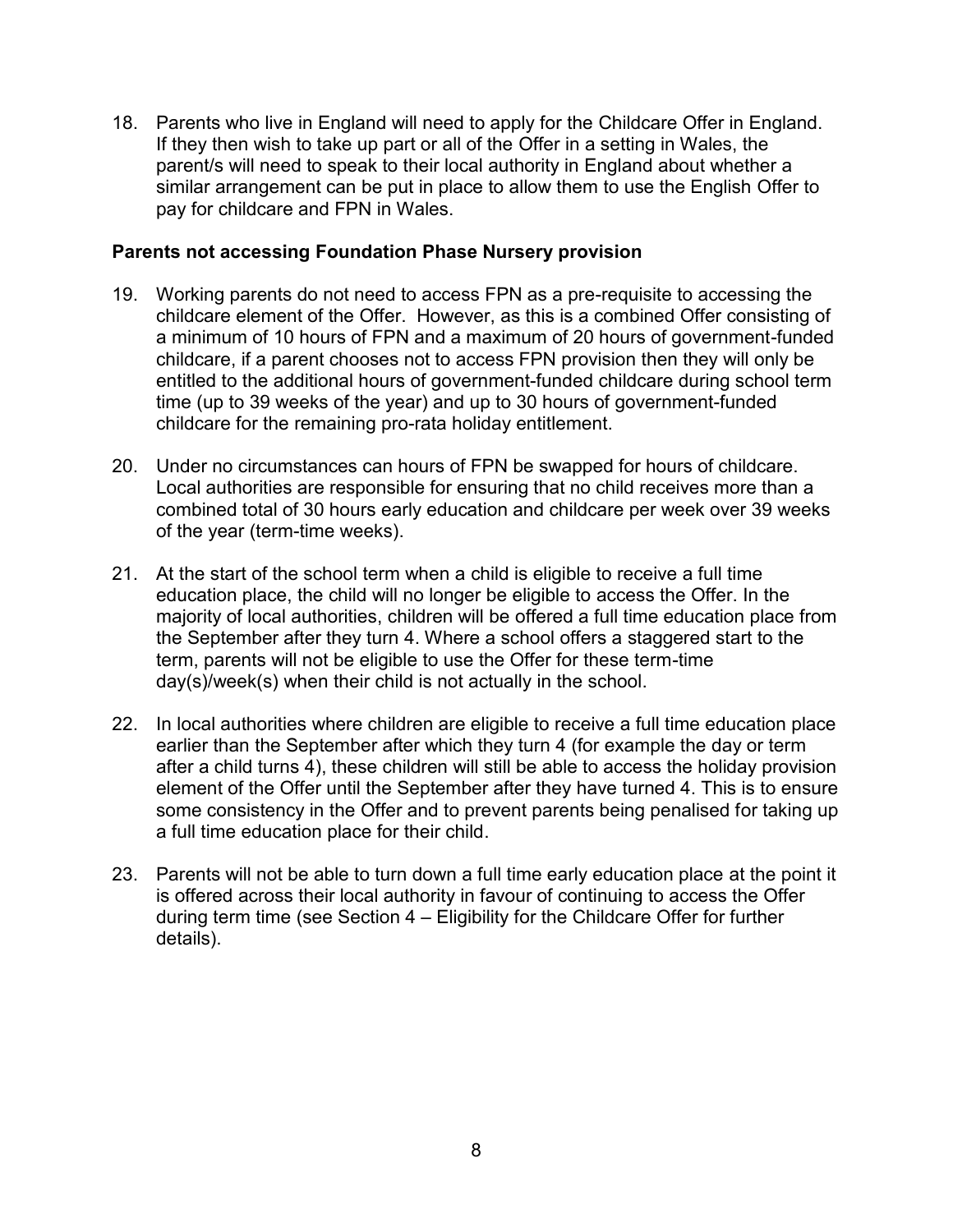# <span id="page-8-0"></span>**Section 4 - Eligibility for the Childcare Offer**

- 24. A parent is eligible to receive the Offer if:
	- $\bullet$  they have an eligible child within the age range;
	- they meet the definition of a working parent; and
	- they live in Wales.

## <span id="page-8-1"></span>**Definition of an eligible child**

- 25. FPN, as set out previously, forms a significant part of this Offer. However, whilst FPN is available to all children, the childcare element of the Offer is only available to families who meet all the parental eligibility criteria as set out below.
- 26. If eligible, children will usually receive the childcare element of the Offer from the term after their third birthday, until they are eligible to receive a full time education place - usually the September after their fourth birthday. However, the exact date from which they can access the Offer will depend on the start date of that term, set by the local authority. All local authorities publish their term dates and these should be communicated well in advance to parents and to neighbouring local authorities.
- 27. Where a local authority requires a child to have turned three by a specific point in the year in order to start accessing FPN (e.g. child needs to have turned three by 31 August to access their entitlement in Autumn term), the same rule can be applied to children accessing the childcare element of the Offer so that children become eligible to access both the early education and childcare elements of the Offer at the same time.
- 28. In cases where children are offered a full time education place earlier than the September after their fourth birthday, they will no longer be eligible to receive the childcare element of the Offer during term-time.
- 29. Parents accessing the Offer in a different local authority to that in which they live will become ineligible for the Offer according to the full time school admission dates of the local authority in which they live. See example below.

#### **Example:**

A parent lives in Authority A but accesses the Childcare Offer in Authority B. They will be offered a full-time education place for their child by Authority A from the beginning of the term *during which* their child turns 4. However, in Authority B children become eligible for a full-time education place in the term *after* the term during which they turn 4. In this case, a parent ceases to be eligible for the childcare element of the Offer during school term time at the point at which they are offered a full-time education place by Authority A.

30. To assist children who require additional support to access the Offer, the Welsh Government will provide additional support to local authorities which can fund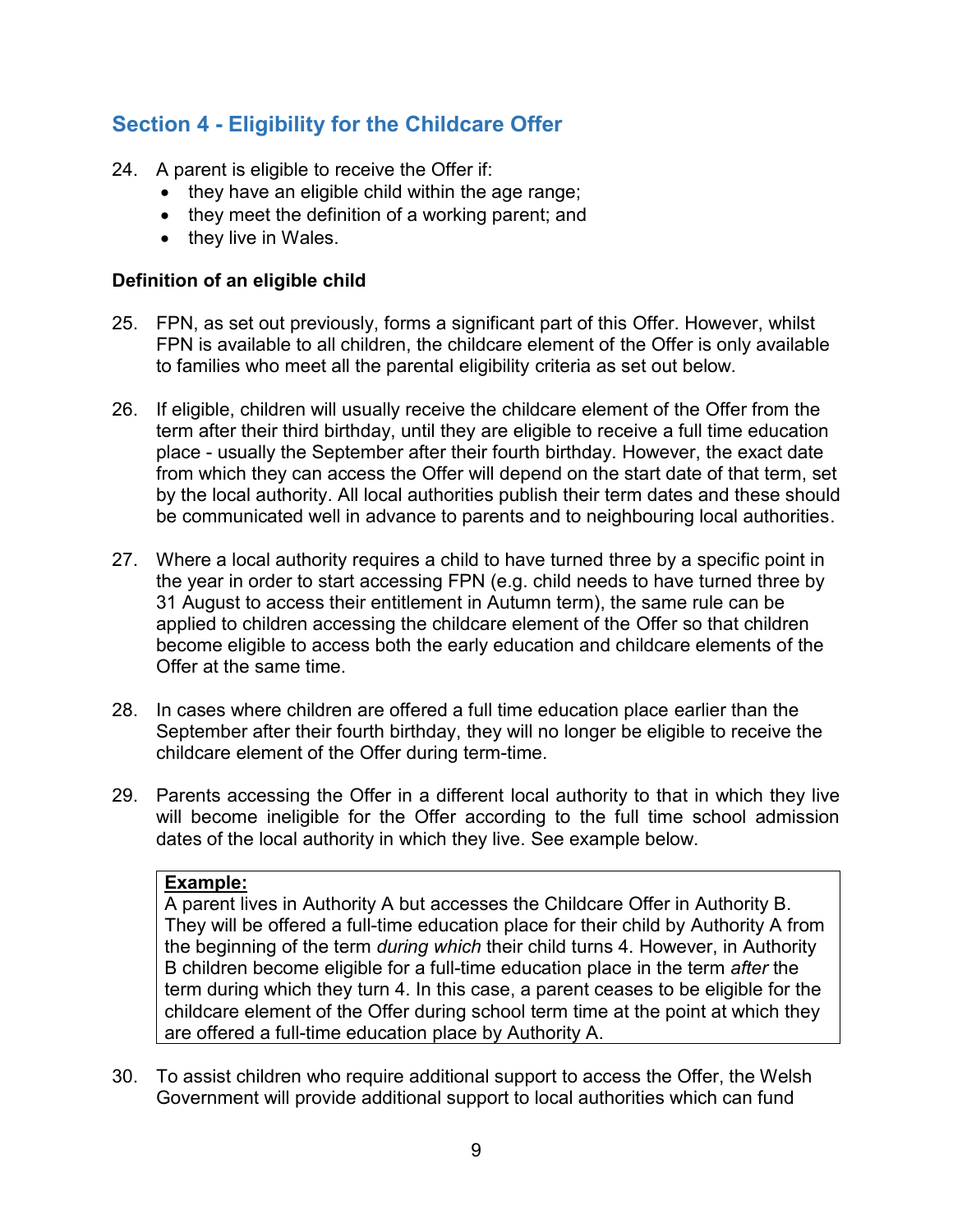training, equipment, toys, resources or additional staff time (see Section 7 – Children requiring additional support).

## <span id="page-9-0"></span>**Definition of an eligible working parent**

- 31. The term working parent refers to parents, guardians, step-parents and long-term live-in partners within a household. Both parents in a two parent family, and the sole parent in a lone parent family, will need to be working in order to qualify for the Offer. The Offer will be available to parents who are employed or self-employed and earn, on average, the rate of minimum wage applicable to the person. By this we mean a weekly minimum equivalent of 16 hours at national minimum wage (NMW), national living wage (NLW) or apprenticeship minimum wage (AMW) (hereinafter "the relevant minimum wage).
- 32. All parents, step-parents and long-term live in partners within the household where the child lives must be able to evidence, through their wages, that they earn the equivalent of at least 16 hours per week of relevant minimum wage at the rate applicable to them.
- 33. Where a parent is newly employed or has recently changed employers and cannot evidence earnings over this period, a letter from the employer confirming their employment, start date and earnings will suffice.
- 34. The Offer is available to parents on zero hour contracts, providing they can meet the minimum earnings criteria over a 3 month period.
- 35. The Offer is also available to self-employed parents (including the newly self-employed).
- 36. A primary objective of the Offer is to support working parents and when assessing whether or not a parent meets the minimum income criteria, a key consideration therefore must be whether the parent or parents are in receipt of income from work. All income from work counts but not income from investments. In the majority of cases, this will be a relatively straightforward assessment as the parent/s will be able to provide evidence in the form of monthly payslips, a letter from a new employer or average earnings worked out over a 3 month period for those working less conventional patterns. When applying the minimum income criteria, dividend income and other income from investments does not count as income from work. Director loans do not count as income from work either. This is because there is no direct or clear correlation between hours worked and income received through dividends, or if it does exist it is not easily evidenced
- 37. Providing both parents are resident in Wales, income earned from a business registered outside the UK will count towards the minimum earnings criteria.
- 38. Kinship carers and carers who hold a special guardian order are able to access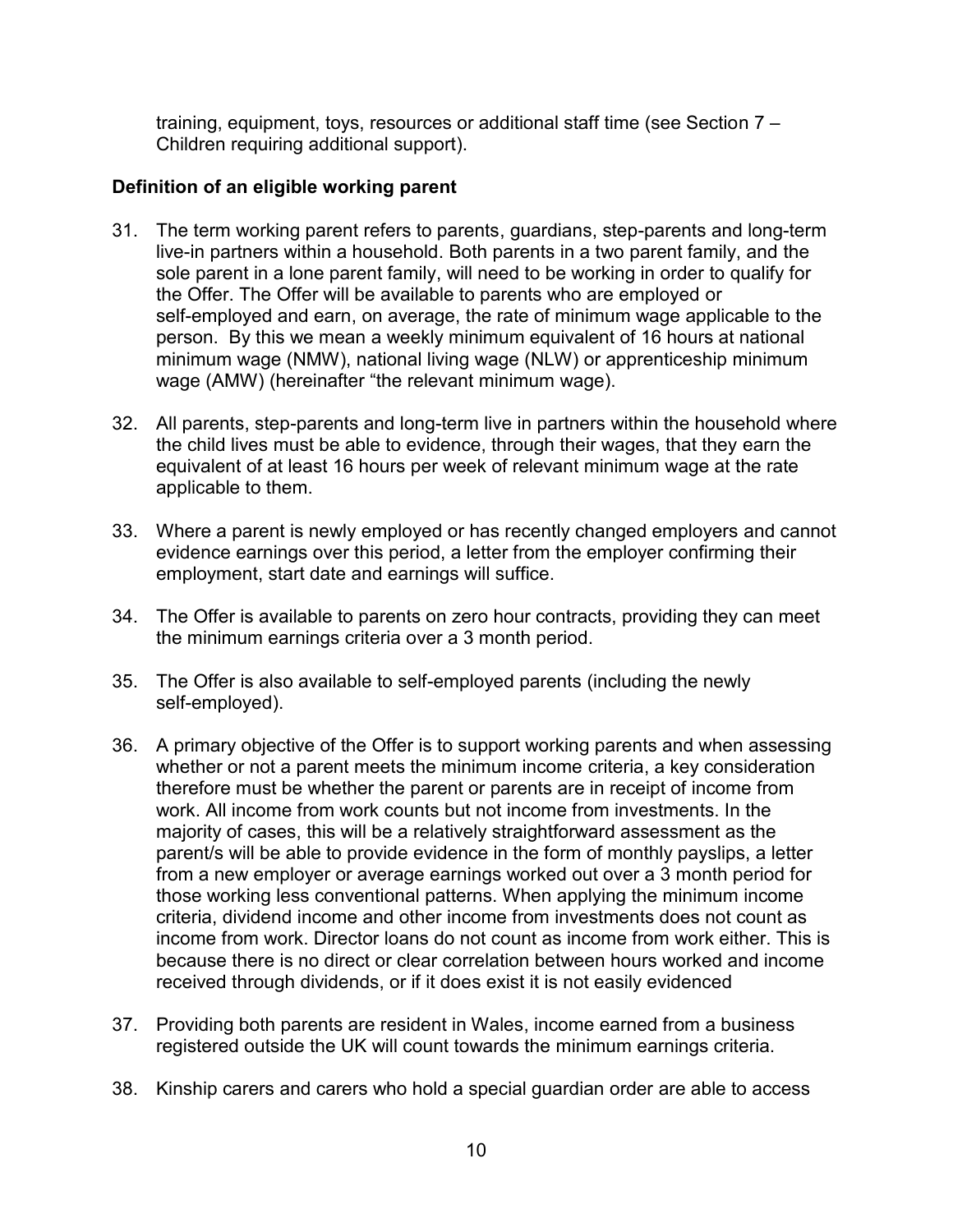the Offer providing they meet the earnings criteria and are caring for a child who is the correct age to receive the Offer. The special guardianship allowance does not count towards their earnings. Kinship carers are family and friends who have taken responsibility for a child or step child who is not their own because:

- the child has no parents or has parents who are unable to care for the child;
- it is likely that the child would otherwise be looked after by a local authority because of concerns in relation to the child's welfare.
- 39. If a foster parent meets the wider eligibility criteria, they can access the Offer for their own child and for their foster child, providing the childcare is in line with their foster child's care plan. Foster carers are able to use their fostering allowance as proof of earnings to meet the minimum income criteria for the Offer.
- 40. Eligible parents who are on adoption leave are able to access the Offer for any eligible children; however, the child who is the subject of the adoption would not be eligible to receive the Offer even if the child is within the eligible age range.
- 41. Having 'no recourse to public funds' does not exclude parents from accessing the Offer. Parents who are "subject to immigration control" as defined by Section 115(9) of the Immigration and Asylum Act 1999 are able to access the Offer provided they meet all other eligibility criteria.
- 42. Exceptions for two parent families having to meet the earnings criteria are:
	- one parent is employed (and earning the equivalent of at least 16 hours per week of relevant minimum wage at the rate applicable to them) and one parent has substantial caring responsibilities based on specific benefits received for caring; or
	- both parents are employed (and earning the equivalent of at least 16 hours per week of relevant minimum wage at the rate applicable to them) but one or both parents are temporarily away from the workplace on statutory parental, maternity, paternity or adoption leave (except where that child is 3-4 year old); or
	- both parents are employed (and earning the equivalent of at least 16 hours per week of relevant minimum wage at the rate applicable to them) but one or both parents are temporarily away from the workplace on statutory sick pay;
	- one parent is employed (and earning the equivalent of at least 16 hours per week of relevant minimum wage at the rate applicable to them) and one parent is disabled or incapacitated based on them being in receipt of, or having an underlying entitlement to, one of the following qualifying benefits:
		- $\triangleright$  Incapacity benefit;
		- > Carers allowance:
		- $\triangleright$  Severe disablement allowance;
		- $\triangleright$  Long term incapacity benefit;
		- Employment and support allowance; or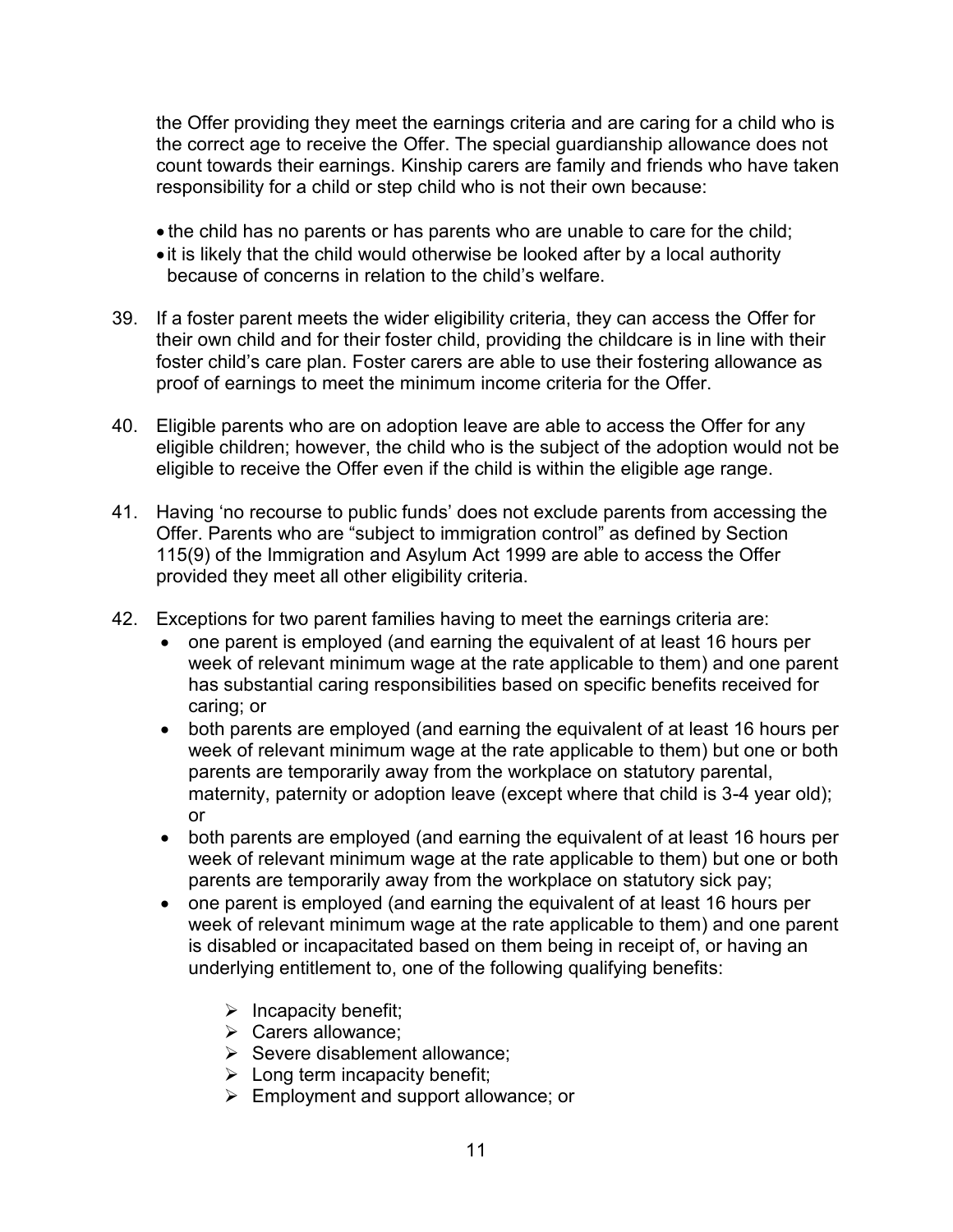- $\triangleright$  National insurance credits on the grounds of incapacity for work or limited capability for work.
- Although not an exception benefit as such, in families where one parent is working and meets the eligibility criteria for the Offer and the other is in receipt of payments from the Armed Forces made to seriously injured veterans (for instance, Guaranteed Income Payment), that child will be eligible for the Offer. However, families where one parent is receipt of an exception benefit and the other parent receives a disability payment from the Armed Forces, will not be eligible.
- In families where one parent is working and the other has taken early retirement on the grounds of ill health, they will remain eligible if the affected parent is unable to work because of the health issue that forced their retirement and is in receipt of, or has an underlying entitlement to, one of the qualifying benefits listed above. In the case of a single parent family they would fall out of eligibility if they were to take early retirement on grounds of ill health. **One member of the household has to be working in order to qualify for the Offer.**
- 43. The only exception to eligibility for a single parent family is where the parent is employed (and earning the equivalent of at least 16 hours per week of relevant minimum wage at the rate applicable to them) but is temporarily away from the workplace on statutory sick, parental, maternity, paternity or adoption leave.

# <span id="page-11-0"></span>**Statutory Unpaid Parental Leave**

44. Under section 76 of the 1996 Employment Rights Act, a person can take up to 18 weeks of unpaid parental leave for each child up until the child reaches 18 years of age. This would normally be restricted to a maximum of 4 weeks per year for each child. However, in the case of employees reaching the end of their maternity leave it is possible to take the full entitlement to unpaid parental leave immediately following the end of their maternity leave. In either case the parent would continue to be eligible for the Offer providing they have a letter from their employer stating that they are employed, ordinarily meet the eligibility criteria and are taking qualifying parental leave.

# <span id="page-11-1"></span>**Complex family circumstances**

- 45. In cases where parents have separated but do not share equal custody of the child, we advise the parent with primary custody be the one considered as eligible to take up the Offer.
- 46. In cases where parents have equal custody of a child, we advise one of the parents will need to be nominated to act as the lead parent and will need to meet the eligibility criteria for the Offer. Where this cannot be agreed by the parents, the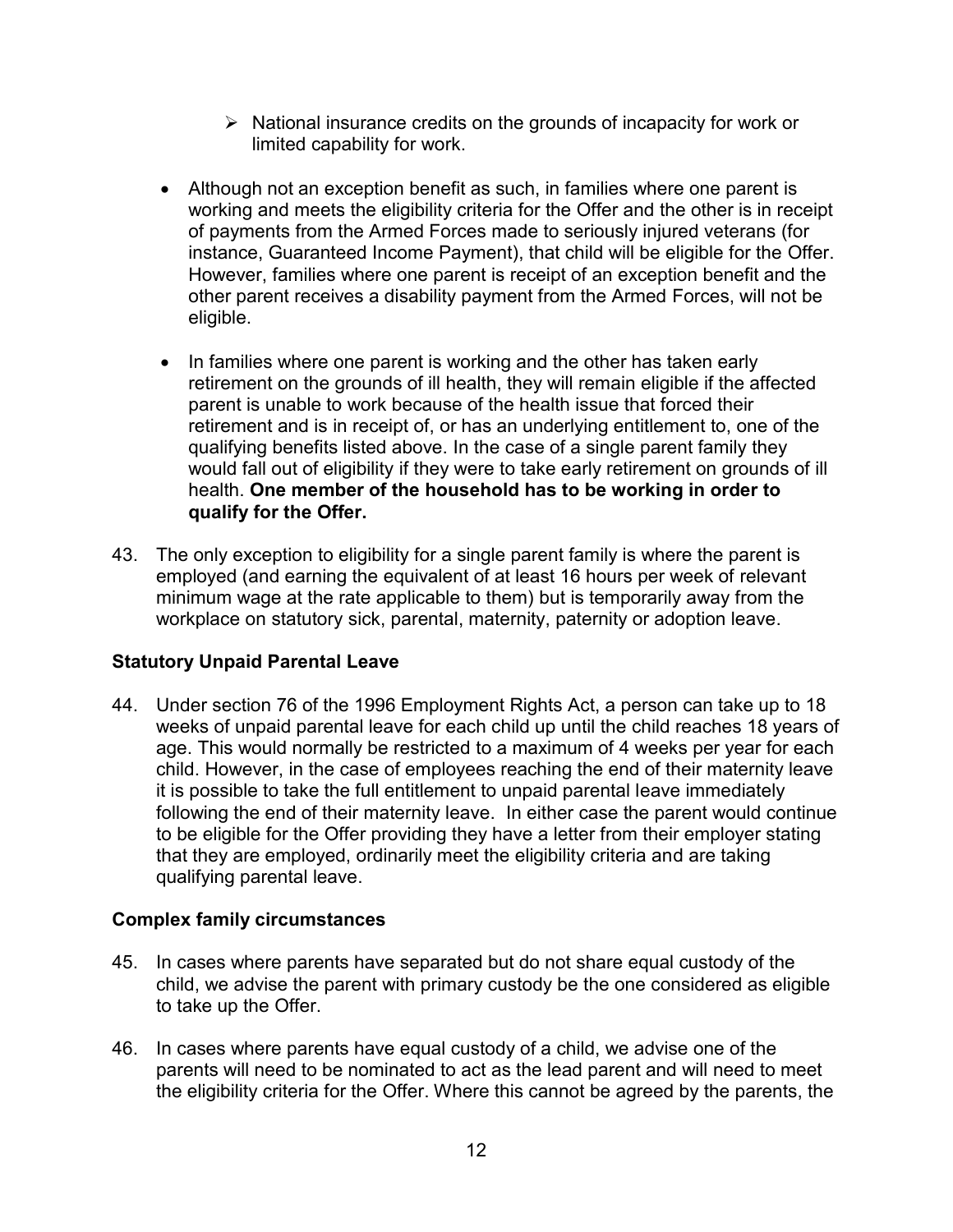matter should be referred to the local authority for determination. How the childcare is used and apportioned between the time the child spends with each parent is a matter for the parents.

- 47. Husbands, wives or live-in partners of parents with primary custody, or of nominated lead parents in cases of joint custody, will also need to meet the eligibility criteria for the family to receive the Offer.
- 48. Other adults (such as lodgers, extended family members or siblings) residing in the house will not need to meet the criteria, unless they are also the child's primary guardian. For example, in a case where the parents of a child have separated and the mother has primary custody, if there is a co-habiting partner living in the same household, they would also need to meet the eligibility criteria for the child to receive the Offer. However, if the mother had primary custody but lived with her parents, or had another child over the age of 18, only the mother's circumstances would be considered.

## <span id="page-12-0"></span>**Temporary Exemption Periods (TEPs)**

- 49. The Offer is intended to support working parents and to encourage parents to return to work or to increase their hours. Families may at times fall out of eligibility for the Offer. One of the most common reasons for this is likely to be where one or both parents lose their job or their earnings are reduced below the minimum requirement. However, it could also be the case that a parent notifies the local authority that they have earned more than the maximum income threshold. In order to provide stability for both children and childcare providers, and to give parents the opportunity to become eligible again, families who fall out of eligibility will still be able to access the Offer for a limited amount of time.
- 50. When a parent becomes ineligible for the Offer they will enter an 8 week temporary exemption period (TEP). Hours of childcare should not be booked by a parent who is in a TEP if they do not intend on their child attending them. Under no circumstances should a TEP (or the Offer as a whole) be used to book hours of childcare that a parent does not intend on taking up, or book in order to cover a retainer fee charged by a provider. Parents being found to book hours of childcare that are not needed because their child is at home with them will be considered to be claiming fraudulently and may be reported to their local authority. The only exception to this is where the child is at home for an unexpected or unavoidable reason such as sickness.
- 51. It is the parent's responsibility to inform both their local authority and their provider that their circumstances have changed. Should a parent's circumstances change and they do not immediately inform their local authority, their TEP will still run from the point at which they stopped being eligible for the Offer. For example, if a parent falls out of eligibility but fails to inform their EILA until 4 weeks later, only 4 weeks of their TEP will remain. A parent may have more than one TEP. For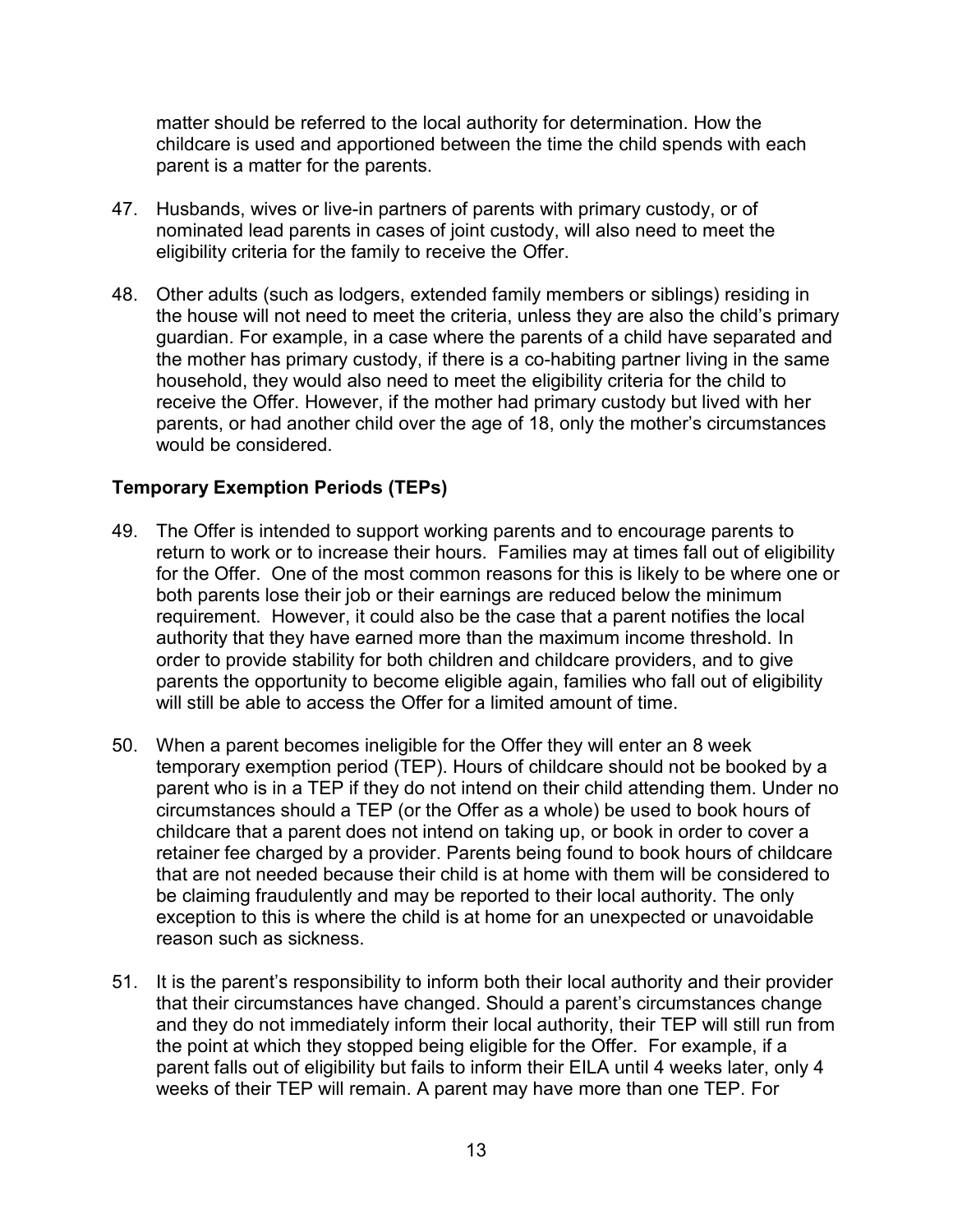example if a parent fell out of eligibility and used a TEP (whether partially or in full) and then became eligible again, they could then have another TEP if they fell out of eligibility a second time or a third time.

52. At the point a parent's TEP ends they will no longer be able to access the Offer, and they will become responsible for paying all costs associated with using that childcare provider. Where a parent's TEP expires and they fall out of eligibility, local authorities are advised to re-assess the parent's eligibility if they re-apply at a future date as their circumstances may well have changed significantly in the intervening period (for example they may have moved or started working for a different employer/become self-employed).

#### <span id="page-13-0"></span>**Maximum Earnings**

53. Any parent who applies for the Offer who earns £100,000 or more per year (gross income) will be ineligible to receive the Offer.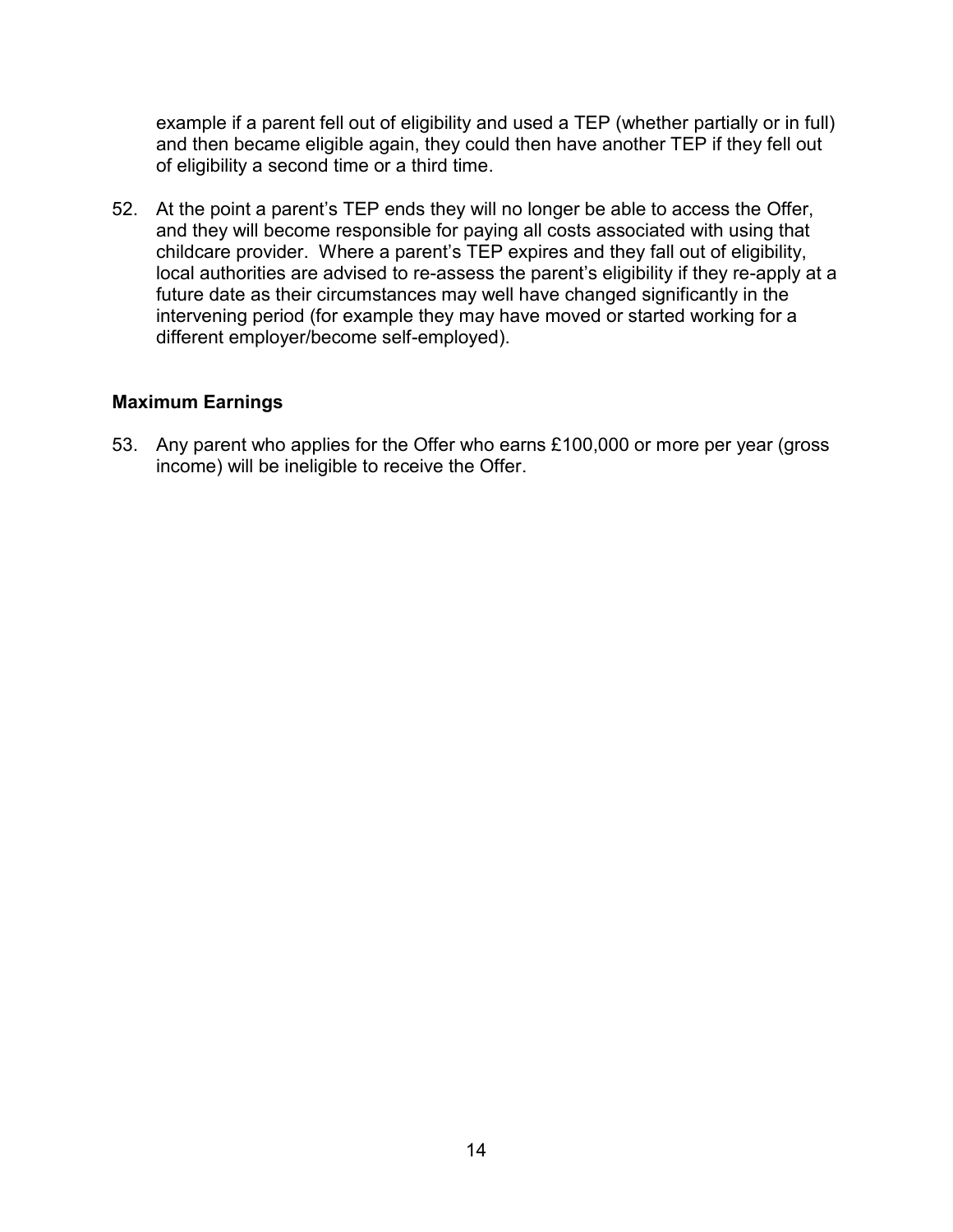# <span id="page-14-0"></span>**Section 5 - When parents can access the Offer**

- 54. Parents can access the Offer from the term after their child turns 3 (subject to their local authority early education admission policy), up until the point at which they are eligible to receive a full time education place, usually the September after their child turns 4. The first day of term is set by the authority and therefore the exact date from which a child can access the Offer may vary between authorities. Please refer to Section 4 for further details of when a child is eligible for the Offer.
- 55. Funding will begin on the date specified by the local authority when they notify a parent that their application has been successful.

#### <span id="page-14-1"></span>**Holiday Provision**

- 56. The early education provided through the FPN is only delivered during term time. The exact number of weeks of 'term time' per year may vary between local authorities. However for the purpose of this policy, term time will be treated as 39 weeks, meaning the other 9 weeks of the 48 week Offer will be treated as non-term time or 'holiday provision'.
- 57. During the up to 9 weeks of holiday provision, eligible children will receive 30 hours of childcare only. The Welsh Government will not be specifying which of the 13 weeks non-term time are designated as the 9 weeks of holiday provision in order to allow flexibility for parents who are in different occupations, such as those who have to work over the summer or Christmas holidays. Providers should not be specifying to parents which of the 13 weeks are designated holiday weeks under the Offer either.
- 58. In order to make the administration of this possible, parents will be allowed to use up to 30 hours of childcare per week however they choose (for example for 10 hours a day over a period of 3 days). However parents will not be able to 'stretch' their entitlement across weeks or transfer unused hours across weeks.
- 59. Holiday provision will be allocated at the beginning of each term the child is eligible for the Offer, with 3 weeks holiday provision being allocated per term of eligibility. Children who are eligible for the Offer over two academic years will continue to receive 3 weeks holiday provision at the beginning of each term they remain eligible. Holiday provision can be carried over from one term to the next and from one academic year to the next.
- 60. To reduce the administrative burden for Delivery Authorities when recording holiday entitlement, holiday provision must be accessed in weekly blocks. In weeks where at least 3 of the 5 days are designated school holidays by the local authority (i.e. not inset days), then the whole week can be considered a holiday week for the purpose of holiday provision. If the term finishes on a Monday or a Tuesday, for example, and the rest of the week is classed as school holidays, then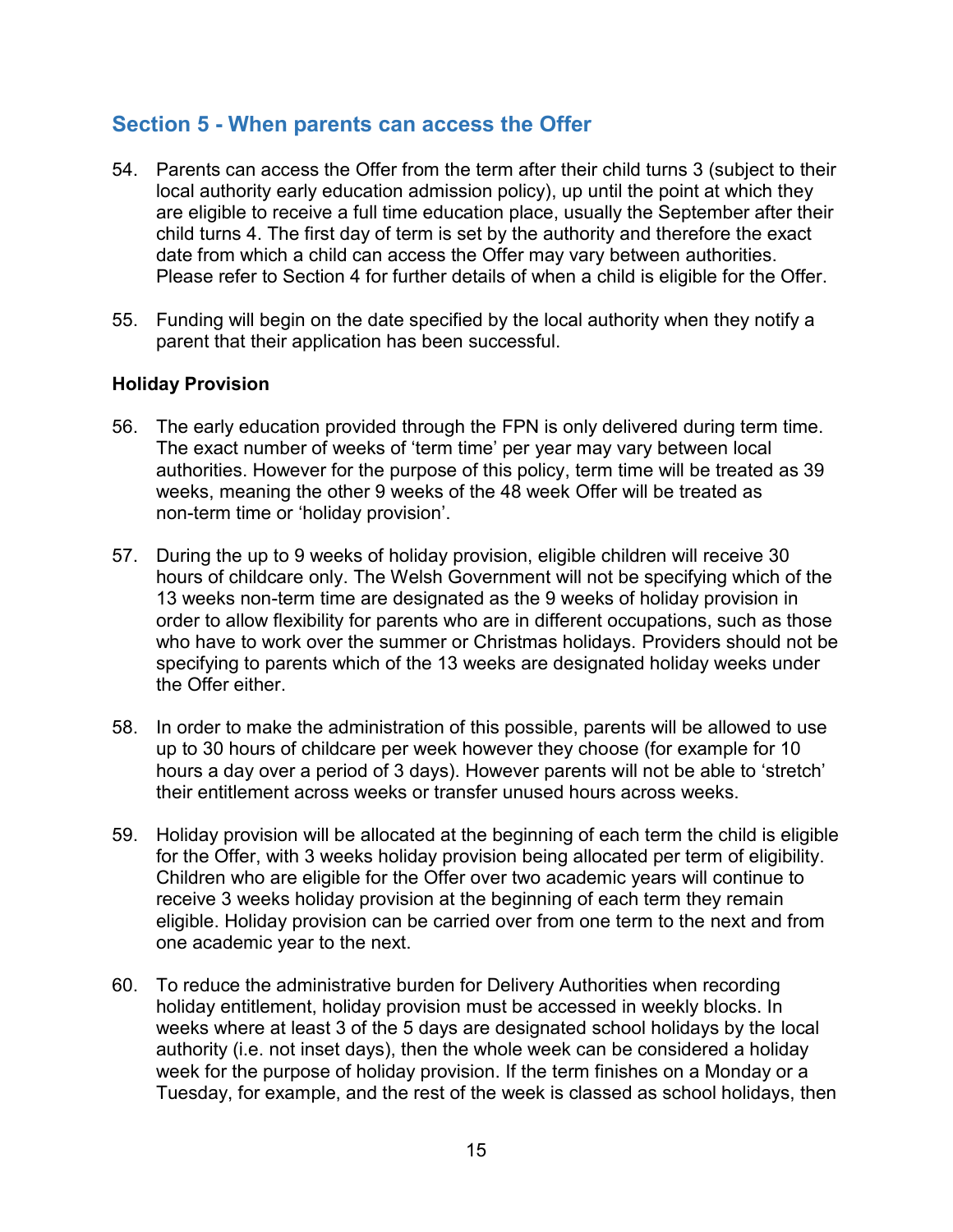the local authority can count that week as a holiday week should the parent wish to do so. Similarly, if the school term officially starts on a Thursday or Friday, then that week can be counted as a holiday week.

- 61. The local authority should however not be paying for more than a total of 30 hours of childcare during that week and in any 7 day period and any childcare hours used by the parent during the days when the child is also accessing FPN should be deducted from the overall allowance of 30 hours childcare for that week. The parent can use whatever is left of the 30 hours childcare holiday allowance on the other days of the week. The parent should be made aware however that this will count as a holiday week should they decide to do this and that the local authority will consider the parent to have used up one of their holiday weeks. The parent may be better off not using their holiday entitlement in a week when there are one or two school days, but this will be up to the parent to decide and will depend on their personal circumstances.
- 62. This allows parents to decide which weeks they access their non-term time childcare but they are responsible for finding a childcare provider who can offer this provision. However, local authorities will be required to keep a record of the holiday provision actually accessed by parents, taking account of any unused provision carried forward.
- 63. Where a child is offered a full time education place before the September after their fourth birthday (e.g. the day after or term after their fourth birthday), that child is still eligible to receive 30 hours per week of holiday provision (3 weeks for each school term the child remains eligible) up until the September after their fourth birthday i.e. the start of the school term as determined by the local authority. This is to ensure all eligible parents receive the same Offer and to avoid penalising parents who take up a full time education place for their child before the September after they turn 4 years of age.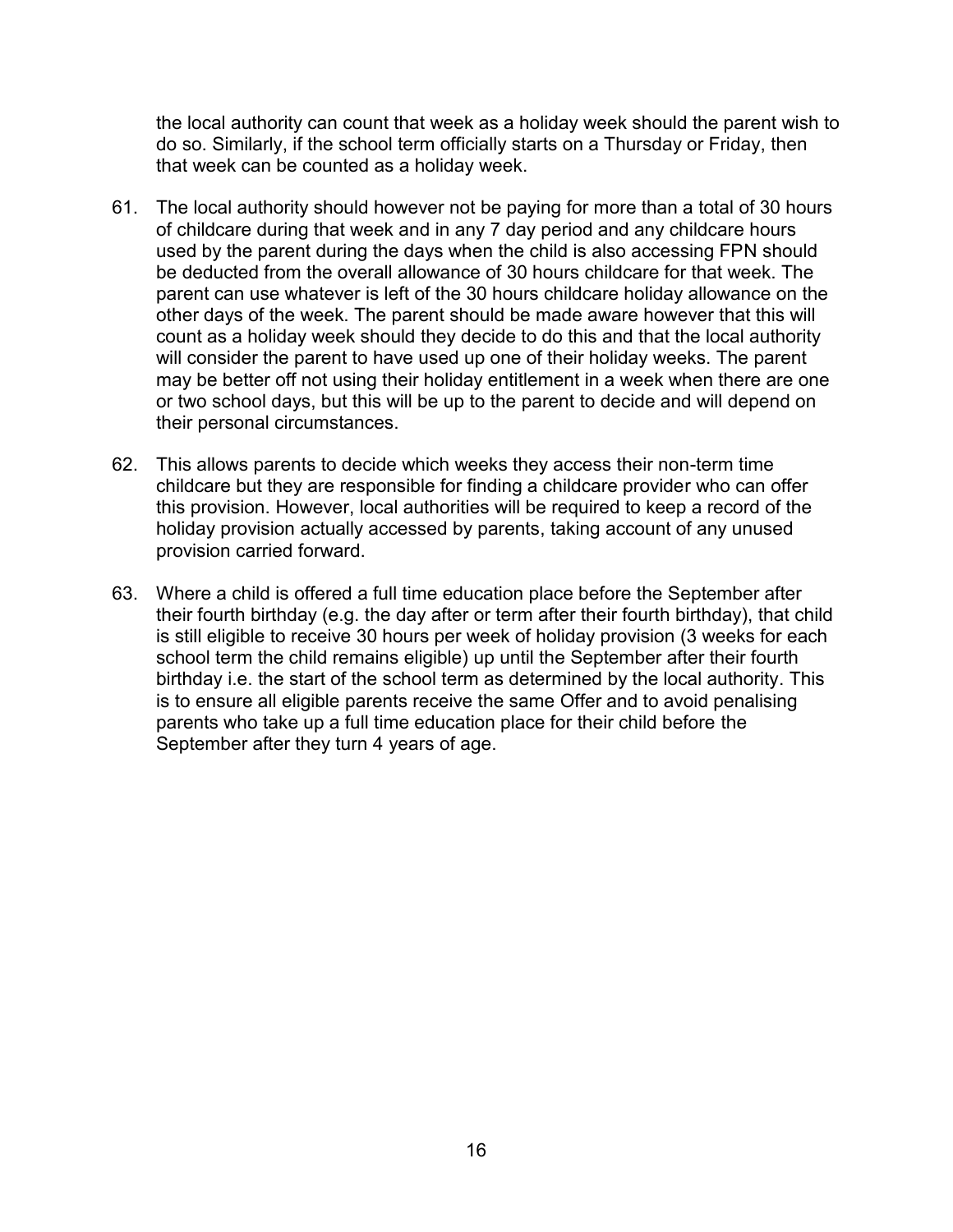# <span id="page-16-0"></span>**Section 6 - Who can deliver the Offer**

- 64. The childcare element of the Offer may be delivered by any childcare setting anywhere in Wales or bordering areas, so long as they are registered with the Care Inspectorate Wales (CIW) or Ofsted in England. To this end, they will be compliant with the National Minimum Standards for childcare, be familiar with CIW's Quality Framework and inspected accordingly. Providers in England will be inspected by Ofsted and will be compliant with their standards.
- 65. Registered childminders are able to deliver the Offer for a child who is also a relative, providing that care is delivered outside of the child's home and the childcare provider does not have parental responsibility for the child.
- 66. Nannies in Wales are not regulated to the same extent as registered childcare providers and therefore cannot be funded to deliver the Offer.
- 67. Childcare providers wishing to be involved in the Offer will be expected:
	- to form an agreement with the relevant local authority to deliver the Offer based on the parameters stated, which includes details of the fixed funding rate;
	- not to charge parents any hourly top-up fees for the 3 and 4 year olds who are attending under the terms of the Offer;
	- to ensure, as far as possible, childcare is provided flexibly in order to help meet the needs of working parents;
	- to inform the local authority should a change of circumstances occur, such as if a parent fails to take up the hours funded through the Offer; and
	- adhere to the quidance for charging for additional elements when charging parents accessing the Offer for food and travel.
- 68. Providers who are found to breach the agreement and charge hourly top-up fees will no longer be funded to deliver the Offer.
- 69. Childcare providers will also be encouraged to:
	- provide bilingual or Welsh medium provision and resources, where possible; and
	- provide assistance for children requiring additional support, where possible.
- 70. Local authorities should support them in this endeavour.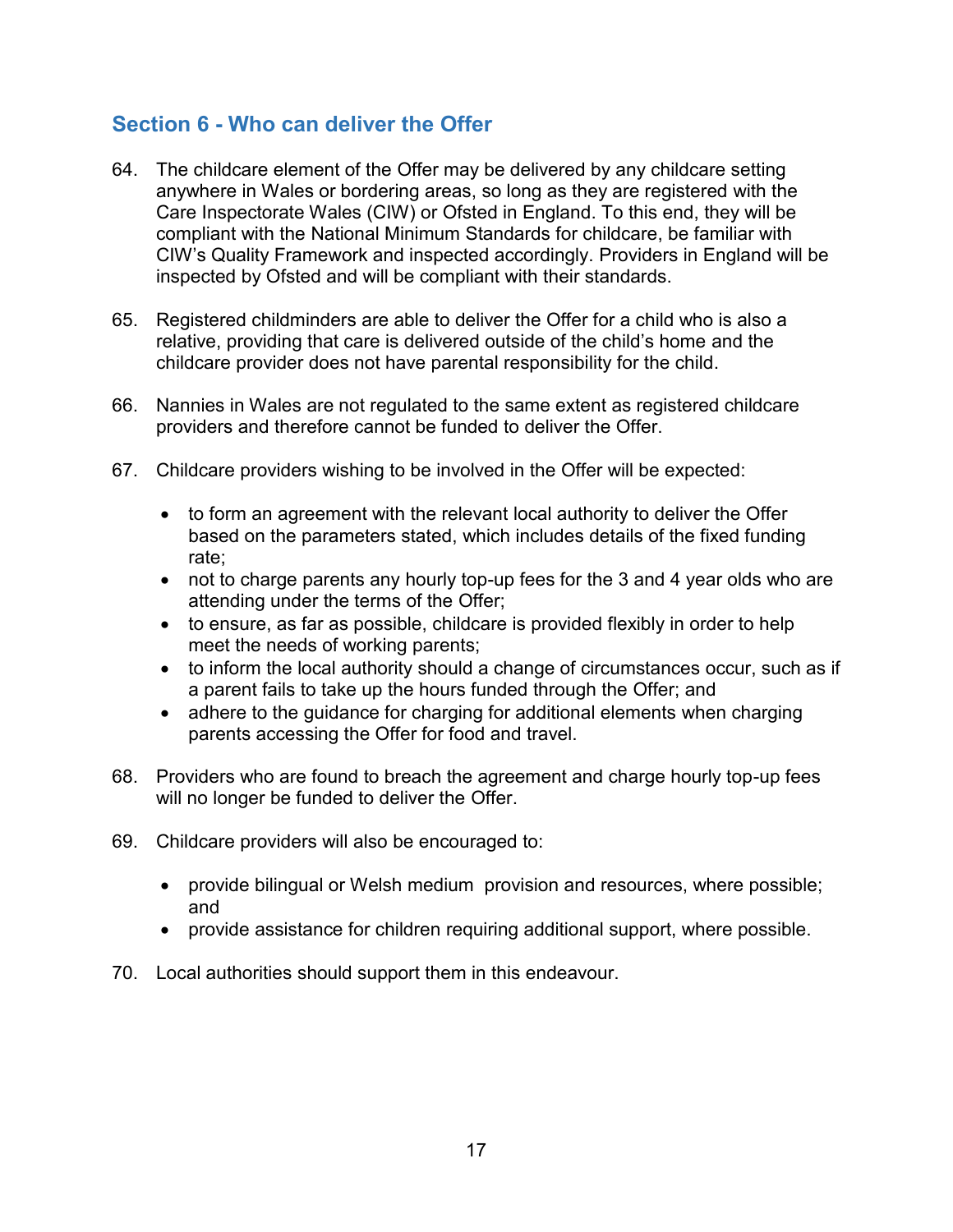# <span id="page-17-0"></span>**Section 7 – Children requiring additional support**

- 71. The Welsh Ministers want to ensure that all eligible families are able to access the Offer and the Offer has been designed in such a way as to take account of the barriers that may face eligible parents who have children who require additional support.
- 72. In relation to the childcare element of the Offer, the Welsh Government is providing additional funding above and beyond the core hourly rate to ensure children receive the support they need. Funding can be accessed through the Additional Support Grant.
- 73. Funding in relation to any additional support for children to access the education element of the Offer is already directed via local authorities, who have established systems for assessing need and allocating resources.
- 74. Under the Additional Learning Needs and Education Tribunal (Wales) Act 2018( $^1$ ), children with severe medical or healthcare needs will be funded through the social care budget. These children will not, therefore, require additional funding under the Offer.
- 75. When we refer to children who require additional support within this guidance, this refers to any child who may require support to access the Offer, regardless of whether their needs specifically relate to education or not or whether they have been given an Independent Development Plan or not.
- 76. In respect of the Offer, additional support could mean that a child has permanent or temporary:
	- Cognition and Learning, including specific, moderate, severe or profound learning, difficulties;
	- Behavioural, emotional and social development difficulties
	- Communication and interaction, including autism; speech, language and communication, difficulty;
	- Sensory and/or physical, including hearing and/or visual impairment or physical, difficulties;
	- Medical conditions.
- 77. The funding awarded through the Additional Support Grant should be spent according to each individual child's need. Support is not limited just to those children with pre-existing SEN statements or diagnoses. It can be used to fund a range of additional needs where it might be appropriate and consideration should be given to how funding can be used to allow equal access to the Offer based on that specific child's needs and in accordance with the guidance in respect of the Additional Support Grant.

 $\overline{a}$ <sup>1</sup> 2018 anaw 2.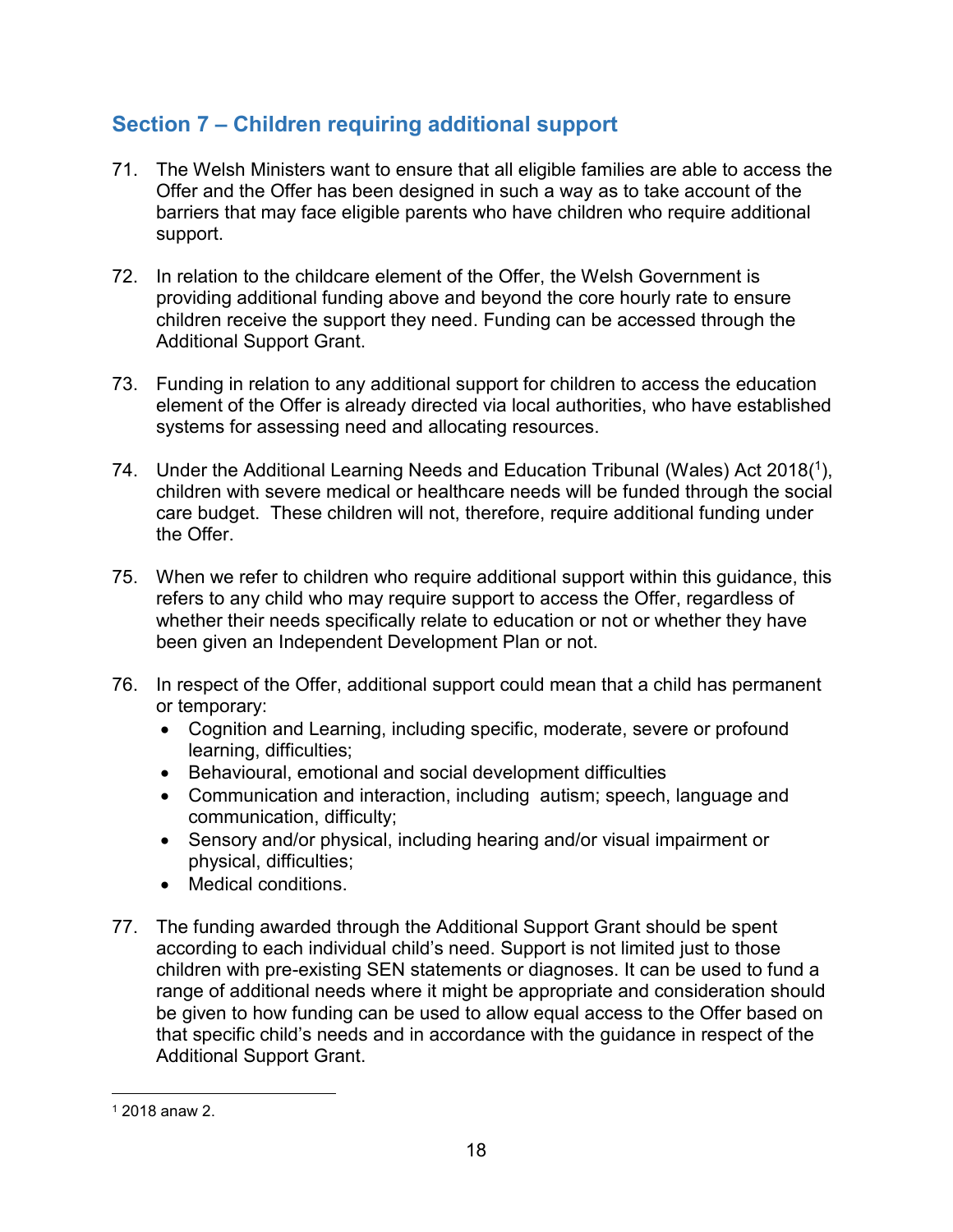- 78. Currently claims for children who require additional support can be made on the childcare grant claim form. Where a Delivery Authority is administering the Offer on behalf of an Engagement Authority, they will need to work with the partner authority/ies to establish a process for managing decisions and payments in respect of the Additional Support Grant.
- 79. Please refer to the Childcare Offer for Wales Additional Support Grant Guidance for further details.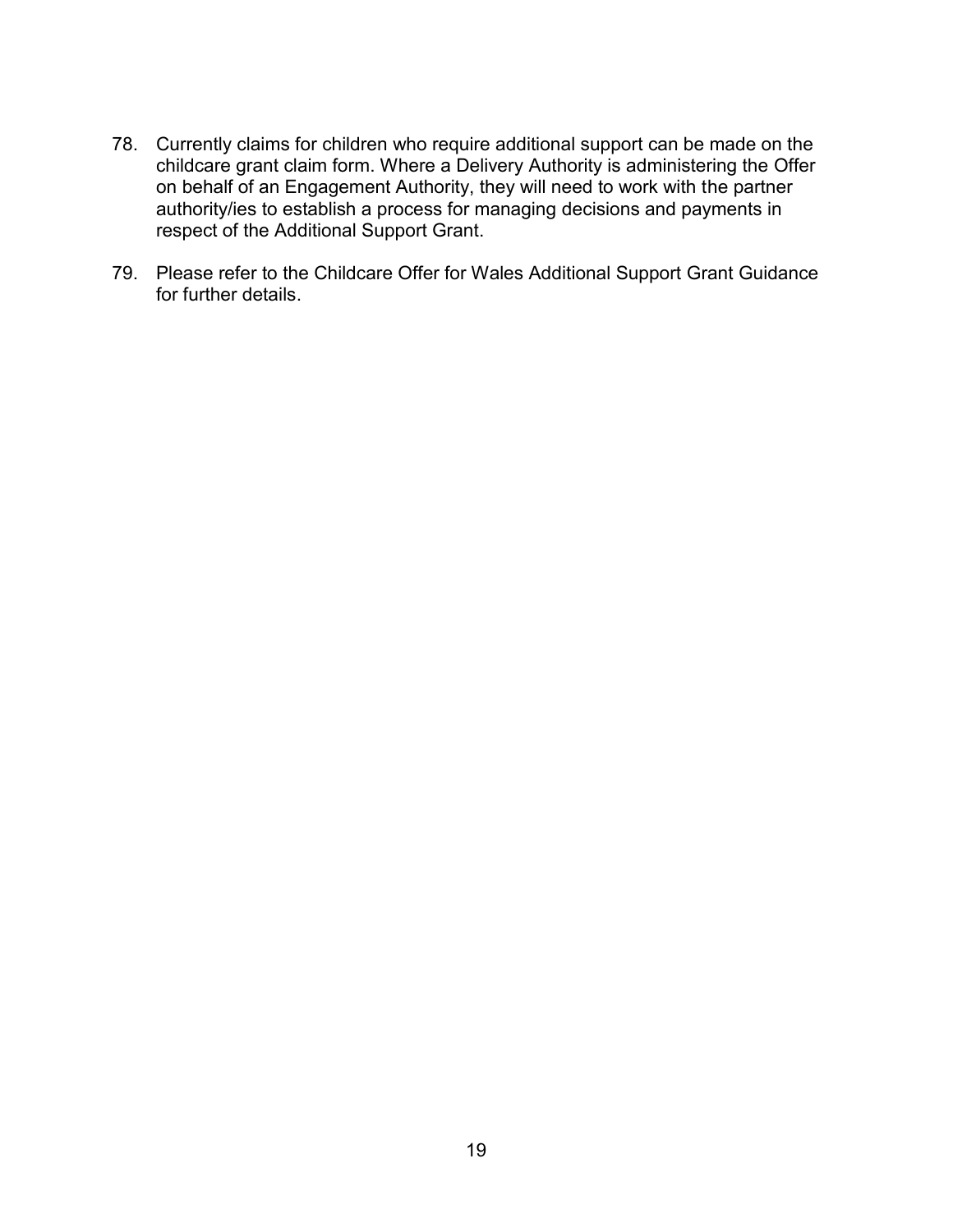# <span id="page-19-0"></span>**Section 8 - Payment Rate**

- 80. A national basic pay rate of £4.50 per hour is being paid to childcare providers delivering childcare under the Offer<sup>2</sup>.
- 81. The national basic pay rate covers childcare only and excludes charges for food, transport and other activities such as off-site activities which incur a cost i.e. day trips. If a childcare provider would usually charge more than £4.50 per hour for childcare, they cannot charge parents an additional hourly amount to top-up the rate under the Offer.
- 82. Childcare providers will be able to charge parents for additional elements such as food, drink, transport and off-site activities which incur a cost. However, childcare providers must take account of the Welsh Government's guidelines in respect of setting additional fees when charging parents for additional elements over and about childcare.
- 83. Parents accessing the Offer should not, as a condition of their child's attendance, be required to take and pay for the provider's food and may opt to provide packed meals, if the setting would normally allow this. Parents should also be able to opt their child out of paid for off-site activities and participation in such activities should not be a condition of using the childcare setting. Such activities should be occasional and exceptional, rather than a routine part of the setting's week.
- 84. Childcare providers should not impose any additional charges on parents accessing the Offer for any elements over and above the costs of actual childcare if they do not also impose charges for those elements on parents who are not accessing the Offer. For example if a childcare provider does not charge parents for food as a separate item then they cannot charge parents accessing the Offer for food separately.
- 85. Where childcare providers do include a charge for food as part of the service they provide but the charge for the cost of the food is combined in with their standard half-day or full-day rate this is generally not shown separately on invoices. If a setting were to levy a food charge, for example, as part of their delivery of the Offer, the provider should make it clear what that charge is for to the parents accessing the Offer. It may also help to make it clear that charges in respect of food are a part of the regular rate paid by all parents accessing their services. The same premise would apply for transport costs or other services.
- 86. However, it is not permitted for a parent accessing the Offer to be charged for something for which no charge is levied for anyone else. So, for example, if no charge is made to any parent at all in respect of transport, parents accessing the Offer should not face a charge in respect of transport.

 $\overline{a}$  $2$  £4.50 is the current hourly rate paid to providers delivering the Offer, and this rate is currently being reviewed.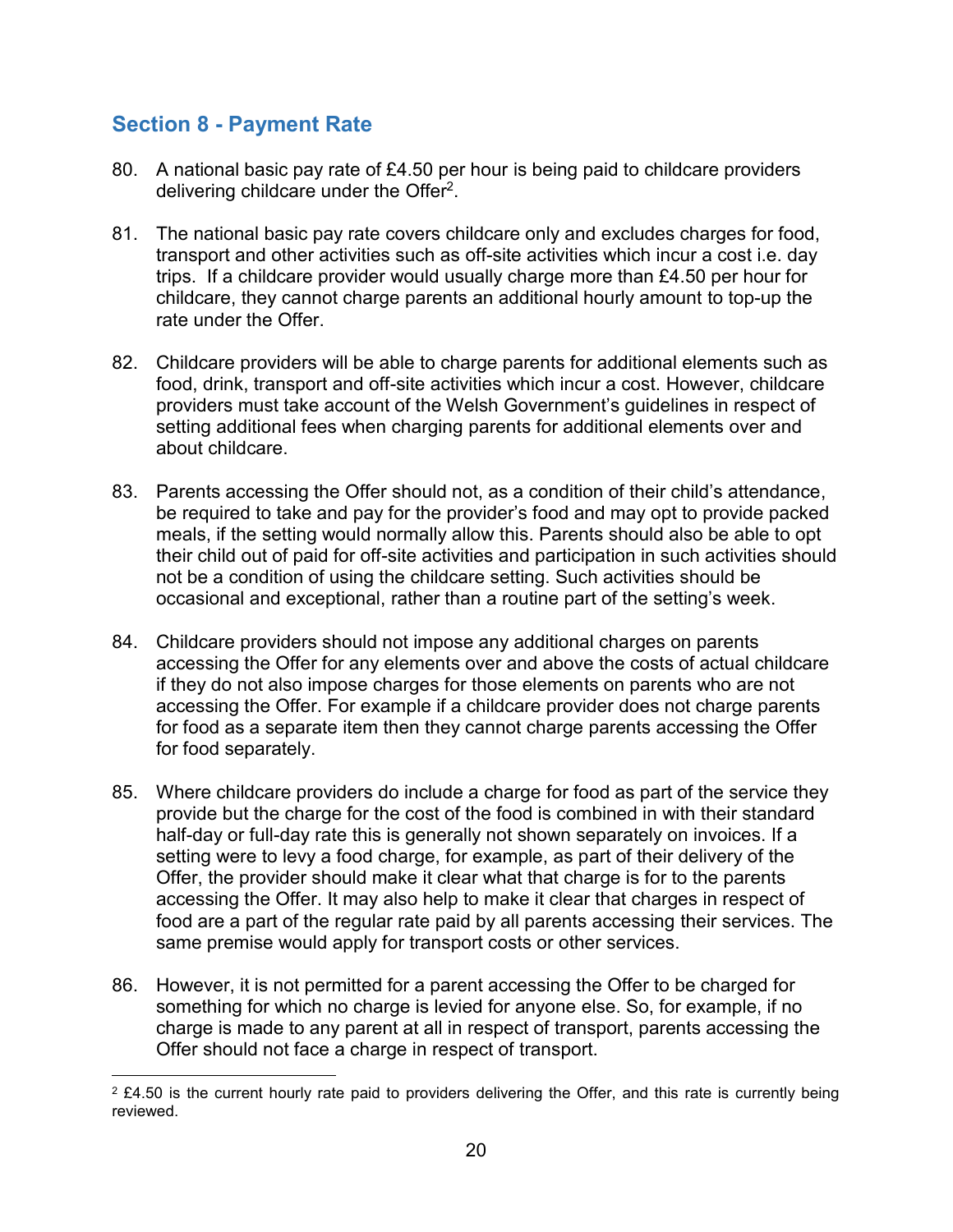- 87. The rate for FPN is consistent with the Childcare Offer rate, although the funding mechanisms for both are different. For settings that offer FPN, it is important that they are as clear as possible which hours of a child's attendance are paid for under each element of the Offer. If a childcare provider is being funded for hours of FPN, they cannot also charge for the provision of the childcare element of the Offer for the same hours. That would class as double-charging and would be likely to result in action being taken to recover the costs.
- 88. Childcare providers may want to make it clear on their invoices to parents and local authorities how many hours of each element have been provided in each day and at which rate. For example, an invoice in respect of a 10 hour full-day session might say that 2 hours were provided as early education and 8 as childcare, with the relevant rates shown along with any additional charges in respect of food or transport.
- 89. Where childcare providers are not delivering FPN but are holding a place open for a period of time while a child attends an education setting, as part of a wrap- around service, it is acceptable to charge for those hours under the Offer as this is covered by our policy on booked hours. In such cases, the childcare provider would previously have charged the parent for those hours due to the need to both hold that place and to staff the provision appropriately.
- 90. Local authorities will need to ensure that the pay rate details outlined in the [Provider Contract](#page-30-1) take account of and re-enforces the Welsh Government guidelines in respect of childcare providers charging for additional elements under the Offer. Local authorities will have a responsibility in monitoring the additional fees being charged to parents and evaluating whether these are deemed reasonable and in line with the Welsh Government guidelines.
- 91. If a childcare provider is not following the guidelines and is deemed to be charging excessive or unreasonable additional fees, then the local authority should consider whether or not this constitutes a breach of the provider contract they have with the provider and inform the Welsh Government.
- 92. Providers who intentionally or persistently breach the agreement should not be funded to deliver the Offer.

# <span id="page-20-0"></span>**Guidelines in Respect of Charging for Additional Elements**

- 93. The Welsh Government guidelines in respect of charging for additional elements during a full day care session (approximately 10 hours) are that parents should not be charged more than £7.50 per day for food. This figure is derived from using a value of £2.00 per meal. A charge of £7.50 for a full day care session would include three meals at £2.00 per meal and 2 snacks at a charge of 75p per snack.
- 94. Guidelines in respect of charging for additional elements during a half-day session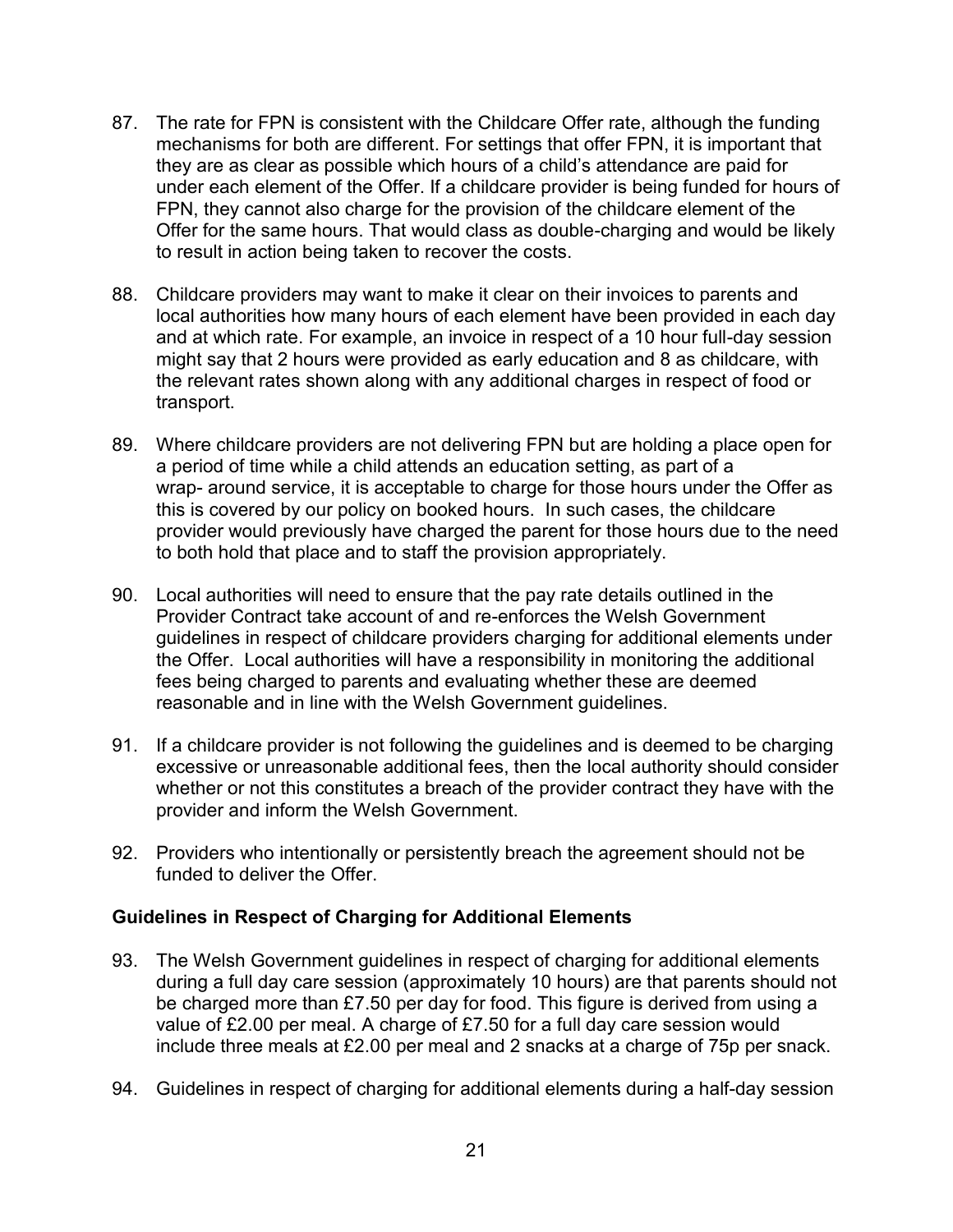(approximately 5.5 hours) are that parents should not be charged more than £4.75. This figure would allow for a child to be charged for two meals at £2.00 per meal plus a snack at a charge of 75p per snack.

- 95. For sessional care where a meal is not provided but children receive a snack, guidelines are that parents should not be charged more than 75p per day for snack provision.
- 96. Fees for transport and off-site activities will not be set by the Welsh Government. Transport costs will vary depending on the location and nature of a childcare provider, the type of transport provided and the costs associated with staffing and maintaining transport vehicles. Rates for off-site activities where costs are incurred will also vary according to the nature of the activities.
- 97. However it is expected that transport rates would be reasonable and in line with normal transport costs (transport costs before the introduction of the Offer). Participants of the Offer should not be charged more for transport than children not accessing the Offer. The same applies for additional activities.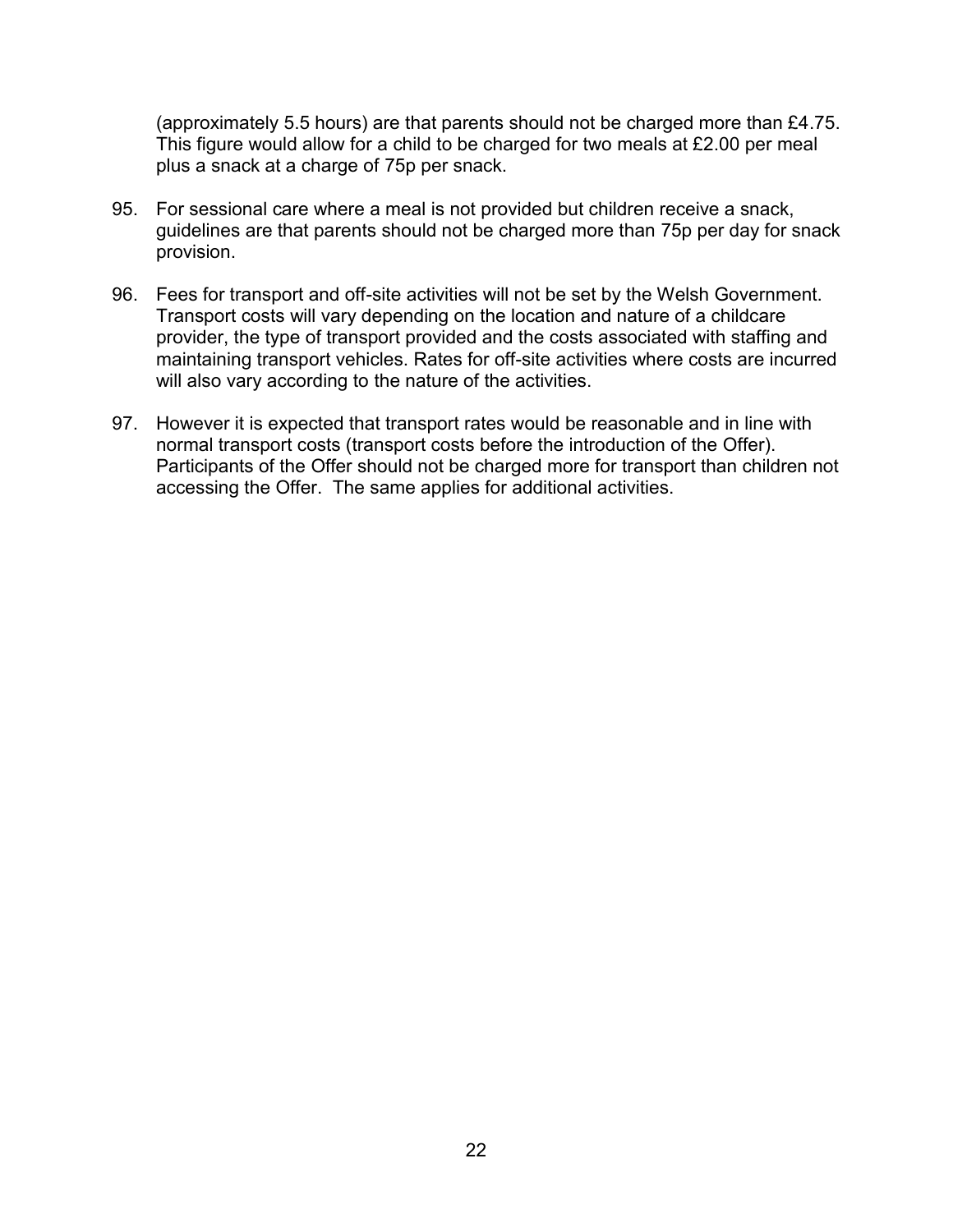# <span id="page-22-0"></span>**Section 9 - Delivering the Offer**

## <span id="page-22-1"></span>**Current Delivery Model**

98. From September 2018 there have been two categories of Local Authority:

**Delivery Authorities** - are responsible for processing applications from parents, determining eligibility and informing them of the outcome. They also process and make payments to childcare providers for the delivery of the Offer and carry out the tasks of an engagement authority within their own area, for example in ensuring that their Family Information Service team has the training/resources to deal with enquiries regarding the Offer.

**Engagement Authorities** - are responsible for promoting the Offer to parents and childcare providers within their areas, training their Family Information Services (FIS) to deal with enquiries on the Offer and providing their delivery authority with any information they require to process applications and administer the Offer on their behalf.

99. The model is based upon maximising partnership working wherever possible to increase shared learning and deliver economies of scale and minimise the number of delivery systems across Wales.

#### <span id="page-22-2"></span>**Roles and Responsibilities**

100. The operation of the delivery and engagement authority relationship is agreed between the partner local authorities. However, as a minimum, the Welsh Government expects the following of each category of authority:

#### <span id="page-22-3"></span>**Delivery Authorities are responsible for**

- developing and managing a system to enable parents of their own and their engagement partner authority/ies to know about, understand, and apply for the Offer;
- providing advice and support to parents and providers within their authority on the Offer through their Family Information Service;
- developing and managing a system/s for checking the eligibility of parents applying for the Offer in their own and their engagement partner authority/ies;
- developing and managing a system/s for handling any enquiries relating to an application from a parent in their own or engagement partner authority/ies;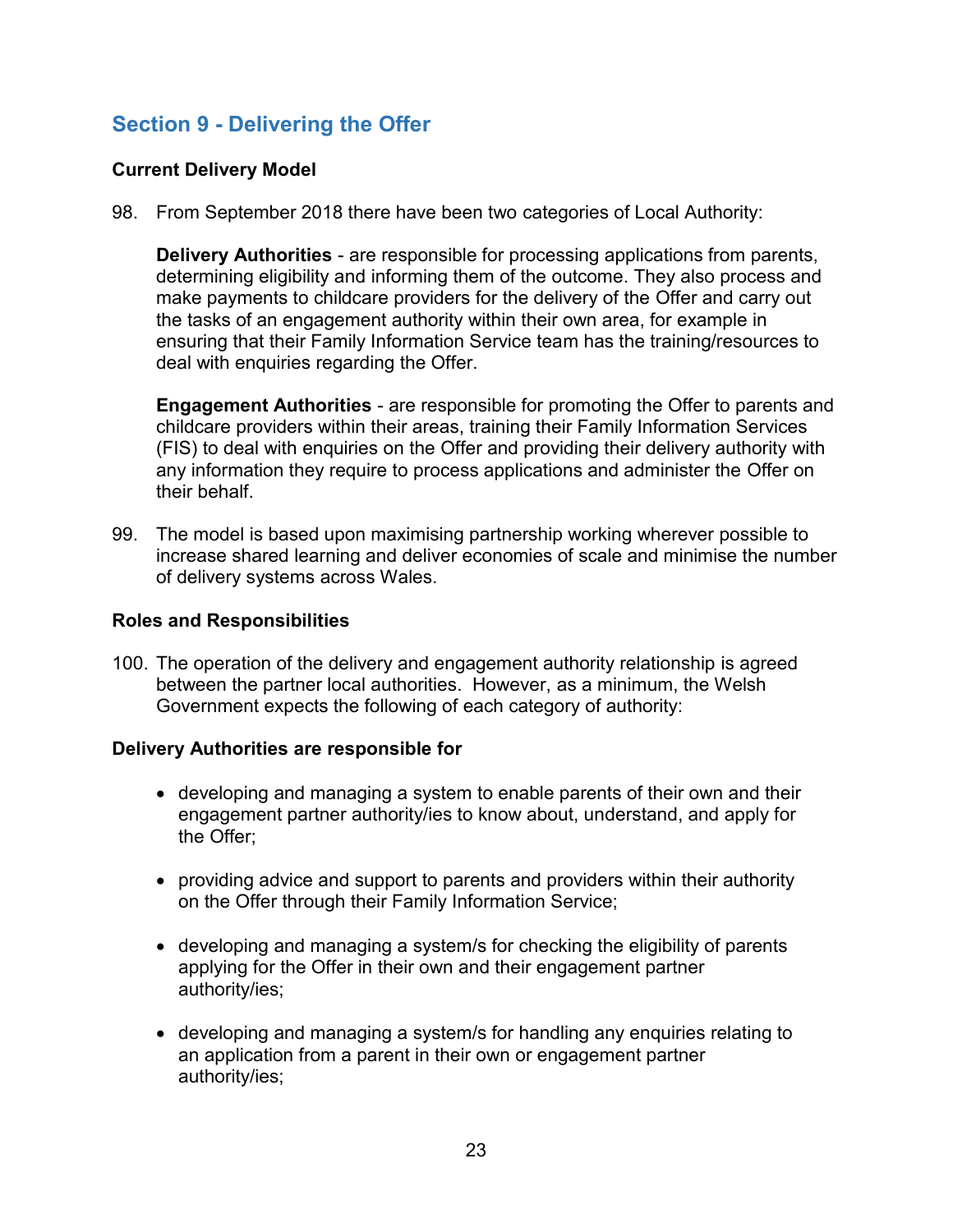- developing and managing a system/s for confirming eligibility to deliver the Offer; for enabling registration of providers and making payments to childcare providers in their own and their partner engagement authority/ies;
- working with their engagement partner authority/ies to establish and manage a process for handling applications for additional support grant funding. Decisions in respect of the grant are made by the engagement authority, however delivery authorities hold responsibility for managing the payments of the Additional Support Grant for their own and their engagement partner authority/ies;
- establishing and implementing processes to collect and report certain data to the Welsh Government and other contracted parties as specified under section 11 of this guidance;
- 101. A delivery authority is responsible for handling all queries relating to standard applications, whether the application is live, or has been declined. The delivery authority is expected to be the main point of contact for parents or guardians who have applied for the Offer either within their own or their engagement partner authority. However, a delivery authority may wish to liaise with the engagement authority to resolve certain issues.
- 102. In developing and implementing systems and processes for delivery of the Offer, a delivery authority will need to take account of the remainder of section 9 of this guidance.

# <span id="page-23-0"></span>**Engagement Authorities are responsible for**

- publicising and marketing the Offer to parents and providers within their authority;
- providing advice and support to parents and providers within their authority on the Offer through their Family Information Service/Childcare Teams;
- making determinations in respect of additional support grant funding for their authority and working with their delivery authority to develop a process for communicating determinations to enable grant payments to be made. Engagement authorities will need to take account of the separate guidance on the additional support grant funding when making determinations;
- providing evidence for the evaluation of the Offer to third party independent evaluators;
- providing information to enable delivery authorities to assess and process applications from parents and guardians from within the engagement authority. This would include, but is not limited to, providing information to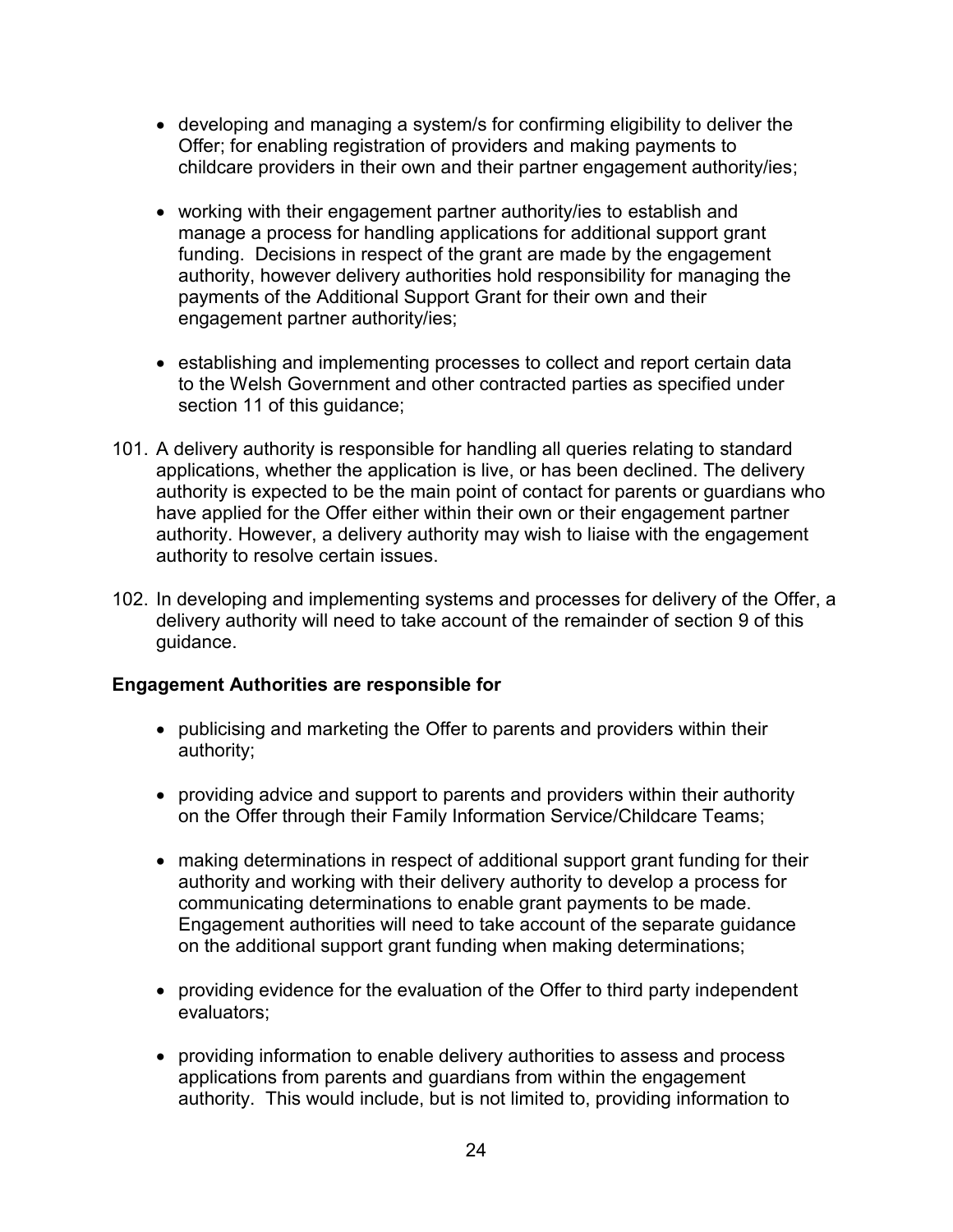enable a parent's eligibility to be checked, such as information on schools admissions or council tax; providing detailed information on the delivery of Foundation Phase Nursery (FPN) within the engagement authority and information on the engagement authority's assessment of a child's additional needs for the purposes of the Offer;

- Informing delivery authorities of any action taken by CIW in relation to a provider such as de-registrations/suspensions.
- 103. Section 10 of this guidance outlines details of the funding available to local authorities to support delivery. It is for individual delivery and engagement partnerships to determine how best to use the money available to them to deliver the Offer in partnership. For example, authorities may wish to jointly fund a Childcare Offer post that will work across delivery and engagement authorities to support delivery of the Offer within the partnership arrangement.

## <span id="page-24-0"></span>**Agreement of Partnership Arrangements**

104. An agreement outlining the partnership arrangements between a delivery and engagement authority is a condition of the grant available to support the administration of the Offer. It is for local authorities to determine the nature of this agreement, but each delivery and engagement authority concerned will need to be content with the agreement.

# <span id="page-24-1"></span>**Communications**

- 105. All local authorities need to promote the Offer amongst childcare providers and potential eligible parents. This could include provider events, promotional materials and current information being available on websites (such as the individual local authority websites). We expect both delivery and engagement authorities to actively promote the Offer and encourage take-up by disadvantaged and under-represented parents and children. Full use should be made of links with partners who are in contact with relevant parents, such as schools, Families First, Flying Start, Family Information Services, Jobcentre Plus, in addition to opportunities through local newspapers and other publications.
- 106. Where a Delivery Authority is processing and handling applications on behalf of an Engagement Authority, it must be made clear to parents and guardians who will be holding the information and how the information will be handled.
- 107. Local authorities are already required by the Childcare Act 2006<sup>3</sup> to provide information, advice and assistance to parents and prospective parents on the provision of childcare in their area. Consequently, authorities should ensure that parents are aware of the Offer, respond to any questions about the Offer and assist eligible parents, through their Family Information Service (FIS), to apply for

 $\overline{a}$ <sup>3</sup> *See* section 27 of the Childcare Act 2006 (c. 21) (duty to provide information, advice and assistance).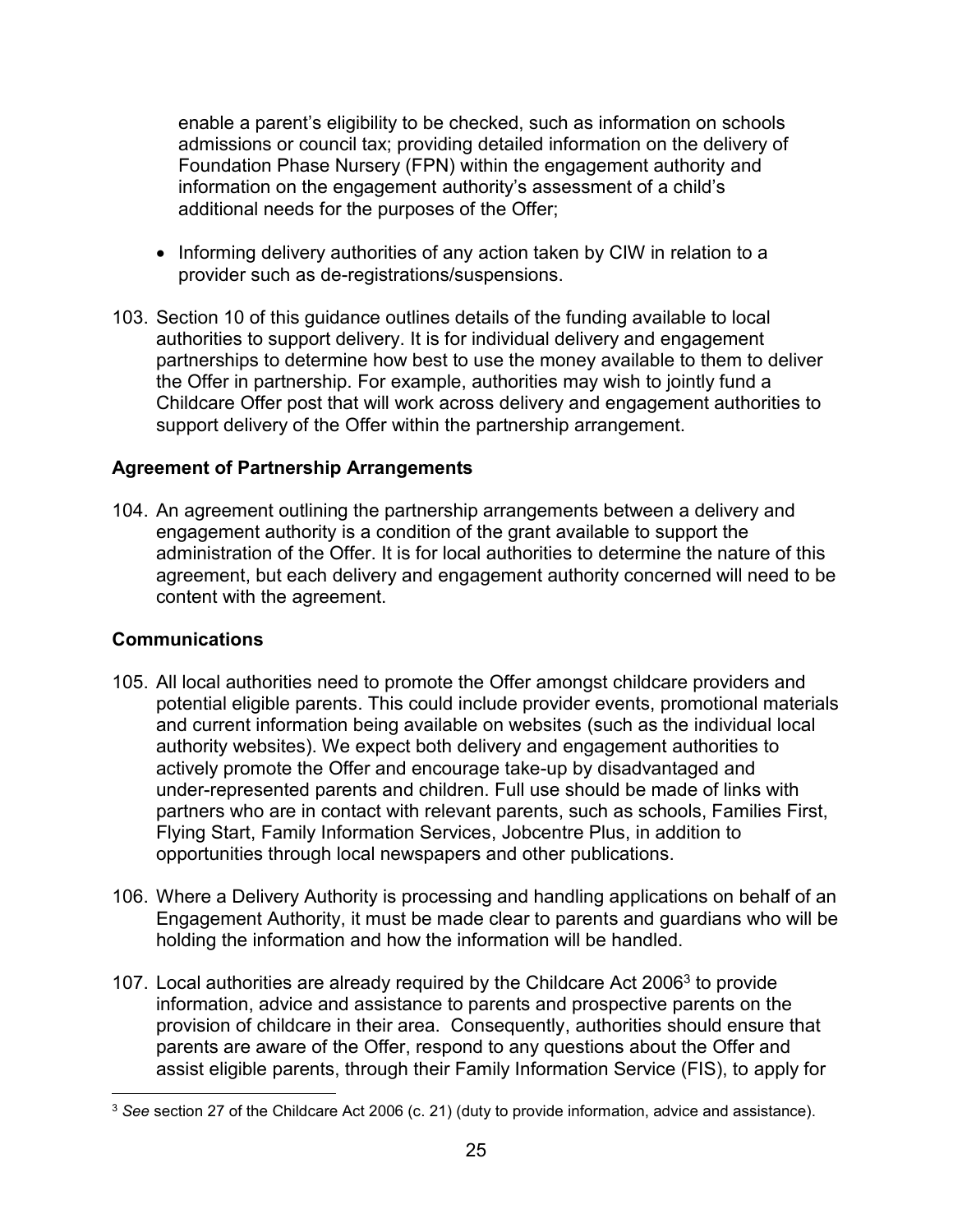the Offer and find suitable childcare.

# <span id="page-25-0"></span>**Pre-Application Eligibility Check**

- 108. Delivery Authorities may set up an online pre-application screening, to undertake an initial basic check of the eligibility of a parent and child ahead of submission of a full application. Pre-application screening should consider the postcode of the parent/s applying, check that parents, step-parents and long term live in partners within the household can prove they earn the equivalent of at least 16 hours per week of relevant minimum wage at the rate applicable to them and do not earn £100,000 or over (gross income) per annum and that the child is of eligible age. Such a screening approach would build efficiencies in the application system, reducing the number of applications received from ineligible families.
- 109. Alternatively, authorities may publish the eligibility criteria for parents/carers to fast check their own eligibility before full application.
- 110. Eligibility of parents to receive the Offer should be through self-declaration on either a hard-copy application form issued by the Delivery Authority or via an on-line application system.
- 111. Parents who apply for the Offer, or are in receipt of the Offer, will be informed that they will need to produce documentary evidence they meet any, or all, of the eligibility criteria on the application form.

# <span id="page-25-1"></span>**Application Process**

112. Delivery Authorities need to establish and manage an application process, whether it be electronically on-line; by paper copy, or a combination of both. The Welsh Government has informed Delivery Authorities about information we require to be included in the application form, unamended, to allow for monitoring and evaluation which will inform the longer term Offer.

Providers should not be supporting parents with their applications other than in exceptional circumstances where it is felt by the local authority and the provider that there is a high risk that parents will lose out on Government-funded childcare if they are not supported in this way. In these circumstances, the local authority should satisfy themselves that there are appropriate measures in place to mitigate potential fraud and data breaches and this should include taking the following steps:

- The local authority should satisfy themselves that the provider is adequately covered in terms of their duties in respect of handling personal information (GDPR);
- The provider can help with completing the application, but the application must then be sent to the parent to verify that all the information within the application is accurate and correct;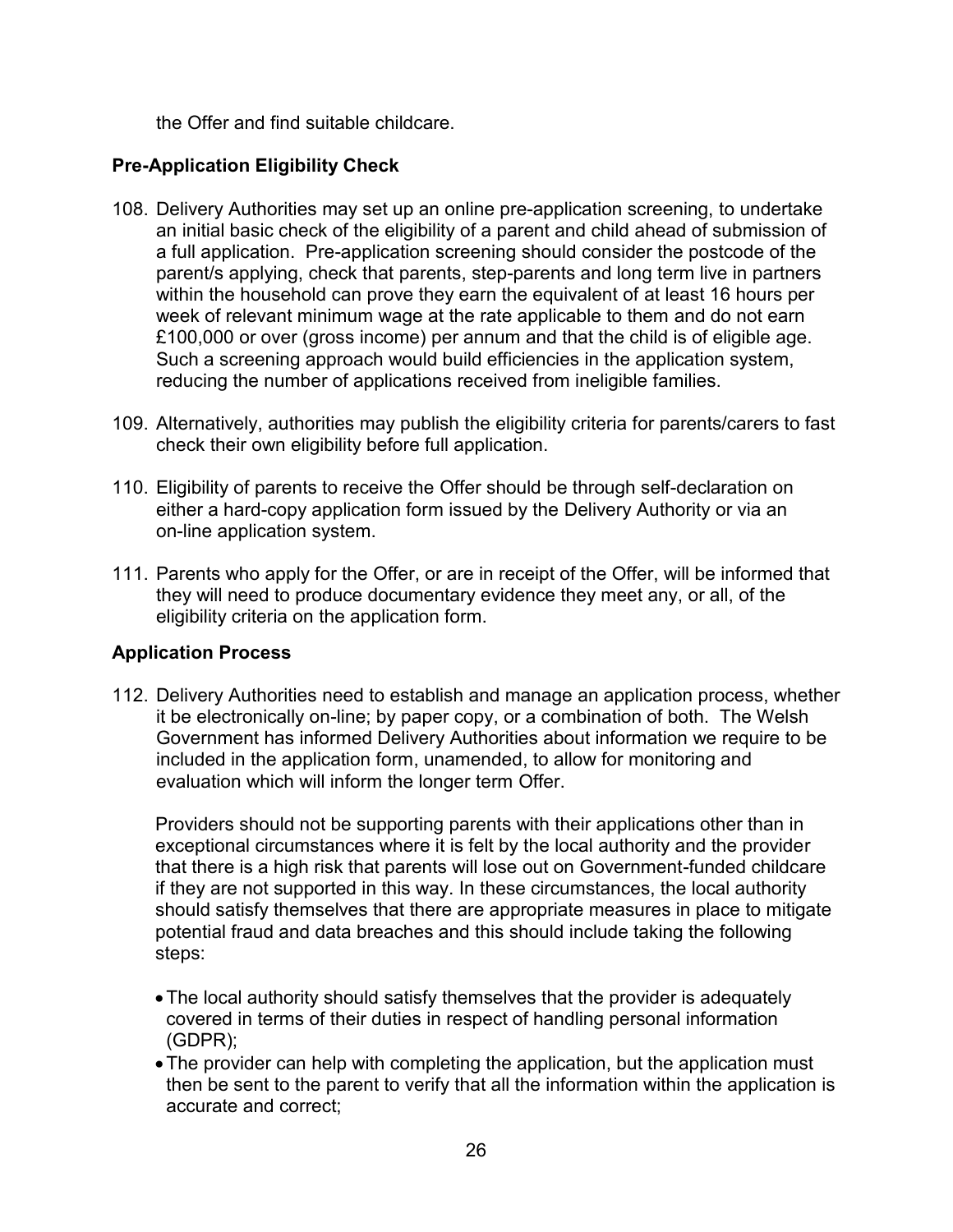- The application must be submitted to the local authority by the parent (e.g. from the parent's email address);
- Notification of eligibility from the local authority should be communicated directly to the parent.

These arrangements can be used in exceptional circumstances but as a general rule if parents require help to complete their application e.g. because they are digitally excluded, then they should be approaching their Family Information Service or local authority contact for help.

#### <span id="page-26-0"></span>**Self-Declaration**

- 113. Application forms need to be accompanied with privacy notices setting out what data is being collected and why; who that data will be shared with; how it will be used; and how long it will be retained for. In relation to the Offer, and under the terms of the General Data Protection Regulation (GDPR), the Welsh Government is the Data Controller and Delivery Authorities are Data Processors. Delivery Authorities collect relevant data on behalf of the Welsh Government in order to deliver the Offer and pass some of that data to the Welsh Government for monitoring and evaluation purposes.
- 114. The Welsh Government has prepared and shared with local authorities a privacy notice which sets out how data shared with the Welsh Government and its contractors will be processed. This notice is compliant with the terms of the GDPR requirements and must be published alongside Delivery Authorities' own privacy notice relating to the Offer.
- 115. Delivery Authorities must also develop and publish their own privacy notice setting out how personal data, including data not shared with the Welsh Government, will be processed. This privacy notice must be compliant with GDPR requirements and needs to reflect the data sharing provisions and protocols set out in the Childcare Offer privacy notice as issued by the Welsh Government.
- 116. We recognise that some authorities may choose to combine the data collection for the childcare element of the Offer for the Welsh Government with the collection of data that they require for the purposes of delivering early education. If this is the approach taken, authorities need to be satisfied that they have the necessary legal powers to combine these data sets and to a GDPR-compliant privacy notice covering this data collection. Local authorities must clearly differentiate between the data collected on behalf of the Welsh Government and data collected on behalf of the local authority. It is advised that these statements are checked with relevant personnel within the authorities to ensure that they are legally compliant.

# <span id="page-26-1"></span>**Eligibility Checking**

117. Delivery Authorities need to check the eligibility of all applications. Whilst applicants will sign a disclaimer to confirm that they meet the minimum criteria for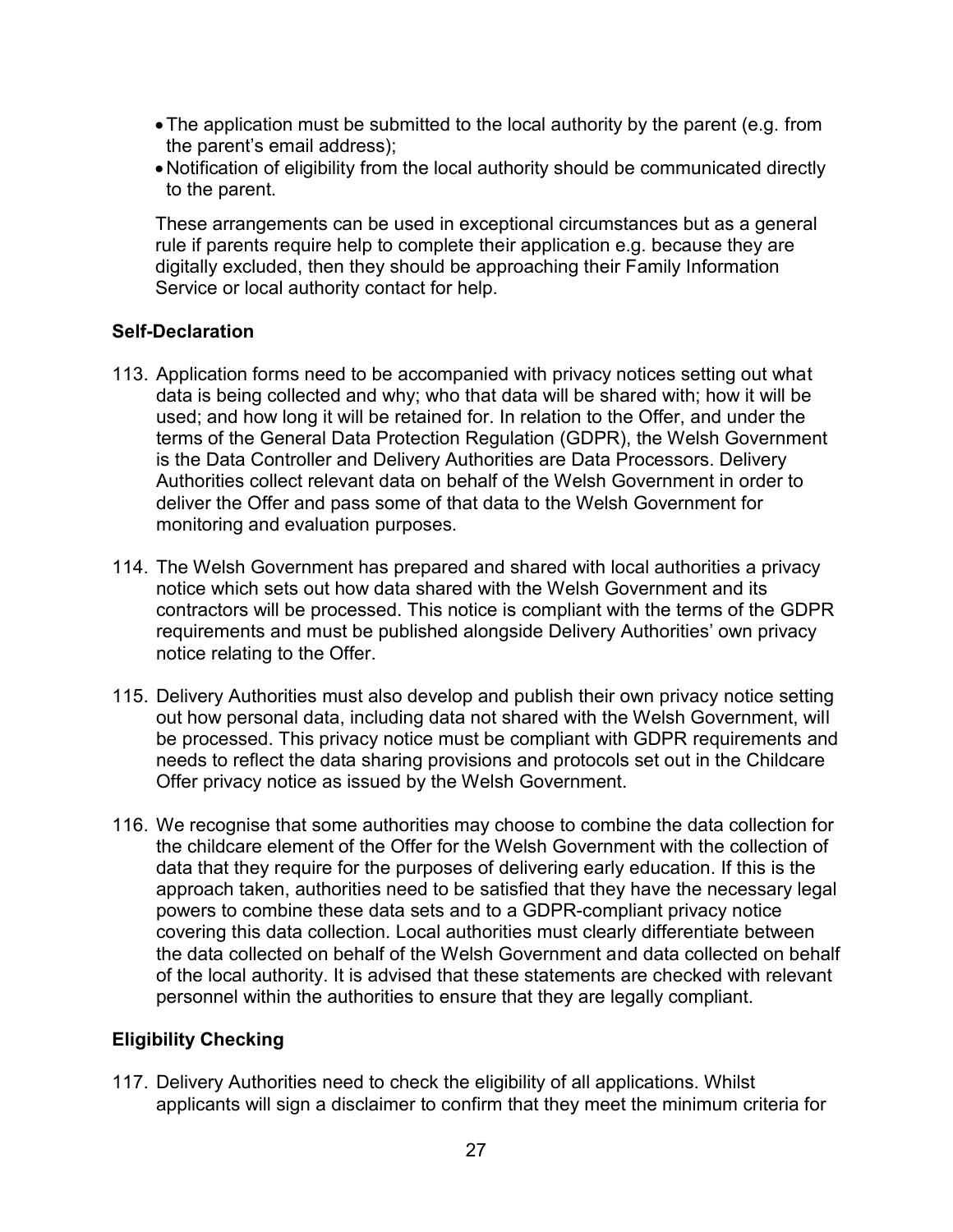eligibility, it is expected that each application is also supported by documentary evidence of eligibility. This could include:

- proof of residency in Wales i.e. postcode to be checked against council tax data;
- proof of earnings, to show that a minimum income equivalent of 16 hours is worked by each parent each week e.g. 3 months' worth of pay slips;
- proof of employment contract, to ensure longevity of eligibility, or agreement from applicant to the Delivery Authority contacting the employer directly to check employment contract details;
- proof of child's age and date of birth i.e. copy of birth certificate.
- 118. Consideration also needs to be given to how newly re-located applicants provide proof of address i.e. if not yet registered for council tax.
- 119. A newly self-employed parent would be exempt from the earnings criteria for the first 12 months after the business was established, but should be asked to provide proof of their business's establishment. This could be, for example, through agent testimony (e.g. their accountant could vouch for their business being set up and likely income over the forthcoming tax year). Alternatively they may be able to produce a business plan including evidence of a newly acquired place of work/premises or if their business is sufficiently underway, copies of invoices, quotes or tenders with any personal, identifiable information removed. They may also be able to supply their Unique Tax Reference (UTR).
- 120. An established self-employed parent would need to supply their UTR and details of their earnings over the past 12 months as set out in their Self-Assessment return.
- 121. In the absence of a Self-Assessment return, the LA could ask for accountant confirmation of likely income over the forthcoming tax year. Where earnings do not meet the threshold, a statement of anticipated income over the period of entitlement from their accountant/agent would be required. The eligibility is based on a projection of what they will earn over the next year rather than what they have actually earned over the last year.
- 122. Delivery Authorities need to develop guidance to sit alongside the application form outlining the details of the Offer. It is advised that such guidance should cover the following as a minimum:
	- Details of the Offer, including clarifying that the Offer is a mix of FPN provision and childcare, the differences between the two and what hours will be offered as FPN and what hours will be offered as childcare;
	- An explanation of how the Offer is made up of 39 weeks term-time hours (where there is a split between FPN and childcare hours up to a total of 30 hours per week) and 9 weeks of holiday provision (when 30 hours per week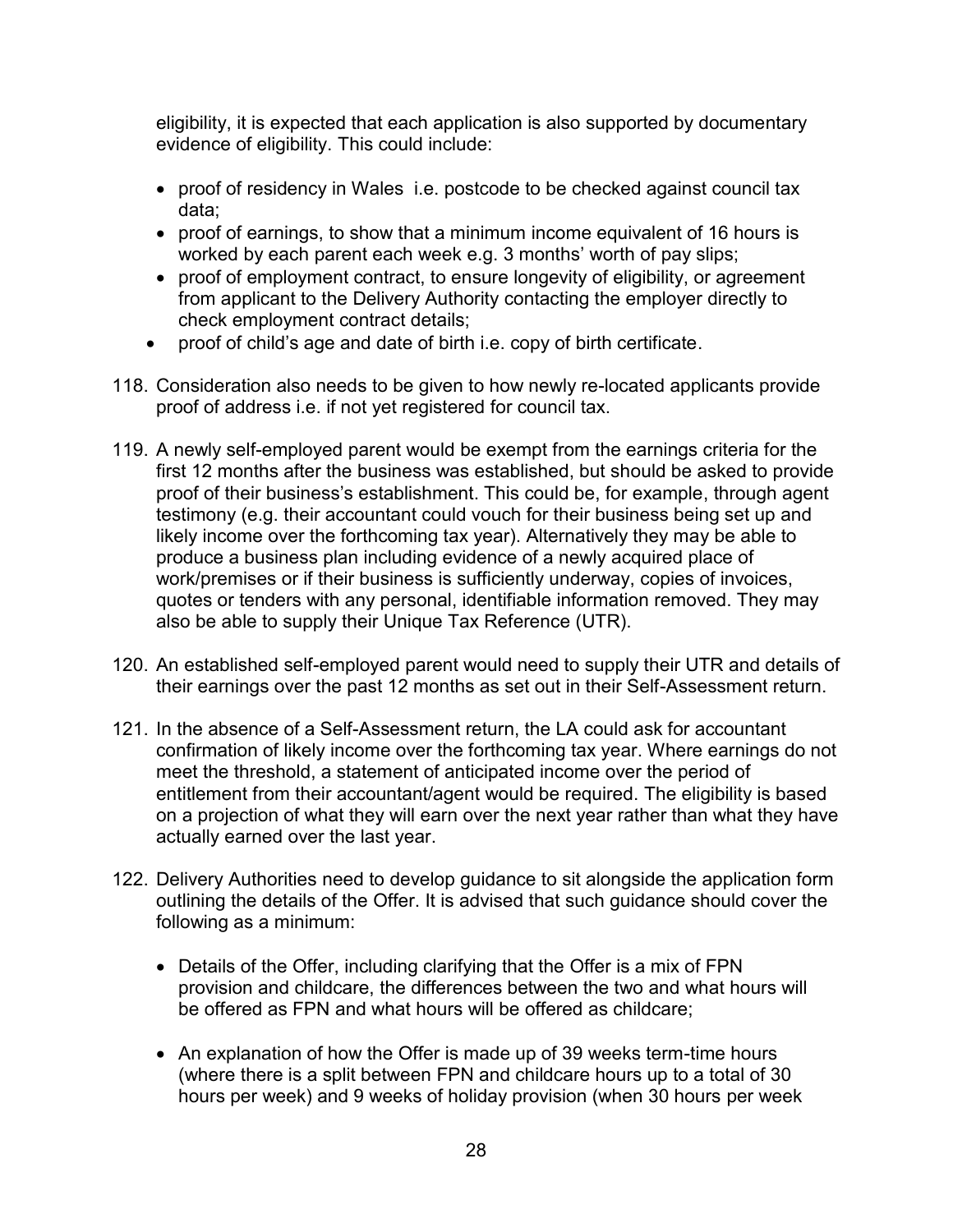of childcare can be claimed) and that Offer funding is only available for 48 weeks of the year;

- Full details of eligibility criteria, including details of exceptions etc;
- The application process for both FPN and childcare elements of the Offer what happens at each stage, what they will need to do in respect of providers etc;
- Clarification that the days and hours detailed in the application form may not be met by their preferred provider and that their preferred provider may not agree to take part in the Offer at all and what should happen in such circumstances;
- Clarification of where liabilities lie in respect of a contract between a parent and provider i.e. when signing a contract with a provider the parent is entering into a legal contract, independent of the authority;
- Clarification that it is the parent's responsibility to pay for any hours the child is cared for by a childcare provider, outside or over and above the parameters of the Offer.

# <span id="page-28-0"></span>**Managing the information**

- 123. Delivery Authorities need to consider how information obtained through the application process is handled, how it is received, how it is stored and how long information is retained. No information should be stored for any longer than is necessary to enable a person to continue to access the Offer for the duration of their entitlement or to enable the evaluation of their participation. Once access to the Offer has ceased for an individual, their data should be deleted. This should be clearly stated at the time a parent consents to the use of their data, along with details of how they can withdraw that consent.
- 124. The following deadlines for destruction of data must be adhered to:

#### **Parents (and children) who take up the Childcare Offer:**

- Proof of eligibility evidence: within 21 days of the end of the final term for which the child is eligible for the Childcare Offer
- Other data: within 18 months of the end of the final term for which the child is eligible for the Childcare Offer

#### **Parents (and children) who are successful in their application but do not take up the Childcare Offer:**

 Within 21 days of the end of the end of the final term for which the child is eligible for the Childcare Offer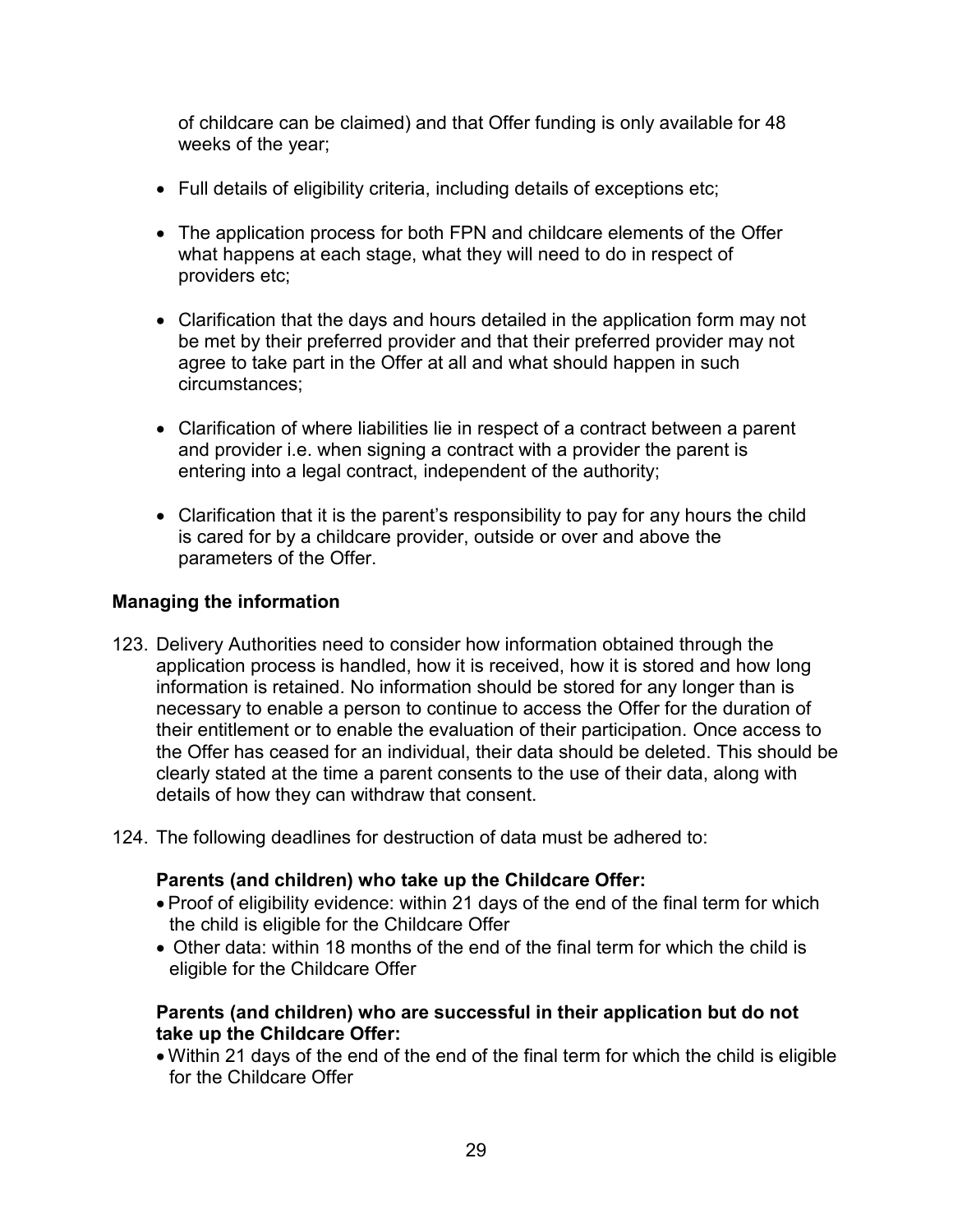#### **Parents (and children) who are unsuccessful in their application:**

 Within 21 days of either (i) the end of the allowable period to lodge an appeal, or (ii) the end of the formal appeals process, if such an appeal is made.

#### **Providers registered to deliver the Childcare Offer:**

- Within 18 months after providers de-register to deliver the Childcare Offer
- 125. The management of information must comply with data protection laws and conditions set out in schedule 6 of the grant offer letter outlining GDPR requirements. It is advised that counsel is sought from relevant internal colleagues i.e. Data Information Officers or Data Protection Officers to ensure compliance with the GDPR requirements.

## <span id="page-29-0"></span>**Database**

- 126. Delivery Authorities must manage a database to store and process application information. This database needs to generate a unique identification number which is assigned to each eligible child under the Offer. This unique identification number will help map a child through the system.
- 127. The database must hold certain information which is required by the Welsh Government in respect of monitoring and evaluating the Offer. This information will need to be stored in such a way that monthly and termly reports can be produced. Further details on Evaluation and Monitoring are at Section 11.

# <span id="page-29-1"></span>**Notifying Parents**

- 128. Delivery Authorities must have in place a system to notify parents of the outcome of their application and whether eligibility has been established or not. Delivery Authorities must consider the timeliness of this communication and how it will be undertaken, electronically via email or in hard copy via letter.
- 129. In addition to a decision, parents also need information on:
	- the process for securing a provider, including the process should a provider they approach not already be registered for the Offer i.e. advice on where a provider can get information on registering;
	- the process should a provider not want to take part in the Offer;
	- what happens once a provider has agreed to offer a childcare place under the Offer;
	- details on what cost elements are included in the rate i.e. the rate does not include travel costs, administration and retainer fees etc.;
	- details of the scope of the Offer i.e. it will fund childcare for 48 weeks of the year, made up of 39 term time weeks and 9 holiday weeks, including information on how holiday weeks are allocated;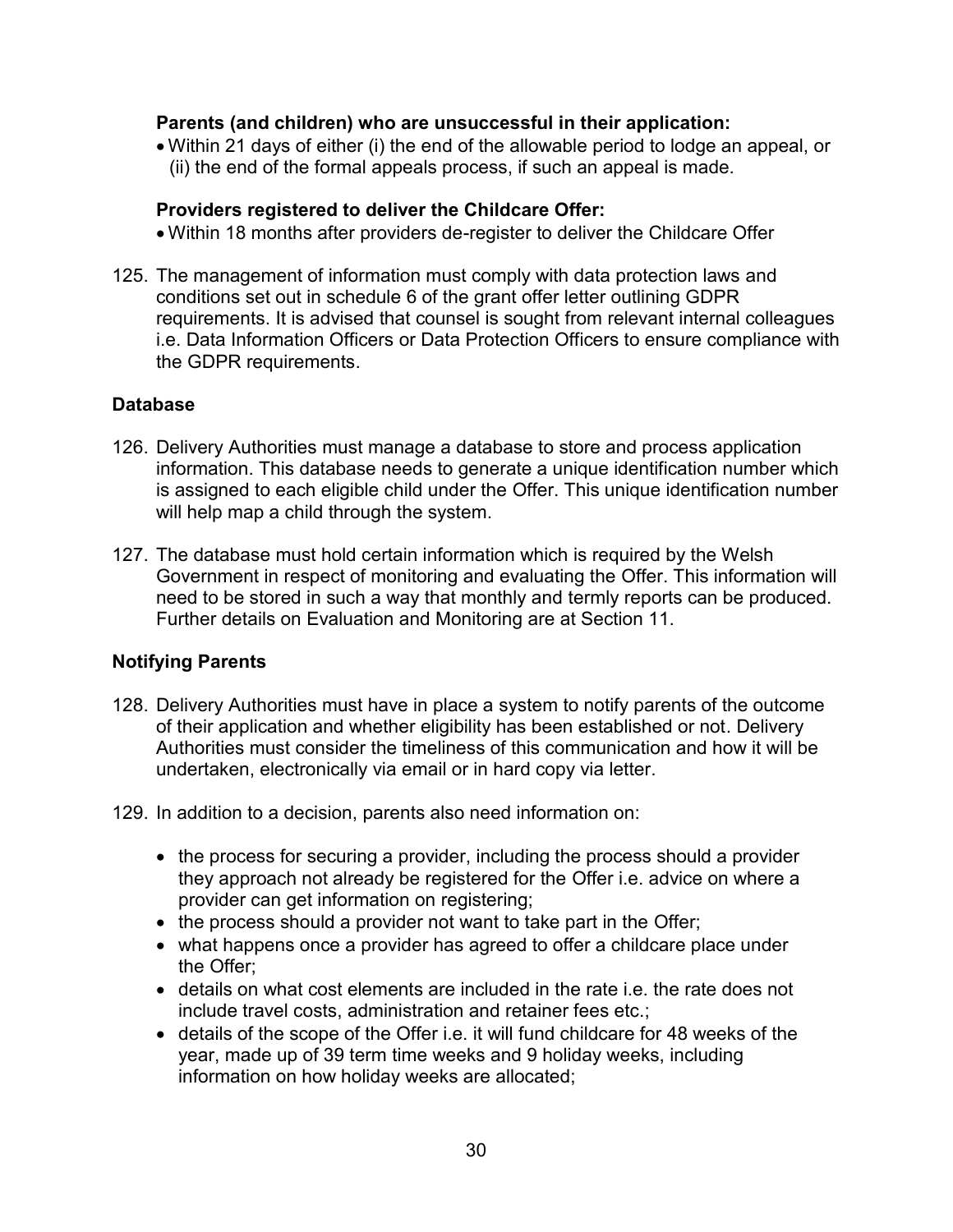- details on the differences between a standard contract with the provider and a contract covering the Offer. It should be clear that in agreeing to take a childcare place the parent is entering into a private contract with the provider for which they are liable.
- 130. It should be clear to parents that responsibility for securing childcare, which meets individual parents' needs, lies with the parent and that this should be sought from existing provision. However, Delivery Authorities should make parents aware of their local Family Information Service which can provide information on what provision is available.

## <span id="page-30-0"></span>**Provider Process**

- 131. Providers need to register to deliver the Offer and, in so doing, agree to the terms and conditions of the Offer.
- 132. Delivery Authorities need to establish a process for registering providers and should publicise this through their Family Information Services/local authority websites and those of the Engagement Authorities they are working with.
- 133. Delivery Authorities must establish a process for confirming with the provider the number of government funded hours for each individual child. It is suggested that as part of this process, a provider is required to complete a form confirming a child's application for childcare and including details on the child's unique identification number, the number of hours a child is claiming for, the pattern and days over which these hours will be claimed and the total number of hours the child is with the provider. The Delivery Authority will need to undertake a reconciliation exercise to ensure that the number of government funded hours the parent is claiming for mirrors those on their application and can be met from within their entitlement.

# <span id="page-30-1"></span>**Provider Contract**

- 134. Before being able to deliver childcare under the Offer a provider will first need to have registered with the Delivery Authority for payments and will need to have agreed the terms and conditions of the Offer, as set out in the provider contract.
- 135. This contract will define and govern the relationship between the authority and the provider and will provide the legal underpinning of the relationship. The contract will outline responsibilities and liabilities in respect of payments, and re-claims. It is therefore recommended that relevant internal colleagues are engaged in drawing up the contract including, but not limited to legal and audit colleagues, to ensure legal requirements, general data requirements and due diligence for the individual authority are met.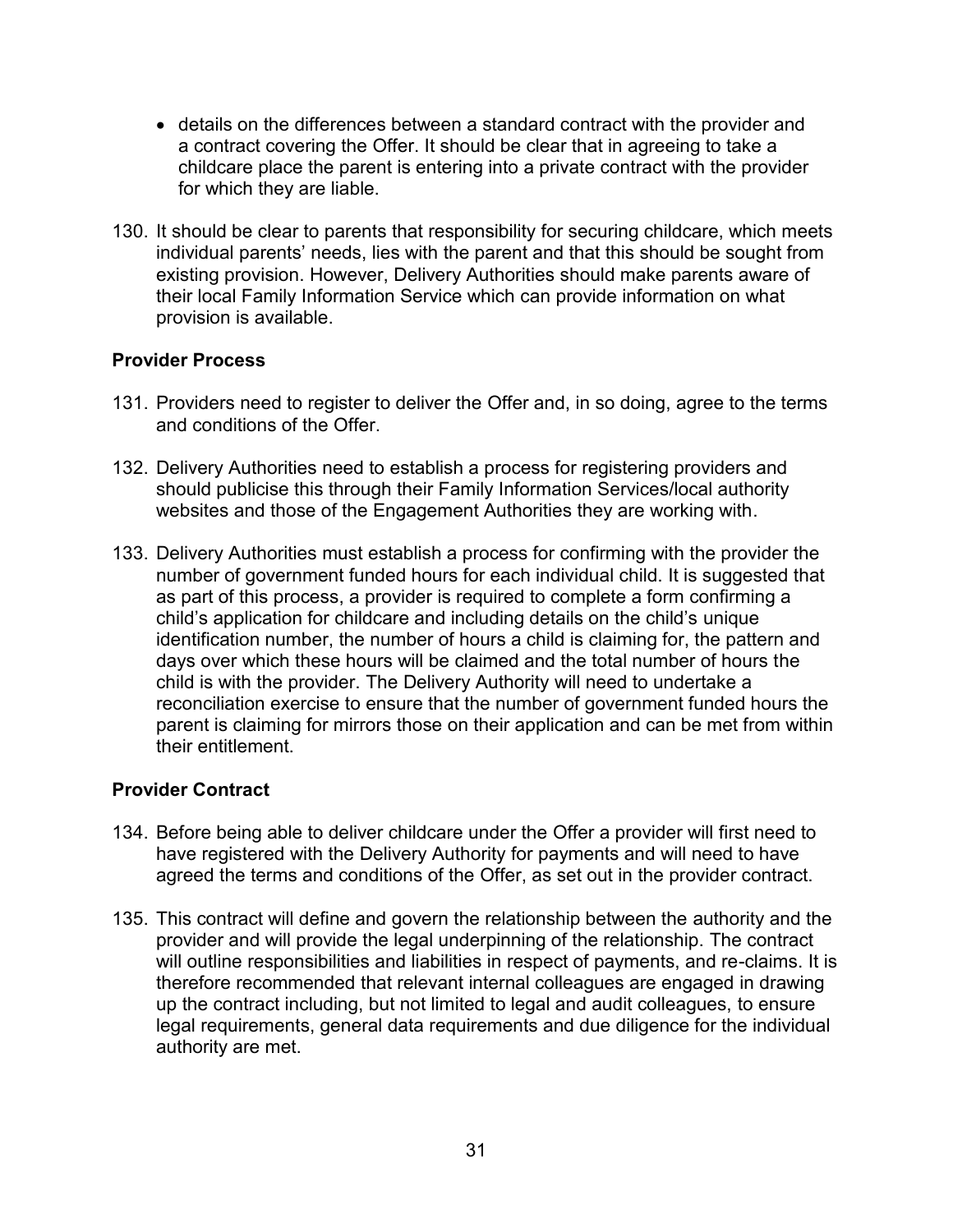- 136. As a minimum it is advised that the following is taken account of when drawing together the provider contract:
	- Details in respect of payments, the process and regularity etc.;
	- Monitoring and Evaluation requirements details of reporting requirements; level and timing, and requirements in respect of the independent contractor procured to evaluate the Offer. It should be explicit that provision of the data is a pre-requisite of participating in the Offer and failure to deliver the required information could be actioned in line with any other violation of the terms and conditions of the Offer;
	- Details of liabilities in respect of the child's care and any requirements such as health and safety assessments or toolkits required to be undertaken by a provider;
	- Details of the responsibilities in respect of notifying the other party should one become aware of a change of circumstances of a parent which effects eligibility;
	- Details in respect of payments should a parent exceed their eight week temporary exemption period and continue to use the childcare;
	- Process should fraudulent behaviour on behalf of the provider be identified.
- 137. An authority may also want to consider asking for the following in respect of assurances:
	- Sufficient evidence of financial viability of the provider i.e. proof of financials; and
	- A copy of the contract between the parent and provider.

# <span id="page-31-0"></span>**Code of Practice on Ethical Employment in the Supply Chains**

- 138. The [Code of Practice on Ethical Employment in the Supply Chain](http://gov.wales/docs/dpsp/publications/valuewales/170502-ethical-en.pdf) was published in March 2017. This code commits public, private and third sector organisations to a set of actions that tackle illegal and unfair employment practices.
- 139. All public sector organisations, businesses and third sector organisations in receipt of public sector funding, directly or indirectly through grants or contracts, are expected to sign up to the Code. Other organisations in Wales are encouraged to sign up.
- 140. In respect of the Offer it is considered that the authorities will be expected to sign up to the code, however there is no requirement for childcare providers to do the same. Childcare providers as businesses would be encouraged to sign up to the code as good practice but it is not a requirement of delivering childcare under the Offer. It is not considered that a childcare contract under the Offer is part of the public sector supply chain. The childcare contract is negotiated and agreed between the parent and provider.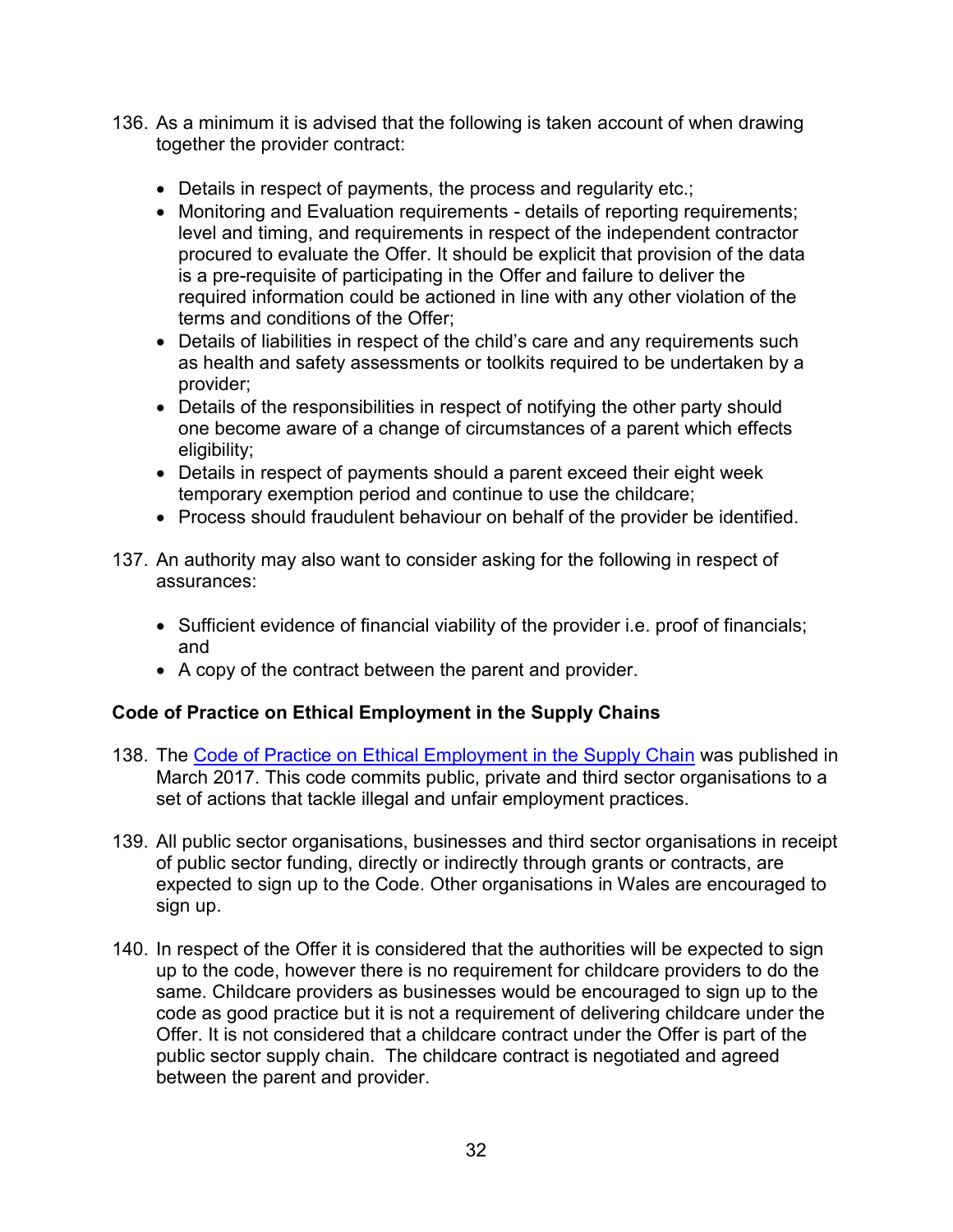# <span id="page-32-0"></span>**Process for Paying Providers**

- 141. Delivery Authorities will need to establish and manage a system and process for paying providers. Providers will need to register as a supplier with a Delivery Authority in order to be able to claim for childcare delivered under the Offer.
- 142. Delivery Authorities will need to develop and manage a system that will allow them to pay providers monthly in advance (where possible) and will also need to seek monitoring and evaluation information monthly in arrears.
- 143. We advise that wherever possible, providers are paid in advance for the hours of childcare delivered through the Offer. Should a local authority's internal audit systems not allow payments in advance to be made, payments in arrears should be made as soon as possible after that childcare setting has delivered those hours through the Offer.

## <span id="page-32-1"></span>**Re-Checking Eligibility**

- 144. Delivery Authorities will need to develop and manage a system to confirm the continued eligibility of parents accessing the Offer and they will need to be satisfied that any system and process meets the local authority due diligence requirements.
- 145. Re-checking eligibility is a requirement for delivery authorities. It will be for individual delivery authorities to determine a process which meets with data protection laws and internal governance and audit requirements.
- 146. It is not expected that applicants will need to re-submit full applications as part of this process, nor will all applicants be expected to provide documentary evidence in support of their continued eligibility. However it is expected that random spot checks will be undertaken on a minimum of 20% of those parents who re-confirm their eligibility, where further evidence will be sought in respect of their continued eligibility.
- 147. The process and timing of these re-checks will need to be determined by the authority.

#### <span id="page-32-2"></span>**Re-Claim Process**

148. The Welsh Government will provide Delivery Authorities with a Childcare Grant to fund the childcare places for the Offer. Delivery Authorities are the accountable body in respect of the Childcare Grant and payments to providers (third party providers). Delivery Authorities are responsible for ensuring that this grant is used for approved purposes and should take appropriate action to safeguard the funding provided through the grant.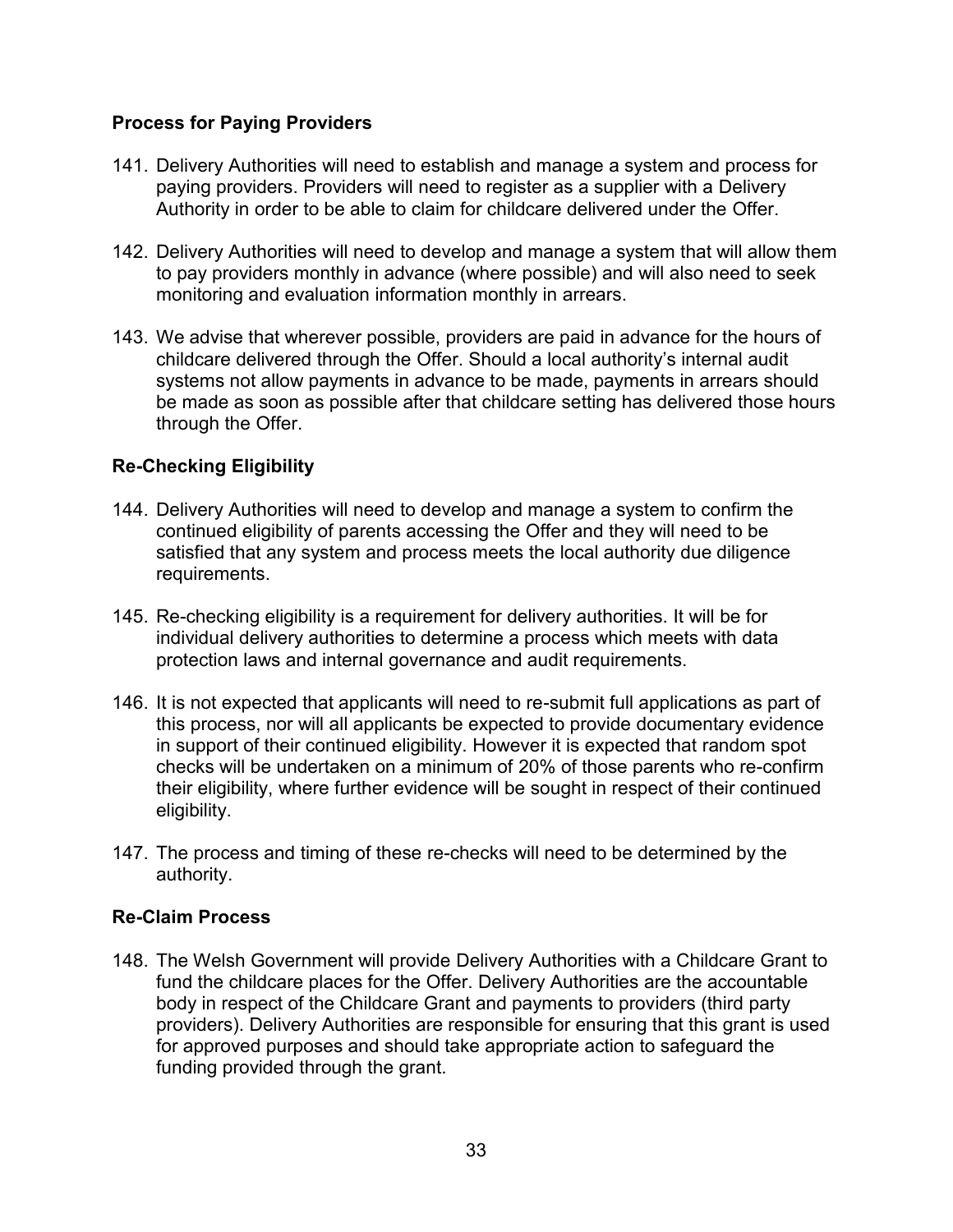- 149. If it is discovered that the childcare grant funding has not been used for approved purposes, where a parent who is not eligible/no longer eligible claims government funding under the Offer or where a provider claims government funding under the Offer incorrectly or inappropriately, it is the responsibility of the Delivery Authority to retrieve this funding.
- 150. The Welsh Government expects Delivery Authorities to take action in relation to any funds wrongly administered/fraudulently claimed under the Offer, although any action undertaken should always be judged on the circumstances and merits of the individual case and always reported to Welsh Government without delay.
- 151. Local authorities should adopt a zero tolerance approach towards fraud. Depending on the merits of each case, delivery authorities may consider the following courses of action:-
	- issuing a warning– where there was clearly a misunderstanding and the gain or loss was minimal;
	- recovering the loss;
	- pursuing a prosecution where circumstances merit it (the value here would need to justify a prosecution and the costs that may incur). The prosecution being pursued by referring to the case to the police; this could, in appropriate circumstances be coupled with the local authority seeking to recover the loss in the civil courts;
	- prohibiting any future use or claims under the Childcare Offer.
- 152. Local Authorities should consider recovery before pursuing a prosecution.

# <span id="page-33-0"></span>**Appeals**

- 153. Delivery Authorities will need to agree a process for handling any appeals against an application decision. Any process and subsequent decision will need to be made at an officer level and should not involve the cabinet or any other democratically elected official.
- 154. Delivery Authorities should refer to this guidance to inform decisions on appeals. However, should an appeal or challenge arise in relation to a matter which is not covered within the guidance, Delivery Authorities should refer the appeal to the Welsh Government for advice on the policy.
- 155. Delivery Authorities are expected to notify the Welsh Government and their partner engagement authorities of any appeals made. Only the grounds of the appeal, the appeal process and the outcome will be shared. No personal information will be shared.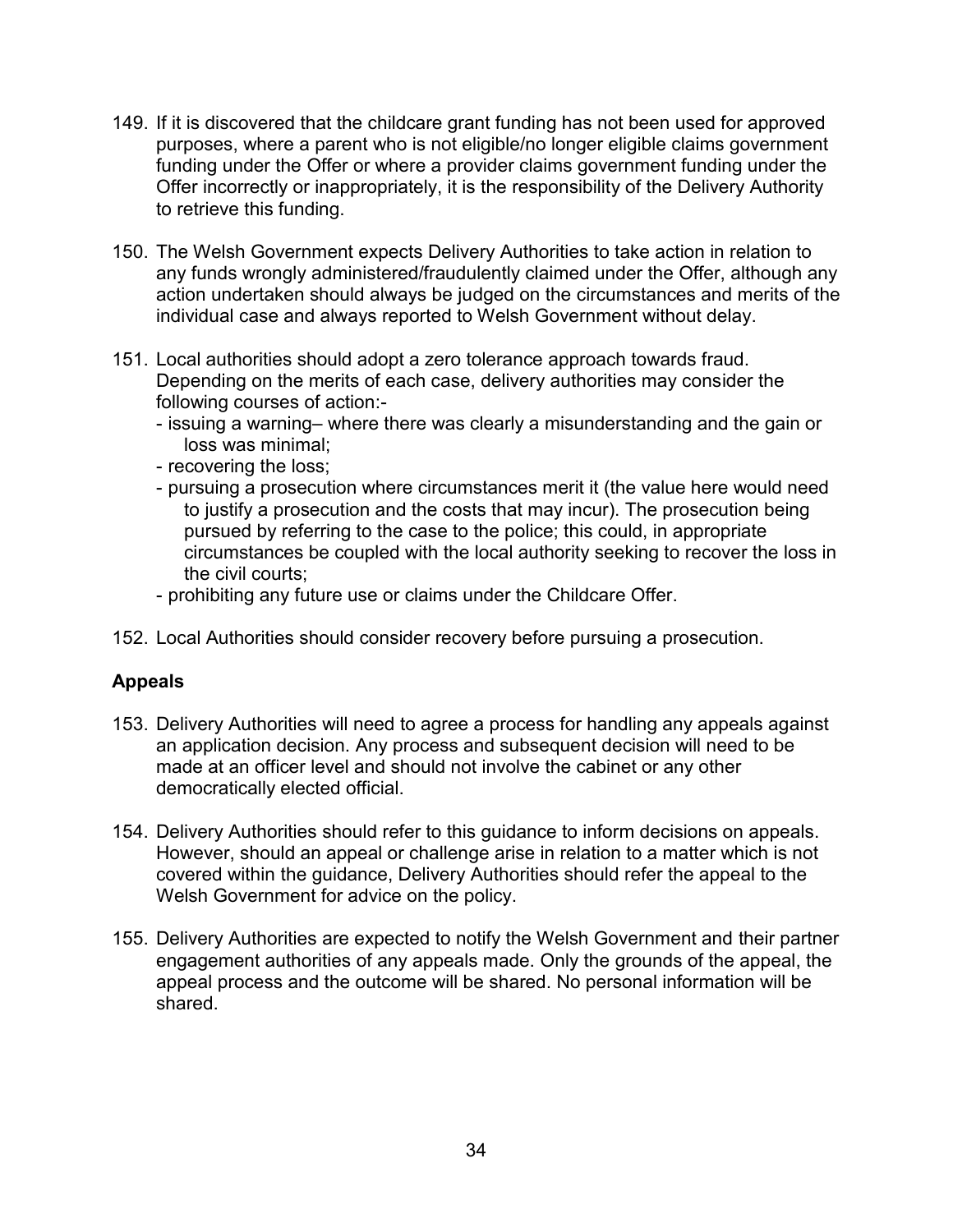#### <span id="page-34-0"></span>**Arrangements for parents who have missed out on Government-funding as a result of local authority and/or Welsh Government error**

- 156. The Welsh Government expects Delivery Authorities to have processes in place for reviewing decisions taken on applications and for handling any appeals against an application decision.
- 157. Should a parent's eligibility review/appeal be successful the parent may be eligible to receive payment for the amount of Government-funding to which they would have been entitled had their application been approved the first time they applied. A payment will only be made where the parent has incurred childcare costs with a registered provider. Delivery Authorities will be expected to report to Welsh Government any instances of this type of payment before the payment is made.
- 158. A parent may be eligible for Government-funded childcare they have missed out on when:
	- there was an unreasonable delay by a local authority in determining whether a parent is eligible for the Offer, **despite the parent providing all necessary documentation**, which has resulted in the parent having to pay registered childcare costs in this period
	- a technical or "process" type error occurred during the parent's application journey which resulted in the application not being logged
	- a parent wins their appeal against a negative determination, and they have incurred registered childcare costs in this period
- 159. Parents should only be reimbursed for registered childcare costs incurred up to the amount of Government-funding to which they would have been entitled had their application been approved when they first applied.
- 160. Parents will not be reimbursed for the cost of unregistered childcare (including nannies or babysitters) or informal childcare (e.g. friends and family) and parents will not be reimbursed for costs over and above the total amount of Governmentfunding they would have been entitled to.
- 161. The funding a parent has missed out on can be calculated by payment of £4.504 (or the agreed hourly rate for the Offer at that point in time) for each hour of registered childcare attended during the period the parent missed out on Government-funded childcare, up to whatever the parent's maximum entitlement is in terms of time, (20 / 17.5 / 15 hours depending on how much FPN they get) and up to a max of 30 hours childcare for a holiday week.

 $\overline{a}$ <sup>4</sup> £4.50 is the current hourly rate paid to providers delivering the Offer, and this rate is currently being reviewed.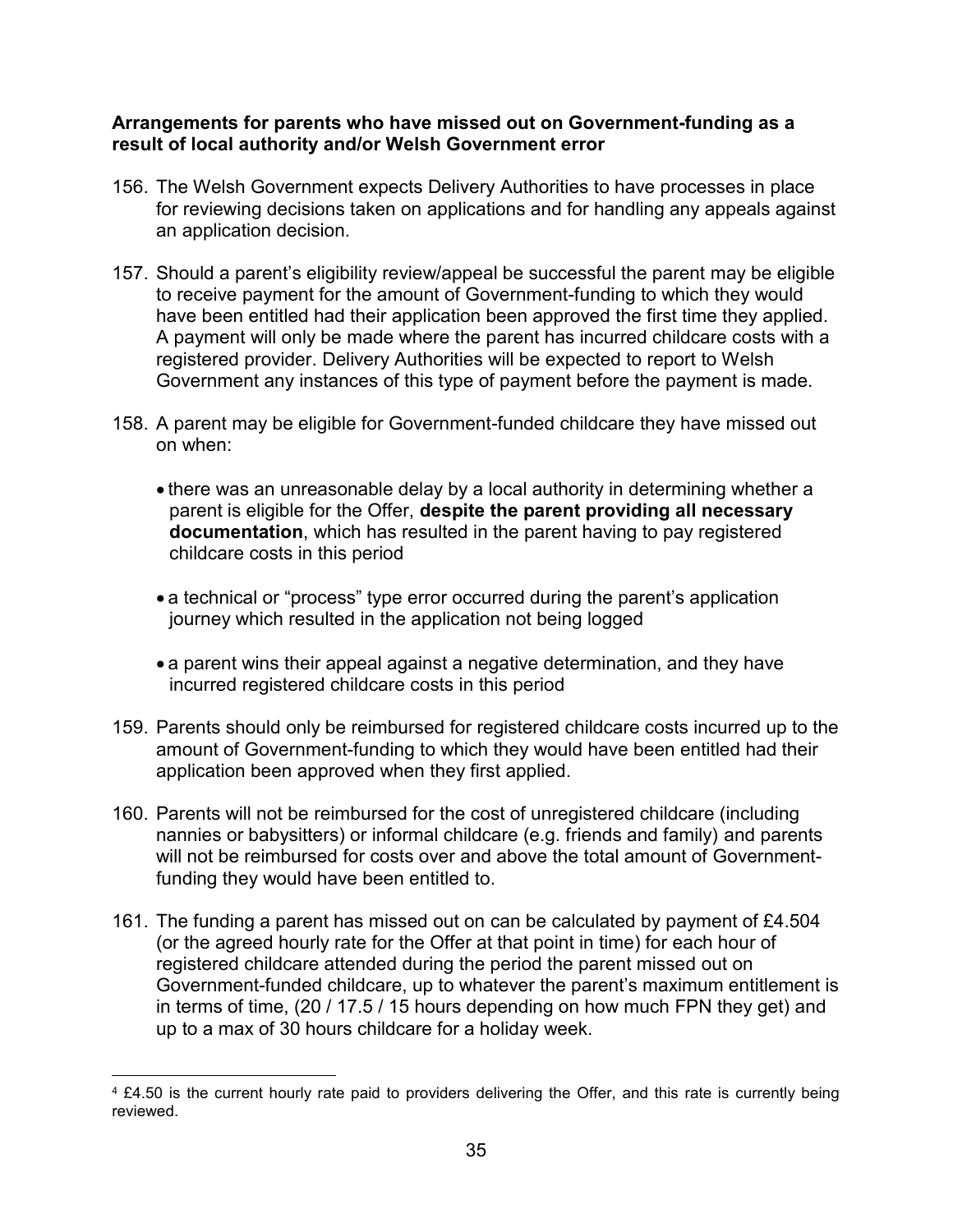- 162. Where a parent has paid more than the current hourly rate for the Offer for registered childcare, Delivery Authorities should only pay the agreed current hourly rate for the Offer (currently £4.50).
- 163. No additional funding will be paid to the parent to cover the costs of food, snacks or transport incurred during that time as the Offer does not cover the costs of such elements.
- 164. The Welsh Government expects Delivery Authorities to use their own systems and processes to facilitate payments to parents and decide on the most efficient approach on a case by case basis.

#### <span id="page-35-0"></span>**Audit Requirements**

165. The Welsh Government expects Delivery Authorities to establish systems and procedures for the administration of the Offer which meet with individual authority's audit requirements.

#### <span id="page-35-1"></span>**Due Diligence**

166. Delivery Authorities, as the accountable body for delivering the Offer through the Childcare Grant, are expected to put in place internal systems and procedures and take appropriate action to safeguard the funding provided through the Childcare Grant, which satisfy themselves and the Welsh Government in respect of due diligence.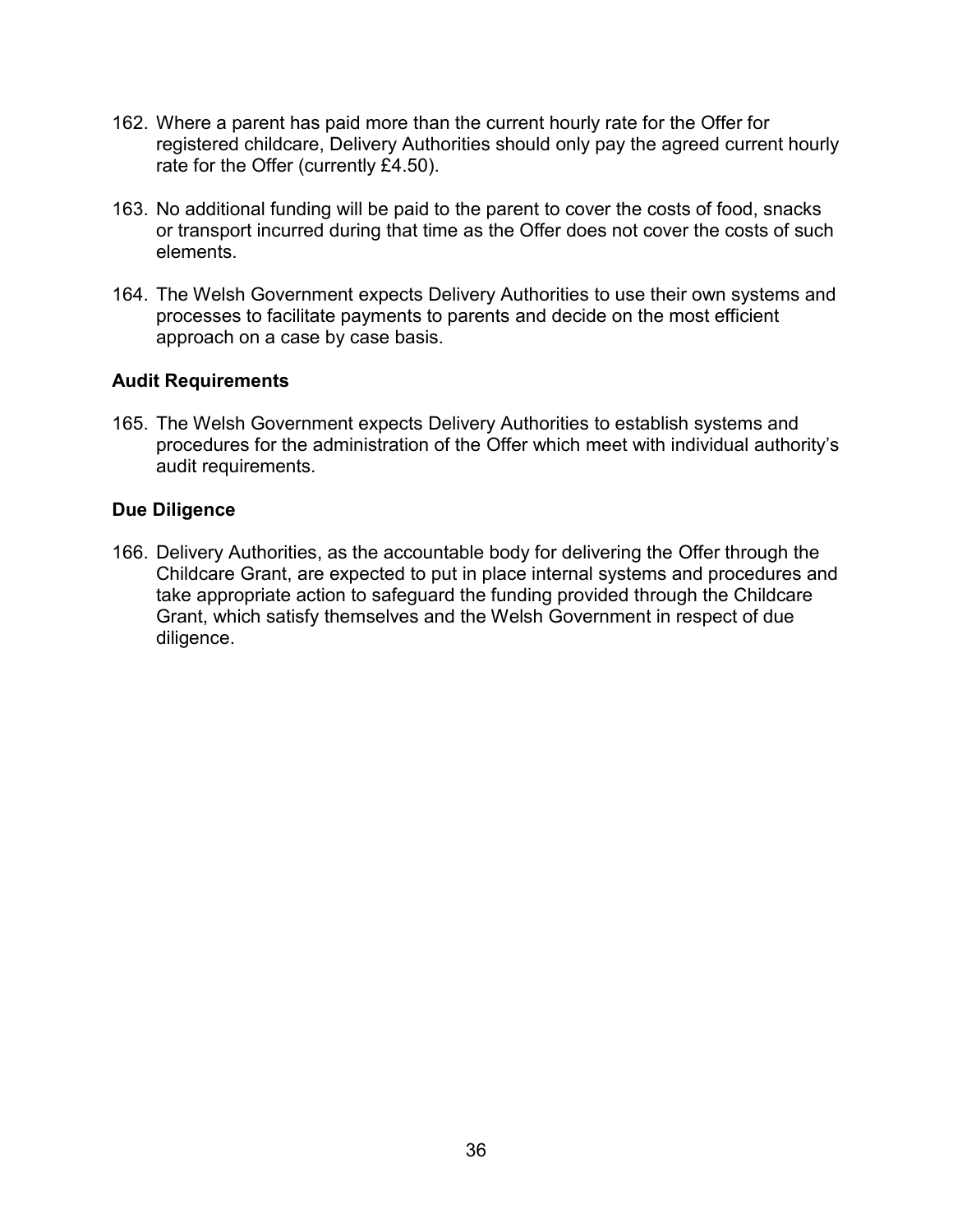# <span id="page-36-0"></span>**Section 10 - Funding**

167. The Welsh Government currently provides local authorities with three separate grant funding streams.

# <span id="page-36-1"></span>**The Childcare Administration Grant**

- 168. Local Authorities receive financial assistance, by way of an Administration Grant, to assist with the costs of delivering the Offer ahead of a national system and processes being put in place. For Delivery Authorities, the purpose of the grant is to enable each Delivery Authority to deliver the Offer within their own and agreed partner authorities. For Engagement Authorities, the purpose of the grant is to enable each Engagement Authority to engage with parents and providers to raise awareness of, and promote the Offer, and to provide relevant support to the Delivery Authority in processing applications. The funding is paid 6 months in arrears following the submission of a progress report and relevant claim in October and March.
- 169. This funding is not to cover the cost of the childcare itself.

## <span id="page-36-2"></span>**The Childcare Grant**

170. Funding for childcare under the Offer will be paid to Delivery Authorities by way of the Childcare Grant. Payment of the grant will be made, monthly in arrears, to Delivery Authorities following completion and submission of a relevant claim and monitoring data. It will be for the individual authorities to develop a process for paying providers.

#### <span id="page-36-3"></span>**The Additional Support Grant**

171. The Offer should be available to any eligible parent to access. The Welsh Government will provide each local authority with additional funding to remove barriers for providers and eligible parents who have children requiring additional support to access the Offer. This may include, but is not limited to, offering the providers training, equipment, specialised toys or enabling them to hire more staff. Specific guidance on the use of funding for children requiring additional support has been provided to local authorities separately.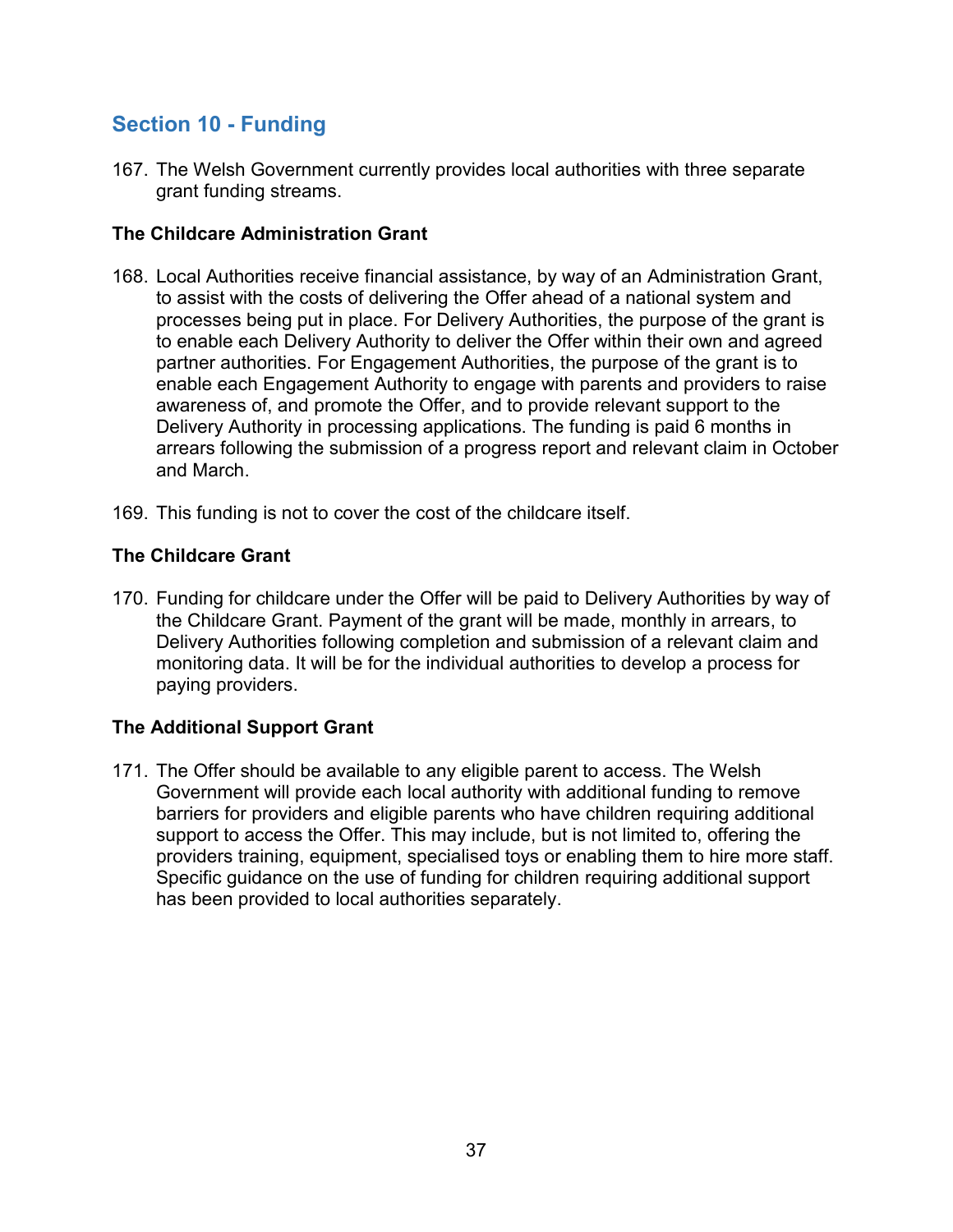# <span id="page-37-0"></span>**Section 11 - Monitoring and Evaluation**

# <span id="page-37-1"></span>**Monitoring**

- 172. Delivery Authorities will be required to collect and report certain data to the Welsh Government and other contracted parties on a periodic basis. Engagement Authorities will be required to provide evidence for the evaluation of the Offer to third party independent evaluators.
- 173. Delivery Authorities will be expected to use the Monitoring Information Workbook provided by the Welsh Government to compile monthly and termly data returns. Comprehensive desk notes will be provided to assist Delivery Authorities.

## **Monthly data returns**

- 174. The monthly monitoring information template from the Delivery Authorities provides Application uptake information on:
	- The number of applications received in the last month
	- Number of applications deemed ineligible in the last month
	- Total number of hours booked in the last month
	- The number of days over which the childcare has been applied for
- 175. The second section of the monitoring information template provides childcare uptake and use update information on:
	- Number of children taking part in the Offer (snapshot of the number of children accessing their place and funding in the previous month)
	- Number of hours children have attended childcare
	- Number of children receiving childcare either through the medium of Welsh or bilingually
	- Number of SEN referrals this month
	- Number of successful SEN referrals this month
	- The number of providers taking part in the Offer
	- The number of providers signed up to take part
	- Number of applications this month for children whose parents wanted to access childcare through the medium of Welsh or bilingually at time of application
- 176. This information will be sent to Welsh Government officials the last working Monday of the month.

# **Termly data returns**

177. At the end of each school term Delivery Authorities will need to submit a dataset which contains information about each child using the Offer. The information will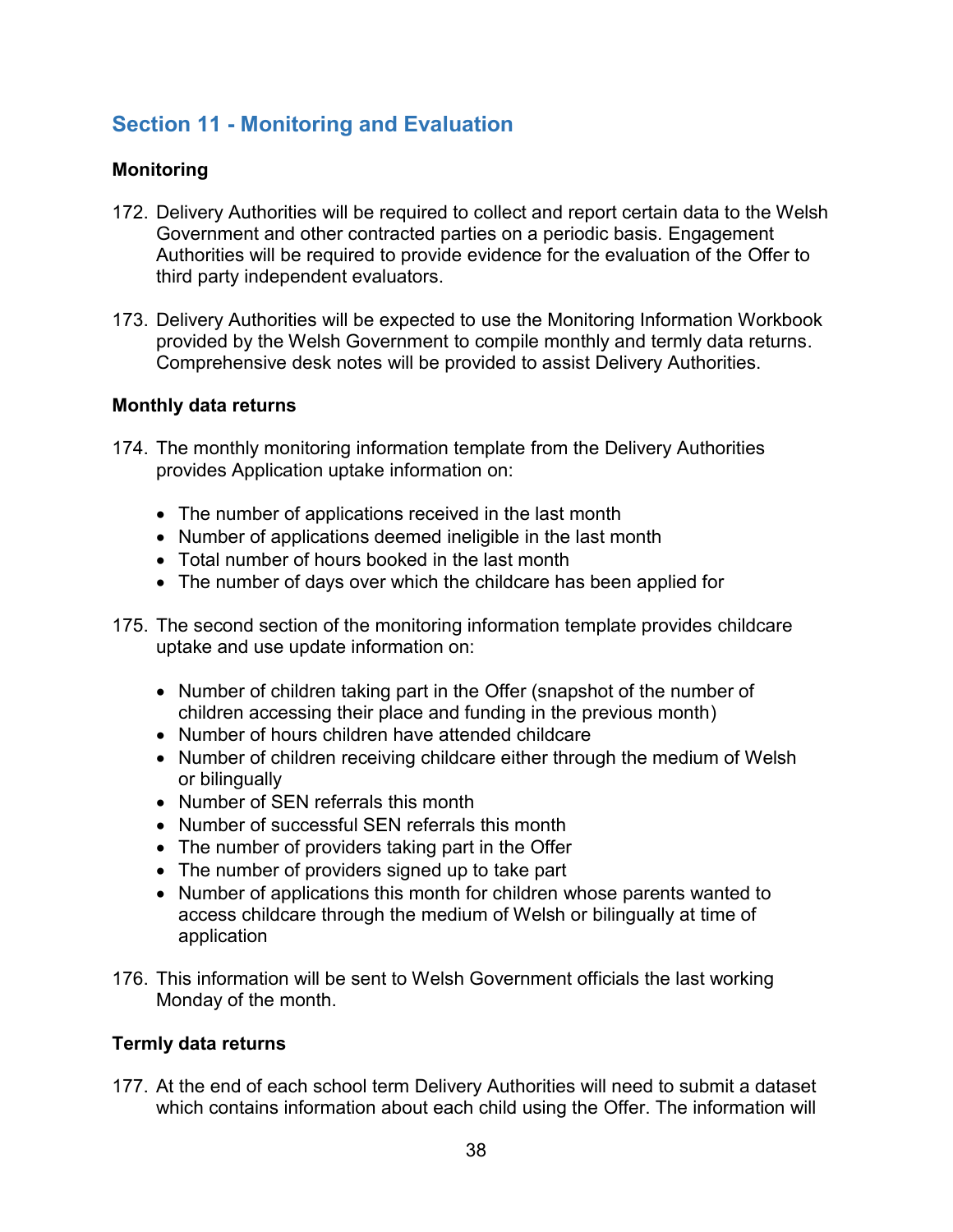## include:

- Unique child ID number
- Child & Parents dates of birth
- Postcode of child's residence
- Local Authority of child's residence
- Provider CIW Registration Number delivering the Offer to the child
- Number of childcare providers used
- Location of setting attended England/Wales
- Child and Parent Ethnicity
- Status of the child requiring additional support
- Language of provision
- Number of booked hours of childcare for the term, split by month
- Number of used hours of childcare for the term, split by month
- Child's access to foundation phase delivery
- Child's access to flying start delivery
- Amount spent each month on childcare prior to taking up the Offer
- Whether parents find it easy or difficult to afford childcare
- Average number of hours parents report using formal childcare per week
- Average number of hours parents report using informal childcare per week
- Salary of all parents
- Number of hours parents work each week
- 178. This information will be sent a month after the end of each term.

# <span id="page-38-0"></span>**Evaluation**

 $\overline{a}$ 

- 179. The Welsh Government commissioned ARAD Research to undertake an evaluation of the early implementation of the Offer. The final report of the evaluation of the first year of the Offer was published in November 2018<sup>5</sup>. ARAD Research was again commissioned to undertake the evaluation of the second year implementation of the Offer and the final report was published in December 2019 $^{\rm 6}$ .
- 180. The evaluation of the Childcare Offer in year 3 was repurposed to evaluate the implementation and delivery of the Childcare Offer between September 2019 and March 2020 and the Coronavirus – Childcare Assistance Scheme between April 2020 – August 2020; the focus of the Childcare Offer element of the year 3 evaluation being narrowed accordingly. Priority was given to gathering evidence relating to the application process for eligible parents as this information will inform

<sup>5</sup> Evaluation of the Childcare Offer for Wales: year 1 <https://gov.wales/evaluation-childcare-offer-wales-year-1>

<sup>6</sup> Evaluation of the Childcare Offer for Wales: year 2 <https://gov.wales/evaluation-childcare-offer-wales-year-2>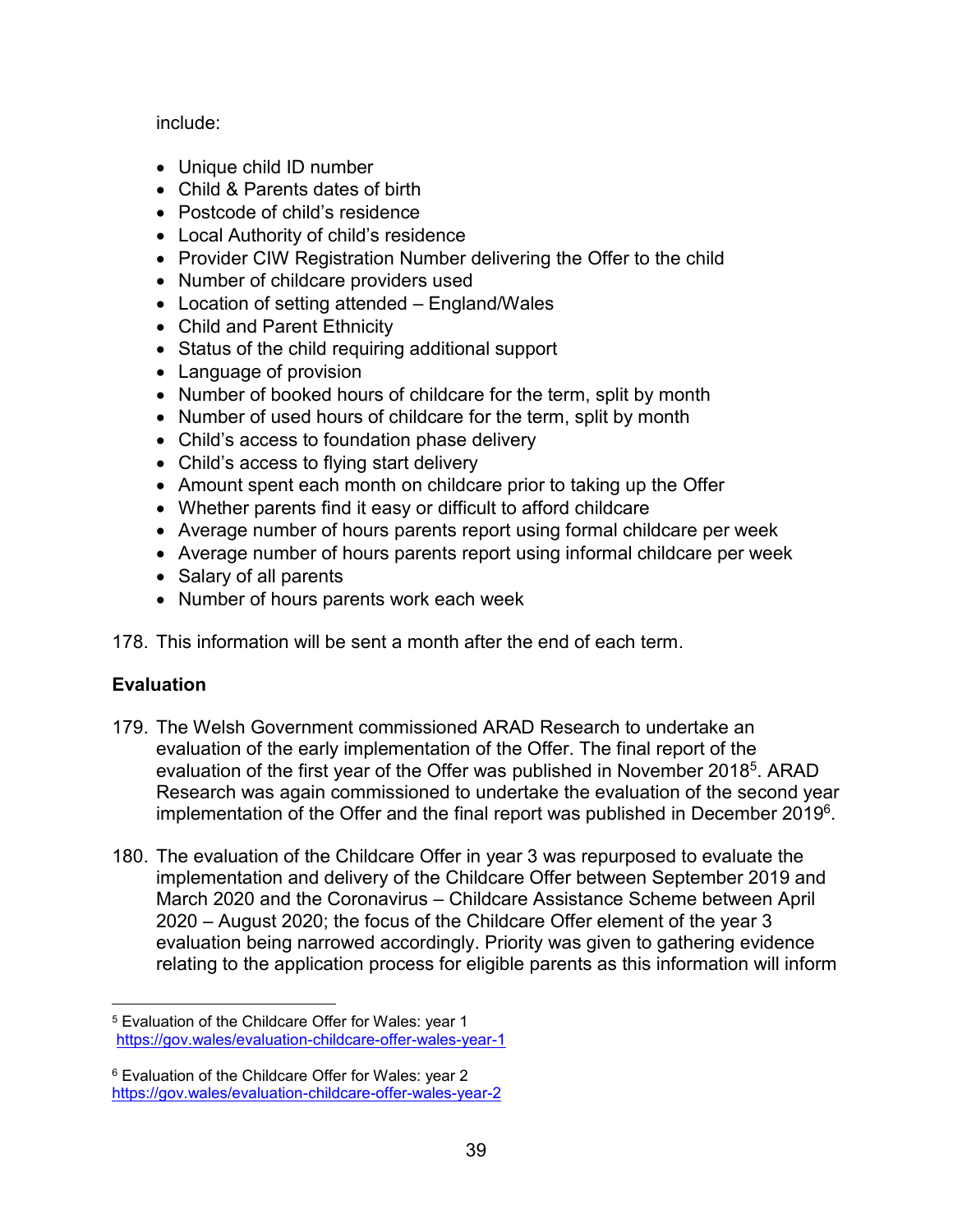the transition to a National System. Where possible, the evaluation has also tried to gain insight into how the Childcare Offer influences the provision of childcare to children with ALN/SEN and Welsh-medium childcare provision. The evaluation also tries to understand the effects accessing the Offer has had on parents' employability and how different Local Authorities deliver the Offer.

- 181. The Welsh Government commissioned ARAD Research to undertake the evaluation of the third year of the Childcare Offer and the final report was published in March 2021.
- 182. The findings from the monitoring and the evaluation will be invaluable in shaping future policy and delivery.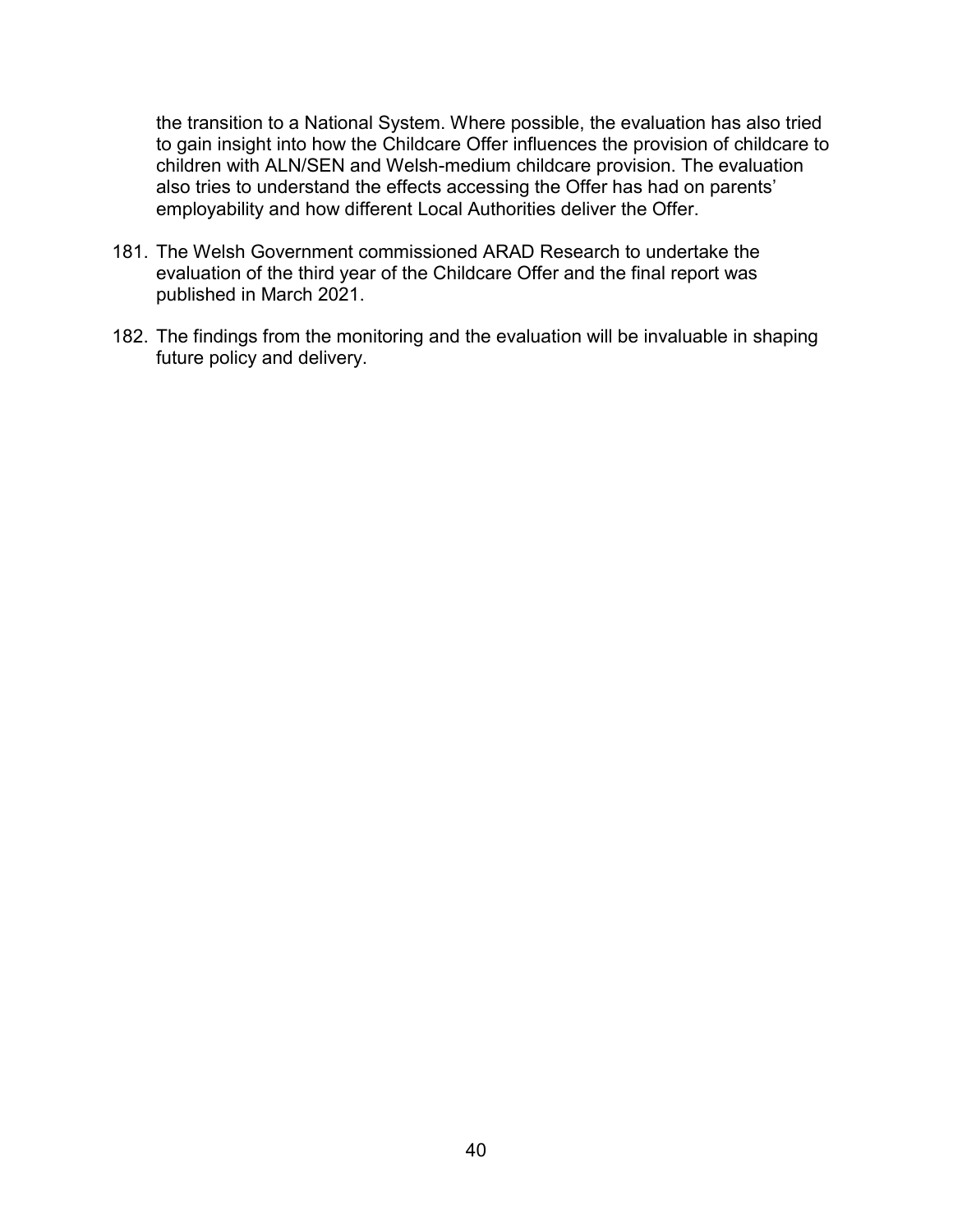# <span id="page-40-0"></span>**Section 12 – Arrangements for delivering the Offer in exceptional circumstances**

#### <span id="page-40-1"></span>**Adverse Weather**

- 183. Where a setting has to close as a consequence of adverse weather, decisions on payments regarding any childcare booked under the Offer will be made by the local authority on a case by case basis, with reference to the setting's insurance cover and their approach to charging any parents using their setting for childcare outside of the Offer.
- 184. Payments for childcare providers can be made based on booked hours either for four weeks or for the time the setting is closed, whichever is the shorter of the two. The four week period matches the standard notice period in contracts between parents and providers. If the setting does not reopen at that time, funding under the Offer should cease.
- 185. Delivery authorities are required to provide Welsh Government with a completed adverse weather claim form for any claims for settings affected by adverse weather. This is to be submitted in addition to the normal monthly claim form for those unaffected by the adverse weather.
- 186. Parents may choose to make alternative childcare arrangements during the period their usual setting is closed because of adverse weather. In these circumstances, Offer funding can be paid to the alternative registered provider delivering the Offer. Payments would be made based on booked hours either for four weeks or for the time the child's usual setting is closed, whichever is the shorter of the two.
- 187. Due to adverse weather the period a setting is closed may fall on non term-time weeks. If a parent is unable to find a place at an alternative setting lasting for 3 days or more of a non term-time week then that week will be deemed not to have been used as a holiday week and will not be deducted from the parent's holiday week allocation.
- 188. The adverse weather claim form can be obtain from Welsh Government at [Talkchildcare@gov.wales](mailto:Talkchildcare@gov.wales)

#### <span id="page-40-2"></span>**Coronavirus**

#### **Income Eligibility Criteria and Covid-19**

189. All parents have to evidence that they are in receipt of "income from work" to be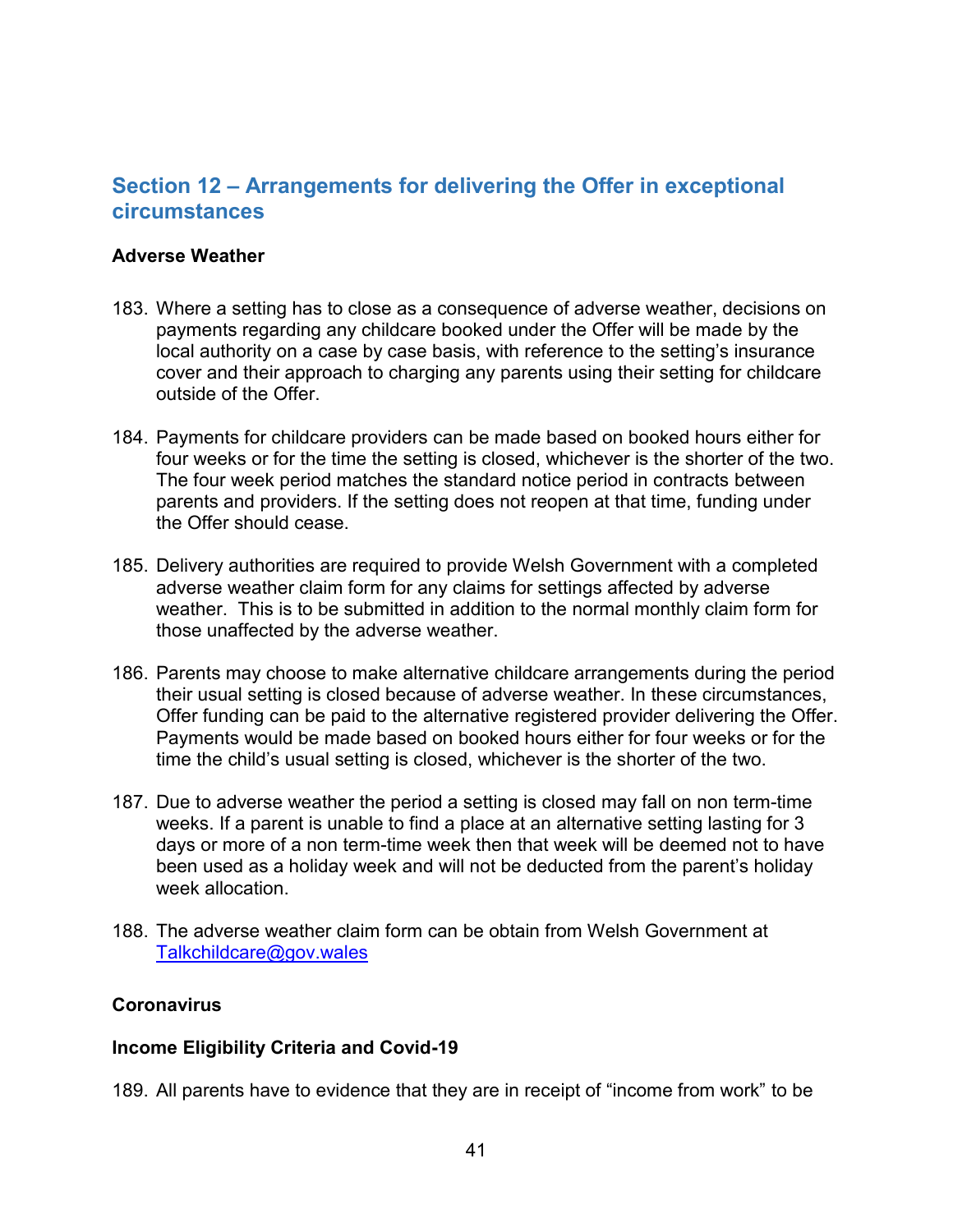eligible for the Offer as this is the basic principle on which the Offer is founded. Local authorities should undertake their termly re-checks as normal. If a parent notifies the local authority that their circumstances have changed, the local authority should check whether this is as a consequence of Covid-19.

- 190. Parents applying for the Offer for the first time or who are re-checked for eligibility can continue to access the Offer for as long as there are UK Government support schemes for employees and the self-employed (in the form of a furlough or self-employed support scheme or similar) if they can demonstrate that their income before the Covid-19 outbreak would have been sufficient for them to reach the Offer earnings threshold.
- 191. This is applicable to:
	- -parents who were once eligible for the Childcare Offer but who, as a result of the impact of Covid-19, no longer meet the income eligibility criteria (although they still meet the other eligibility criteria);
	- -parents applying for the Offer for the first time who would normally have met the income eligibility criteria for the Childcare Offer but who don't now as a result of Covid-19.
- 192. If a parent has fallen out of eligibility due to Covid-19 they can continue to receive the Offer.
- 193. Examples of reasons why a parent may have fallen out of eligibility could include:
	- They are currently in receipt of UK Government job support schemes e.g. CJRS or Self-Employed Income Support Scheme or similar successor schemes announced by the UK Government but their substantive earnings (what they used to earn before the pandemic) meets the income eligibility criteria for the Offer);
	- They are still employed but have taken unpaid leave to care for others and this has been necessary because of Covid-19 (other than a child eligible for the Offer);
	- They are working fewer hours than they would normally;
	- They are a critical worker and have worked additional hours in the effort to fight the virus and keep people safe, e.g. in front line health service roles.
- 194. Parents in these circumstances may receive the Offer until the point at which the UK Government announces an end to their Covid-19 job support schemes, at which point they would enter a 8 week Temporary Exemption Period (TEP).
- 195. Parents would need to evidence that their earnings met the income eligibility criteria for the Offer before the start of the pandemic and that they have seen a temporary reduction or increase in income as a result of Covid-19, which could be for one of the reasons set out above. A newly established self-employed parent will be exempt from the minimum earnings threshold for the first 12 months following the establishment of the business. In the case of a newly established,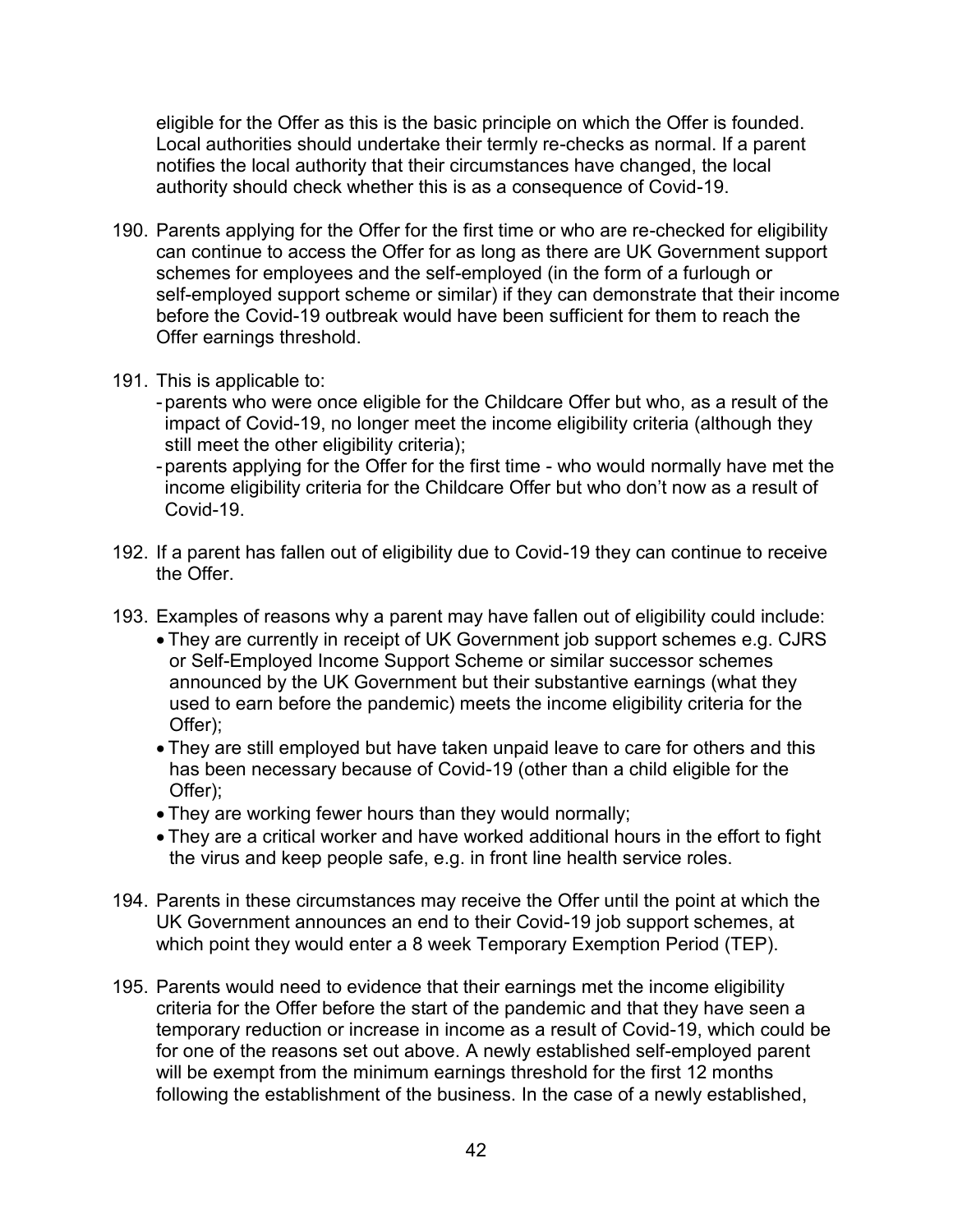self-employed parent who has reached the end of their 12 month exemption during the period and who is unable to meet the income eligibility criteria for Covid-19 related reasons, the local authority should aim to regularly re-check their eligibility. In the case of established self-employed parents, they will need to provide their most recent Self-Assessment return as proof of earning before the pandemic or provide a forward projection of how they will meet the minimum income threshold over the next year.

196. Local authorities should re-check the eligibility of parents who have fallen out of eligibility for some of the reasons outlined above at least termly and re-check the eligibility of any parent who has fallen out of eligibility as a result of Covid-19 when the UK Government Schemes end. If the parent still does not meet the income criteria when UK Government income support schemes end, they will enter an 8 week Temporary Exemption Period (TEP).

#### **Parents who have been made redundant as a result of Covid-19**

197. The requirement for a parent to be in some form of work or to be employed remains in respect of the Childcare Offer. If a parent who was eligible for the Offer previously has been made redundant, then technically they no longer meet the eligibility criteria for the Offer. They have no work contract and no business. They will enter an 8 week TEP period in line with the standard guidance from the point their circumstances change.

#### **Holiday provision**

198. Where a local authority extends the school holidays in light of Covid-19, a parent can access their holiday entitlement during those extra weeks as long as the parent has enough holiday weeks to use. Parents will not, however, be allocated more than 3 weeks holiday entitlement per school term.

## **Foundation Phase Nursery and the Childcare Offer where Covid-19 is impacting on the operation of primary schools**

199. Local authorities have an element of discretion to continue to fund term time childcare hours in exceptional circumstances where it was planned for a child who has been accessing the Offer to enter full time FPN but the child is unable to access their FPN entitlement because Covid-19 is preventing them from taking up their full time early education place.

#### **Offer payments where Covid-19 is impacting on Offer delivery and take-up**

200. For the period up until the end of the Easter holidays 2021, providers are advised to discuss with their local authority what support may be available if Covid-19 is impacting on their delivery of the Childcare Offer. Parents can also access advice through their local Family Information Service if Covid-19 has resulted in changes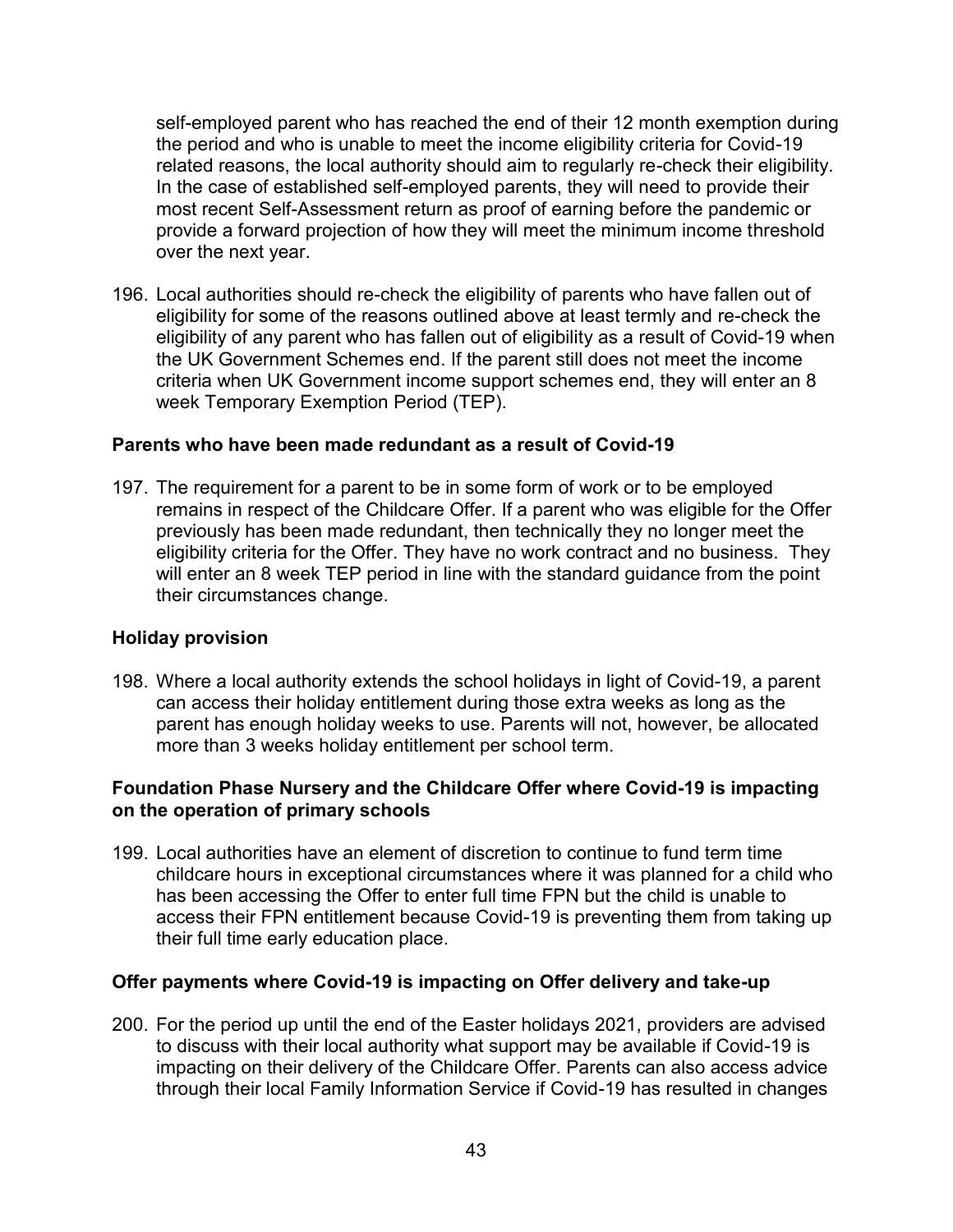in their childcare needs.

201. Further information is also available here:

Providers: <https://gov.wales/guidance-childcare-providers-childcare-offer-wales-coronavirus>

Parents: <https://gov.wales/guidance-parents-childcare-offer-wales-coronavirus>

## **From the start of the Summer Term, 2021, the following arrangements will apply where Covid-19 is impacting, to varying degrees, on delivery and take-up of the Offer:**

# **Scenario 1: Primary schools and childcare are open for attendance by all children**

- 202. If there is short term disruption to the service provided by a setting or short term absence of a child, Offer payments would continue for up to 2 weeks, based on booked hours.
- 203. If there is longer term disruption to the service or longer term absence of an Offer child, Offer payments can continue until the end of the current school half term or for at least 4 weeks if there are fewer than 4 weeks left of the half term.
- 204. Evidence of the factors impacting on a provider's business would need to be provided to the local authority in relation to both short and longer term disruption to services.

# **Scenario 2: Primary schools are operating on a restricted basis but childcare is open**

- 205. If there is short term disruption to the service or short term absence of an Offer child, Offer payments can continue for up to 2 weeks, based on booked hours (including any Additional Support Grant element).
- 206. If there is longer term disruption to the service or longer term absence of an Offer child, Offer payments can continue until the end of the current school half term or for at least 4 weeks if there are fewer than 4 weeks left of the half term.
- 207. Evidence of the factors impacting on a provider's business would need to be provided to the local authority in relation to both short and longer term disruption to services.
- 208. Should there be a prolonged period of restrictions and disruption, the Welsh Government will consider providing additional guidance.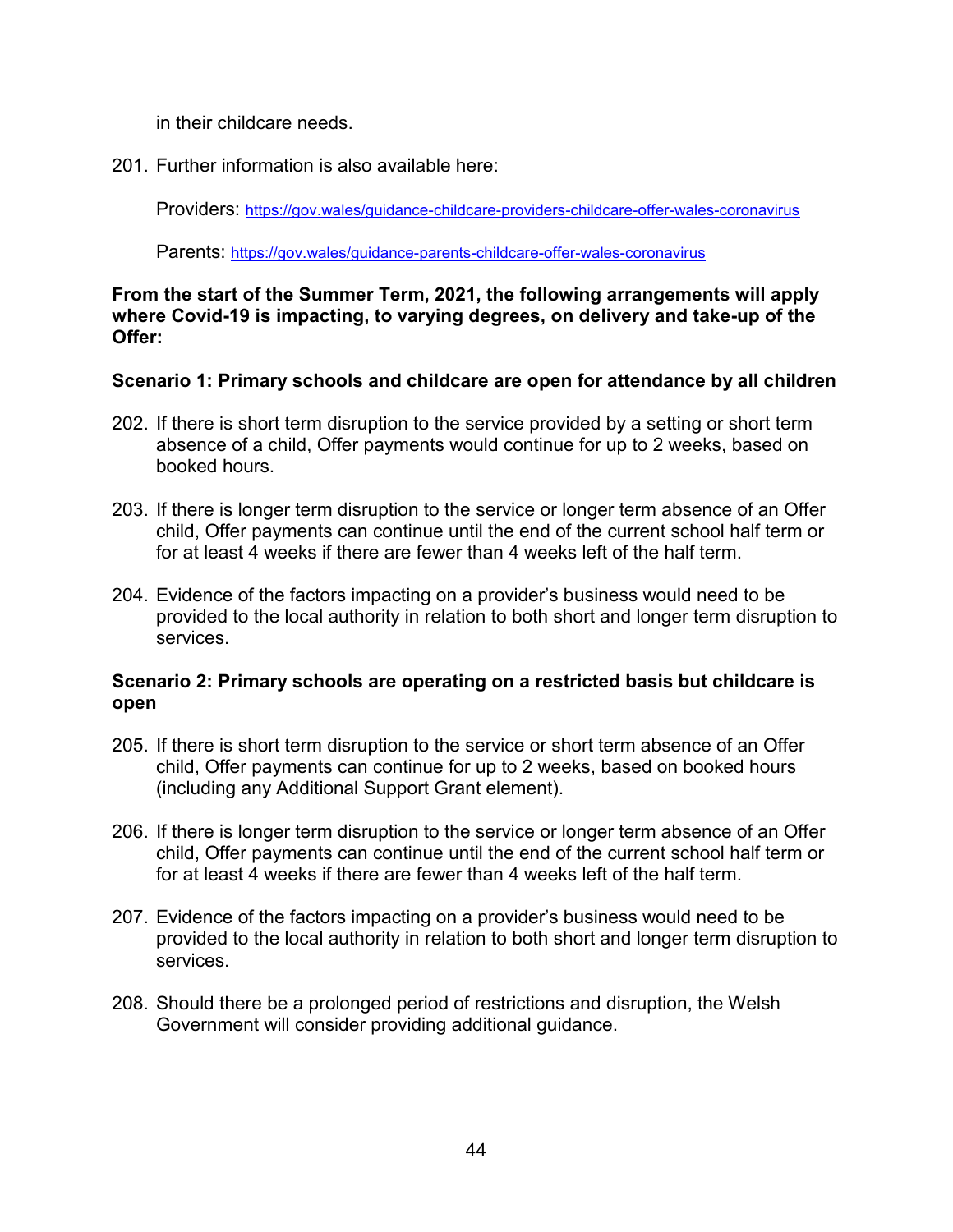#### **Scenario 3: Primary schools and childcare are all operating on a restricted basis**

- 209. In this instance, Offer payments would only continue where a child of a critical worker or a vulnerable child is using an Offer space. Payments in respect of other children would cease after four weeks, with that representing the usual notice period in most childcare providers' contracts.
- 210. We would encourage Local Authorities to make full use of places for the children of critical workers that could be funded through the Offer for as long as restrictions are in place. If such a situation were to arise, the Welsh Government would consider the need for further, more specific advice, taking into account the nature and scale of the restrictions and spread of the virus.

#### **Voluntary closure of services**

- 211. Local authorities should stop Offer funding where a setting/provider voluntarily closes or stops providing a registered service, and where it cannot be evidenced by the provider that this was necessary as a result of Covid-19.
- 212. Closure as a result of health concerns (in relation to staff or children) where there is no-one amongst the workforce (or in a child minder's home) who is shielding/clinically vulnerable to Covid-19 is not a justifiable reason for continuing to receive Offer payments. Offer payments would resume when a setting re-opens and starts providing a service again, subject to the provider being signed up to deliver the Offer and parental demand.